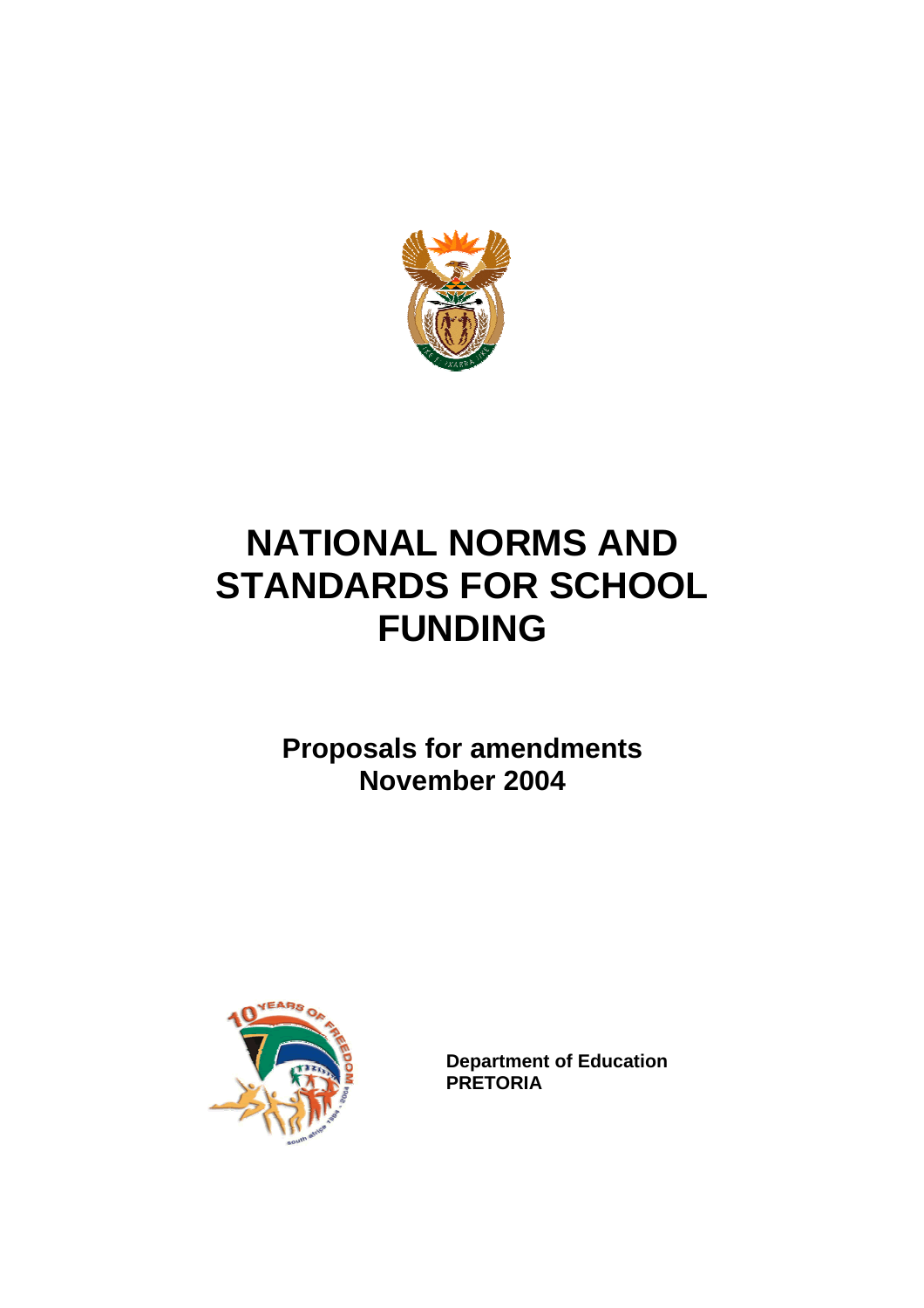**I, Grace Naledi Mandisa Pandor, Minister of Education, after consultation with the Council of Education Ministers and the Minister of Finance, hereby invite comment from the public and interested parties on the proposed policy amendments contained in this document.** 

**All comments should be in writing and must reach the Department of Education no later than ??? 2004.** 

**Written comments, which should indicate the name and postal, email and telephone contact details (if available) of the person, governing body or organisation submitting the comments, may be sent to:** 

 **Mr Thami Mseleku Director-General: Education Attention: Ms E Lubbe** 

| <b>Department of Education</b> |
|--------------------------------|
| <b>Private Bag X895</b>        |
| <b>Pretoria</b>                |
| 0001                           |
|                                |

**By fax: (012) 312 5227** 

**By e-mail: lubbe.e@doe.gov.za**

**An electronic version of the document is available on the Department of Education website (http://education.gov.za, in the "NEWS" area).** 

**Key sections of this document are translated into four official languages other than English.** 

**This report is also published in the Government Gazette of ??? 2004.** 

# **GRACE NALEDI MANDISA PANDOR, MP MINISTER OF EDUCATION**

**DATE: ???**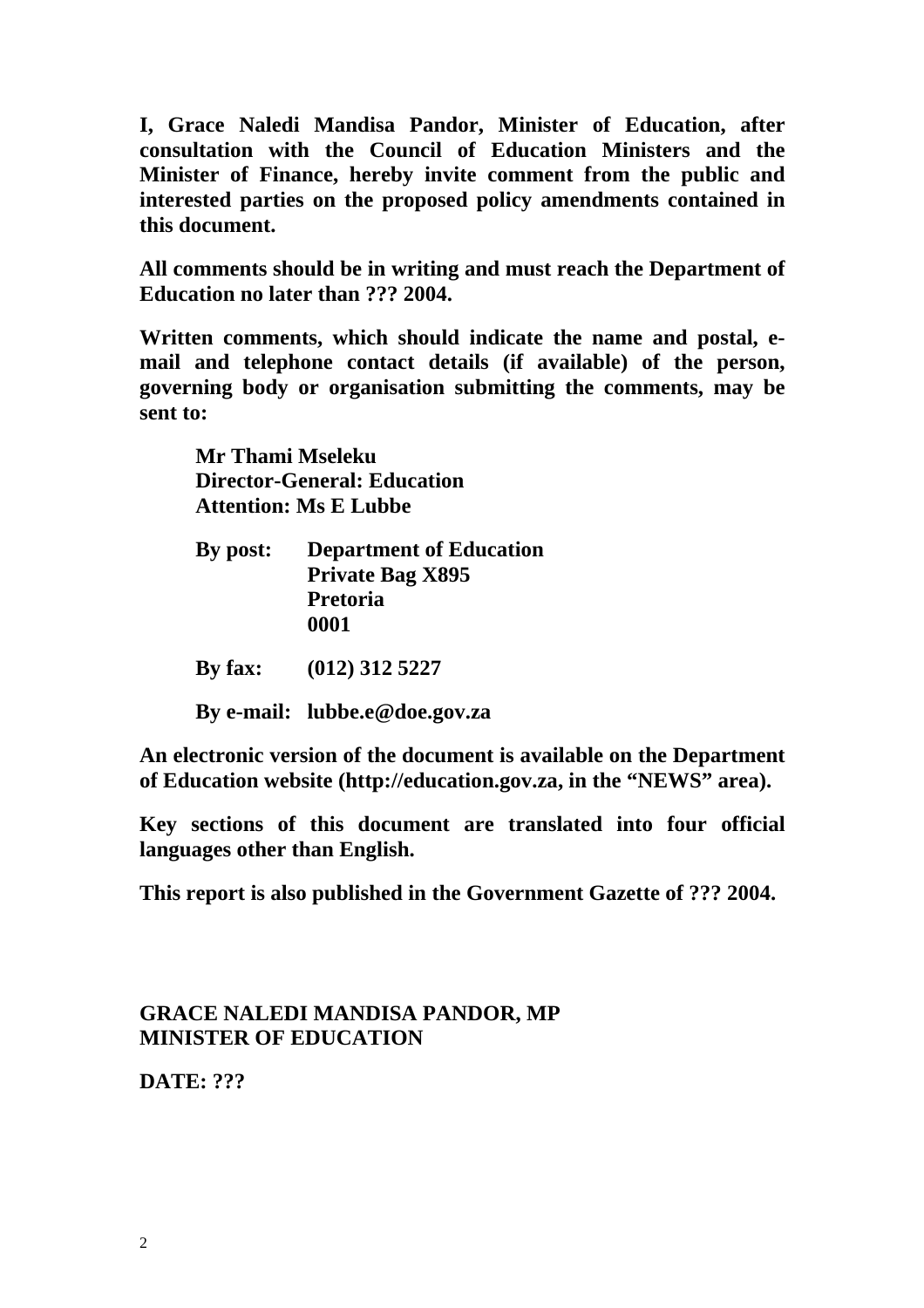## **Contents**

|  | 3 WHAT ARE THE IMPORTANT THINGS COMMUNITIES SHOULD KNOW?  7                |  |
|--|----------------------------------------------------------------------------|--|
|  |                                                                            |  |
|  |                                                                            |  |
|  |                                                                            |  |
|  | Appendix C Background analysis relating to fee exemptions calculations  35 |  |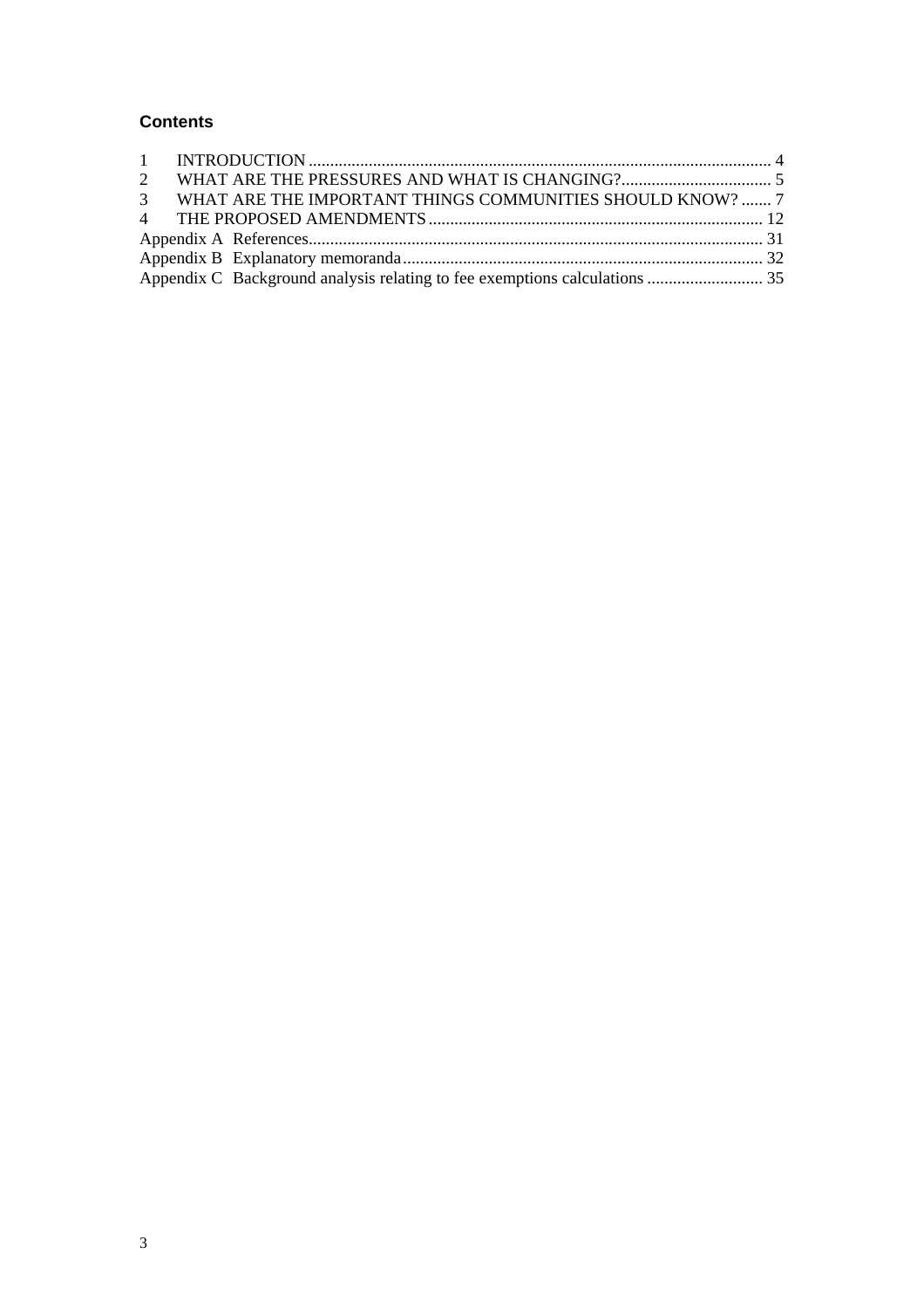## **1 INTRODUCTION**

This document contains proposed amendments to the *National Norms and Standards for School Funding* (Notice 2362 of 1998). These proposed amendments cover the parts of the policy dealing with the school allocation and fee exemptions in public schools.

In terms of formal policy processes, these amendments are the result of a re-evaluation of school funding that began with an analysis captured in *Report to the Minister: Review of the financing, resourcing and costs of education in public schools* and led to a series of public commitments captured in *Plan of action: Improving access to free and quality basic education for all*. But more broadly, these amendments represent the culmination of many years of experience and hard work based on the original 1998 Norms, and specifically in the area of pro-poor school funding. South Africa can by now regard itself as a world leader amongst developing nations in this vital area of education planning. Truly, few developing countries have come as far along this road as we have. There are many challenges ahead. In particular, the achievement of adequate levels of non-personnel funding across all historically disadvantaged schools in the country remains an urgent imperative, but this goal now seems to be within our grasp. Developing further capacity at schools and in the district offices to promote effective utilisation of non-personnel resources in the interests of quality education and hence empowerment of communities, is another key challenge we face.

This document provides the proposed amendments themselves. It also provides the currently existing policy, as well as an explanatory appendix relating to the fee exemptions proposals.

Importantly, the proposals in this document imply amendments to both the *South African Schools Act* (Act 84 of 1996) as well as the *Regulations for the Exemption of Parents from Payment of School Fees* (Notice 1293 of 1998)*.* These further amendments will occur soon after finalisation of these amendments in the *National Norms and Standards for School Funding.*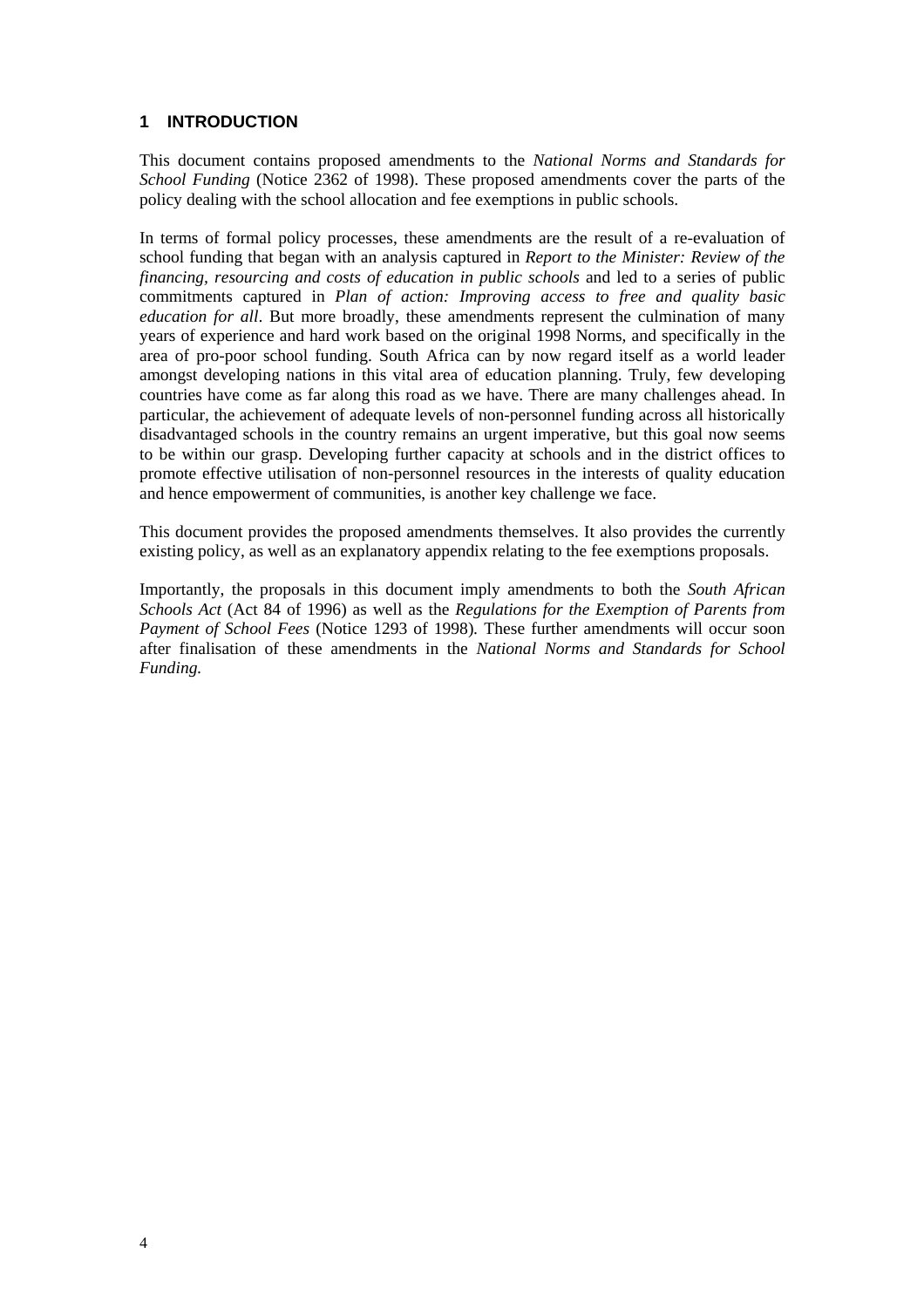## **2 WHAT ARE THE PRESSURES AND WHAT IS CHANGING?**

Here, we summarise the service delivery pressures, and how these translate into proposed policy amendments.

The fundamental spirit of the Norms published in 1998 are retained in the proposed amendments. This is important to keep in mind. But three key pressures result in a number of changes or additions to the existing policy.

- The first key pressure is that despite dramatic increases in the value of the school allocation in certain provinces, in many parts of the country **the monetary value of the school allocation is still too low**. This is related to unacceptable **inequities across the country in terms of the school allocation**. The following changes deal with these pressures.
	- PEDs will move towards a simpler and more accurate method of **gauging the poverty levels of schools**, and hence levels of funding required. This new method will consider only the community around the school, in particular income levels. A clearer system of exemptions will cater for schools where the poverty levels of learners enrolled in the school do not match the poverty level of the community around the school.
	- PEDs will moreover have to attain **monetary targets for the per learner school allocation amounts**. These targets take into account the greater extent of poverty in certain provinces, and consequently the need for more generous levels of funding in these provinces.
- The second key pressure is the need for a **better utilisation of the school allocation**. Currently, it is not sufficiently clear what the school allocation is intended for, and what it gets spent on.
	- Clearer **specifications regarding the intended usage of the school allocation** are provided. This will guide PEDs in the determination of indicative breakdowns by e.g. SASA section 21 function, and in the monitoring process. School budgeting will also be subject to clearer guidelines.
	- The targets themselves, which are simple for parents and schools to understand, will **encourage better accounting for expenditure on schools by the PED** where schools have not been allocated SASA section 21 functions.
	- A **medium term framework** for the school allocation, with three-year amounts being made explicit to schools, will improve predictability and the ability of schools to plan.
- The third pressure relates to the fact that the current **fee exemptions system** is not adequately protecting the poor across all schools and in all situations. This has created unjustifiable hardships for some poor households.
	- Schools serving the poorest communities in the country will be declared **'no fee schools'**. In these schools, no compulsory school fees may be charged. The Minister will determine and amend from time to time the criteria for the declaration of no fee schools. The criteria will be based on the poverty level of communities and level of state funding. They may also focus on removing fees from certain grades only, in particular Grades R to 9. These new powers of the Minister will be written into an amendment to the South African Schools Act.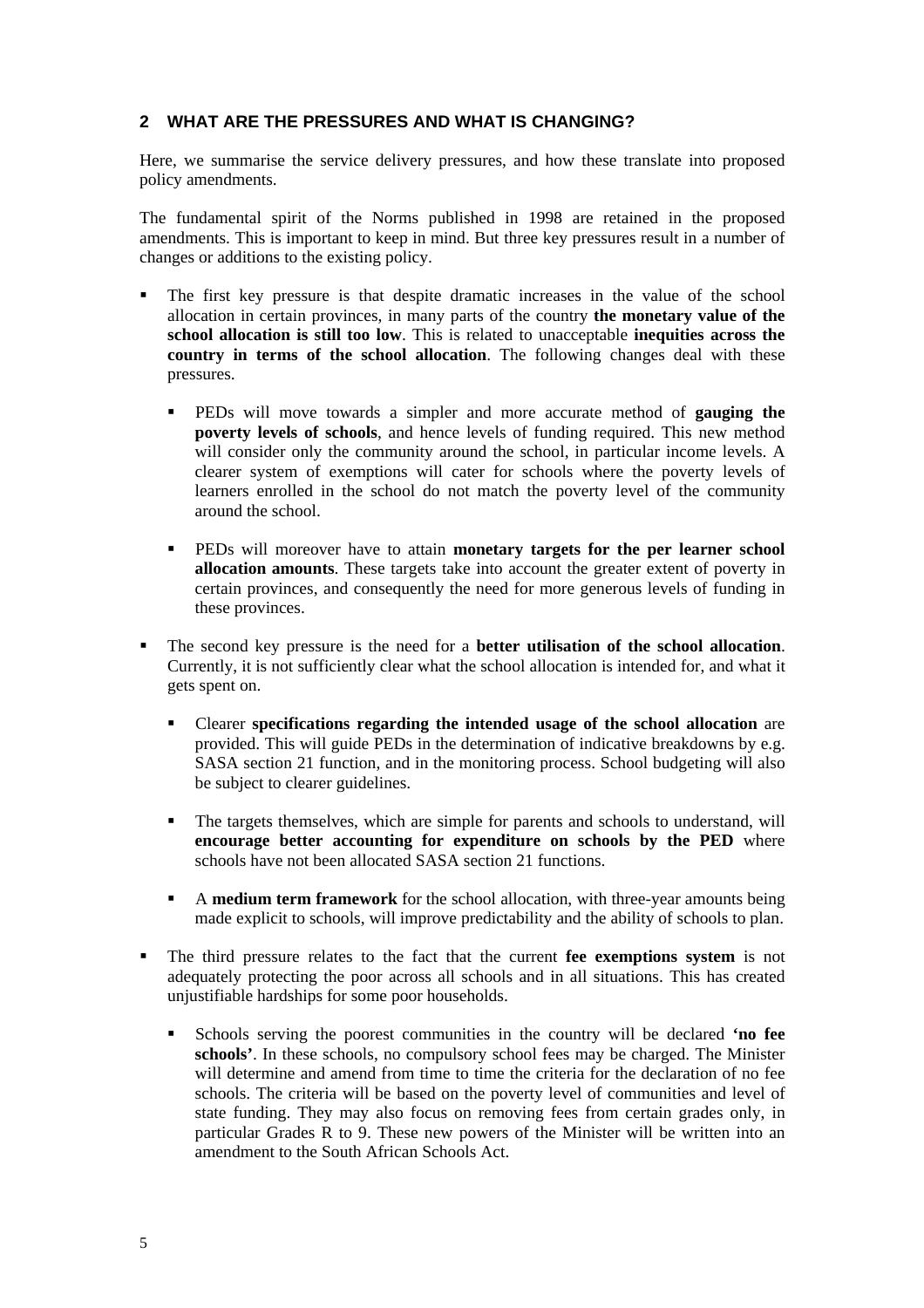- **'Automatic exemptions'** will apply to learners who are recipients of poverty-linked social grants, for instance the child support grant.
- **Households charged school fees for more than one learner** will find it easier to obtain a partial exemption. How partial exemptions work is explained more clearly than before.
- The obligations of the state to **monitor the implementation of the fee exemptions system** will be stronger. Schools with exceptionally high or exceptionally low numbers of exempted parents will be investigated by the PED and remedial steps, if necessary, will be taken.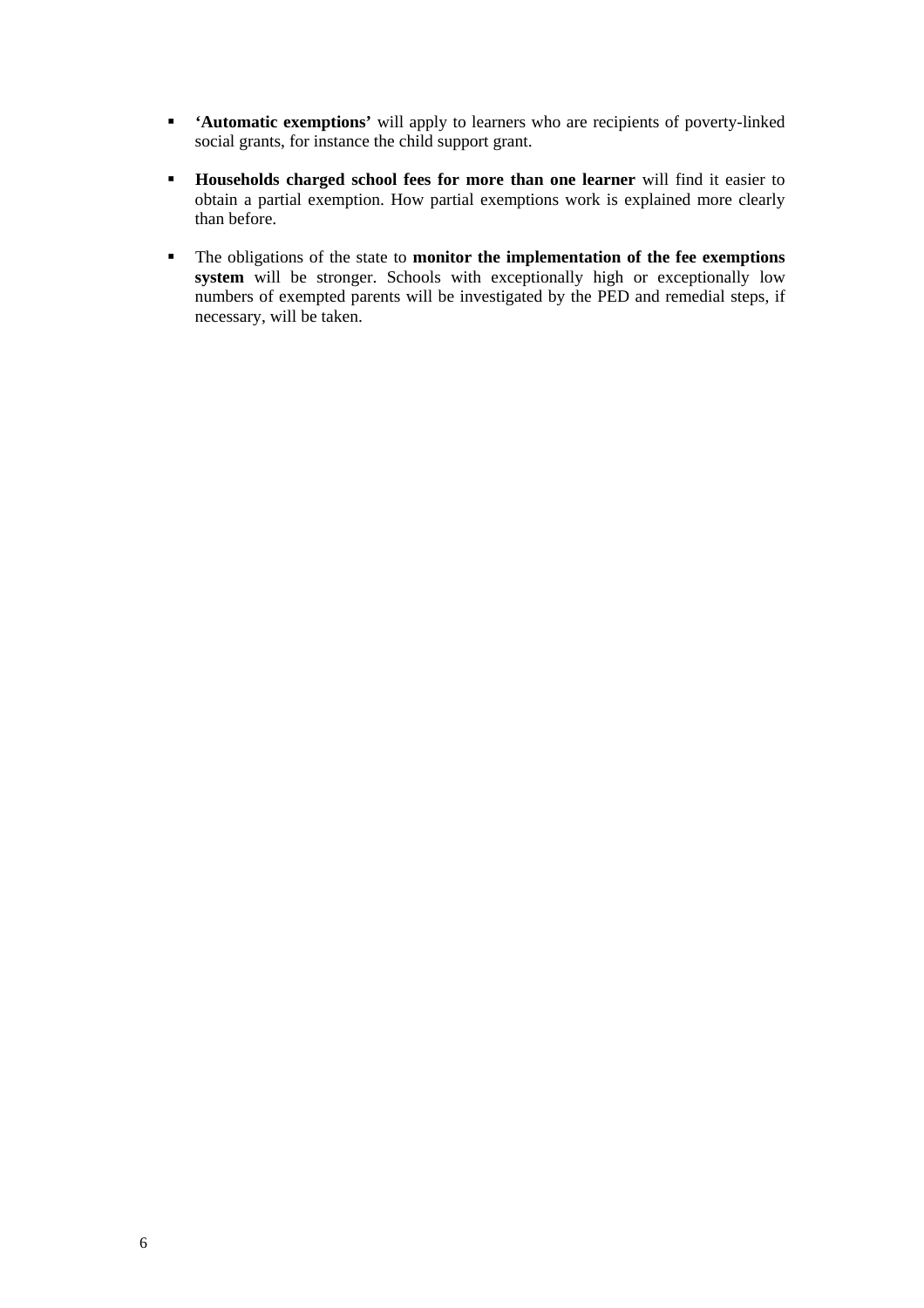## **3 WHAT ARE THE IMPORTANT THINGS COMMUNITIES SHOULD KNOW?**

Here, we summarise what the sections of the *National Norms and Standards for School Funding* titled 'The School Allocation' and 'Fee Exemptions in Public Schools' mean for communities. Importantly, what follows here is not the policy itself, but a summary of the policy.

This section has been translated into four official languages other than English to encourage more people to discuss the proposed policy changes, and to submit comments to Government.

## **THE SCHOOL ALLOCATION**

## **Introduction**

- 1. The school allocation is an amount of money that Government gives to each public ordinary school every year. The school allocation must be used by schools for things other than new buildings and other than the payment of salaries. The school allocation must be used to buy things such as textbooks, stationery and desks and to pay for things such as photocopying, electricity and telephone calls (these are just examples).
- 2. Government works out the amount of the school allocation on the basis of how many learners there are in a school, but also on the basis of how poor school communities are. Government believes that poorer school communities should receive higher school allocations, so that there is less pressure in poor schools to charge school fees, and because poorer parents are less able to purchase things like books that assist children to learn.

## **Background**

3. Government started paying school allocations to schools in 2000, and since then the school allocations have increased. However, Government believes that the school allocations, especially in the poorer provinces, are still too low. The 2003 changes to the original school funding policy will result in school allocations that are more adequate and more equal across the whole country. It is important that schools serving poor communities should receive more, but it is also important that school communities in different provinces that are equally poor should be funded more or less the same.

## **Things that schools may use the school allocation for**

- 4. More examples of things that schools may use the school allocation for are: library books, computer hardware and software, televisions, science laboratory equipment, fax machines, cleaning equipment, sporting equipment, Internet, audit fees and transport. These are things the school allocation *may* be used for. Schools will not be able to afford to buy all these things each year. However, the plan of Government is to make sure that at least the very poorest schools receive enough money in the school allocation to make quality schooling possible without school fees. In order for this plan to work, the participation of communities in the School Governing Bodies is important. Communities must actively take part in the decisions on how the school allocation can be used to improve education at the school.
- 5. Backlogs are shortages in schools that are the result of too little spending on schools during the apartheid years. For example, some schools have never had enough decent desks for learners. Some schools have always suffered from overcrowding. Government has been spending billions of rands since 1994 to deal with backlogs in schools, and will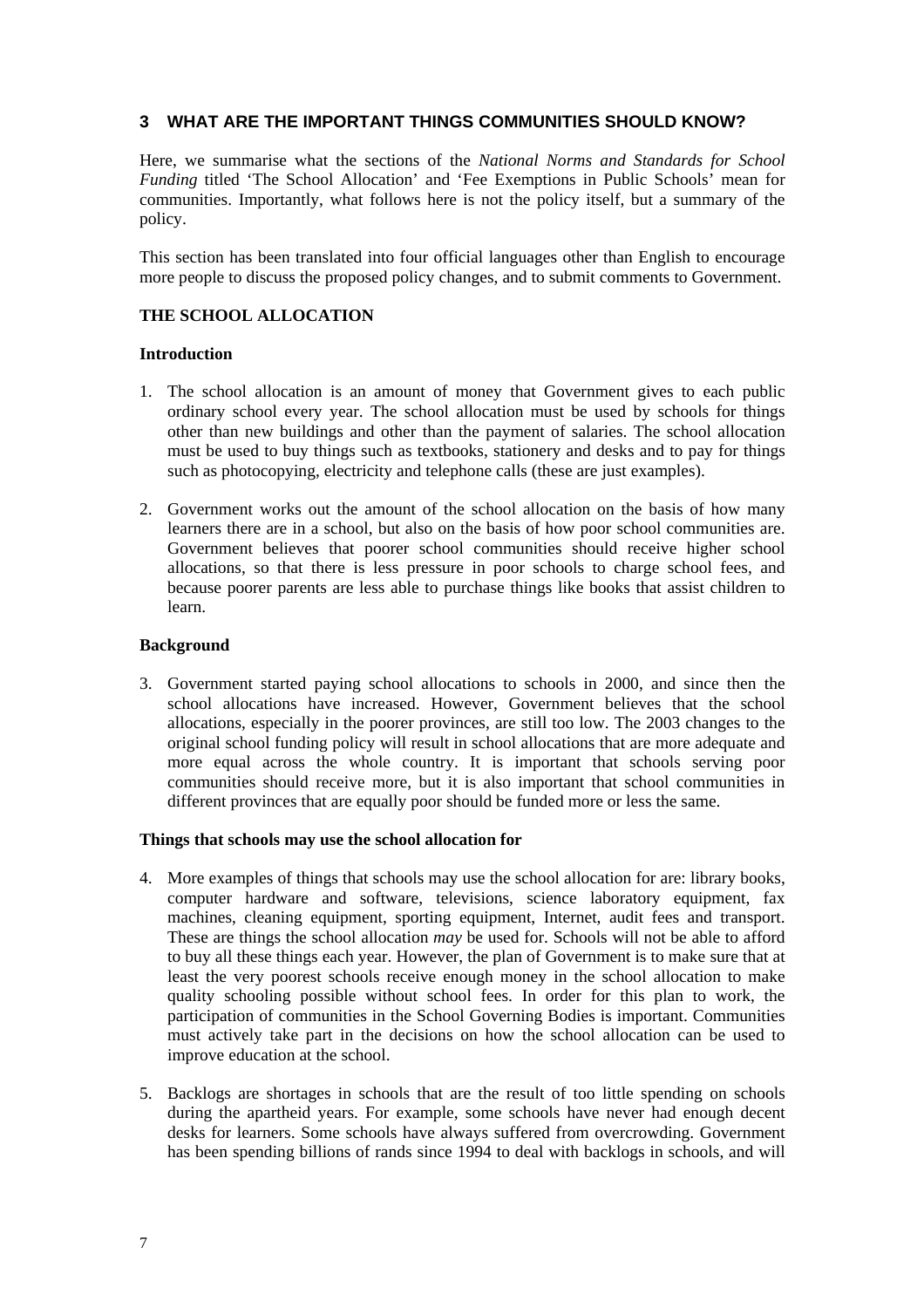continue to do this until all apartheid backlogs have been dealt with. This is not part of the school allocation, it is Government spending over and above the school allocation.

## **The resource targeting list**

- 6. It is very important for Government to provide good schools for communities where those communities live. Government believes that in order to deal with our history of inequality, schools that are in or near the poorest communities must receive the highest school allocations. This means that Government must measure the poverty of all communities in the country, so that Government can know which communities should receive better school funding. Since 2000, Government has kept lists of schools for each province, where all schools in the province are listed from most poor to least poor. This list is called the 'resource targeting list'. The way the poverty of communities, and therefore also schools, is measured would change slightly with the proposed policy changes. But any change would occur slowly, so no school's position on the list would change suddenly.
- 7. Government is aware that there are schools which serve learners who live very far from those schools. This is often a result of our apartheid past. For example, many learners move from 'townships' to schools in the 'suburbs' every day because their parents believe that their children can receive a better schooling there. This is understandable, but Government's aim is to make sure that all township and rural schools grow and improve, as indeed many have, so that all South Africans can enjoy good schooling wherever they live. This is why Government is paying so much attention to schools in historically disadvantaged areas. However, there are cases where Government must pay a better school allocation to a school in a non-poor area, because of the circumstances of the learners. For example, if learners from an informal settlement which has no school are forced to use a school in a nearby 'suburb', then Government believes that this school must be put in a new place on the resource targeting list, so that the school receives a larger school allocation.

## **The school allocation targets**

**8.** Below, Government's targets for the school allocation are given. Each amount is what one learner in the school should receive. As an example, the target for quintile 1 (or Q1) is R703 for the year 2006. Quintile 1 is the group of schools in each province catering for the poorest 20% of learners. Quintile 2 schools cater for the next poorest 20% of schools, and so on. Quintile 5 schools are those schools that cater for the least poor 20% of learners. Poorer quintiles have higher targets than the less poor quintiles. The 'adequacy benchmark' is the school allocation amount that Government believes is the minimum needed by each learner in each school. In 2006, this amount is R527.

| National table of targets for the school allocation (2006-2008) |       |       |       |  |  |  |
|-----------------------------------------------------------------|-------|-------|-------|--|--|--|
|                                                                 | 2006  | 2007  | 2008  |  |  |  |
| 01                                                              | R 703 | R 738 | R 775 |  |  |  |
| Q2                                                              | R 645 | R 677 | R 711 |  |  |  |
| $Q_3$                                                           | R 527 | R 554 | R 581 |  |  |  |
| Q <sub>4</sub>                                                  | R 352 | R 369 | R 388 |  |  |  |
| 05                                                              | R 117 | R 123 | R 129 |  |  |  |
| Adequacy benchmark                                              | R 527 | R 554 | R 581 |  |  |  |

#### **THE TARGETS TABLE**

9. The rand amounts in the above table, for example the R703 for Q1 in 2006, are targets only. This means that a Provincial Education Department may spend more or less than the

8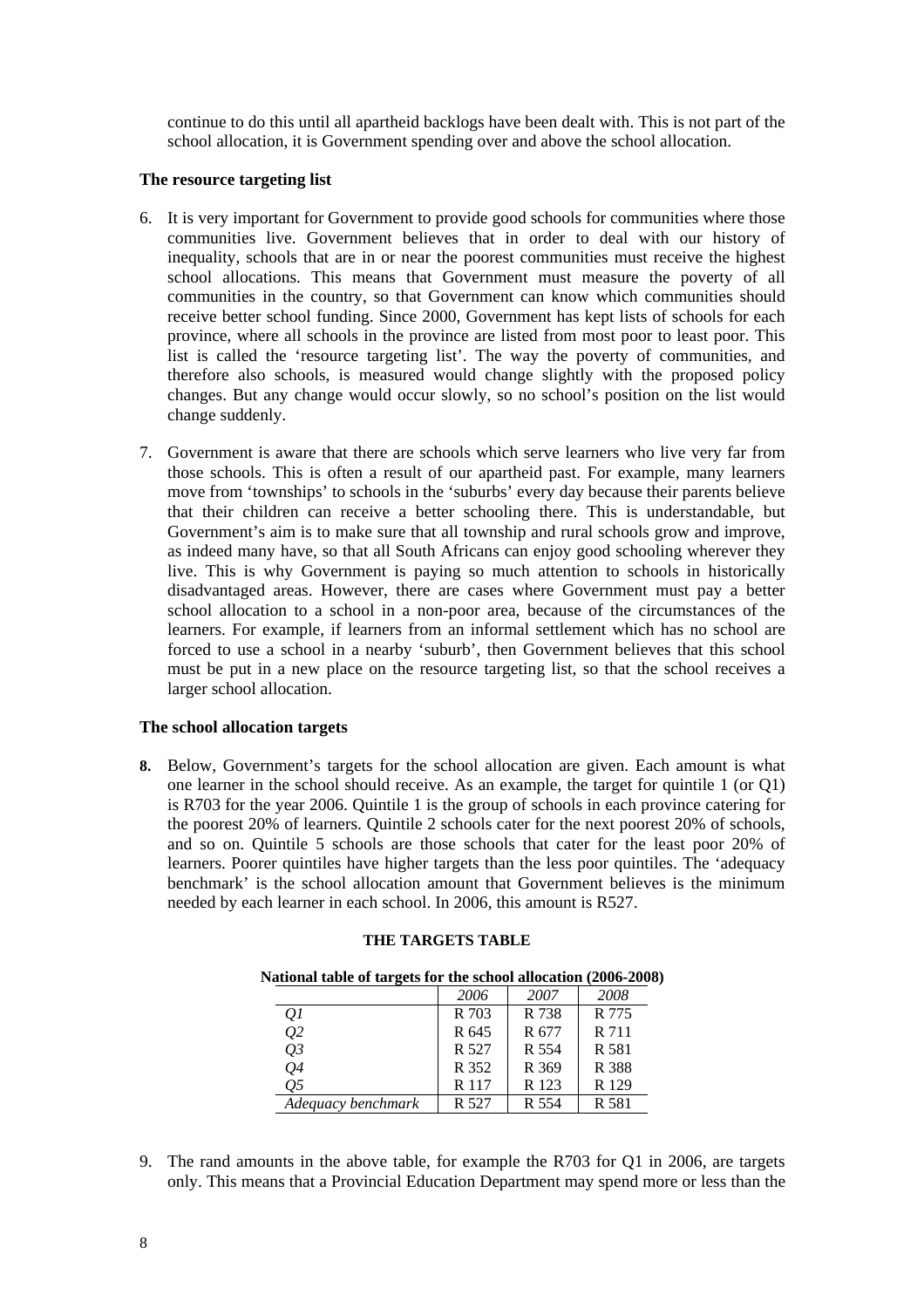target. If it spends less that the target, then this would be regarded as a problem, and the national Department of Education would investigate the problem with the Provincial Education Department concerned to see why the target could not be met. A plan would be put together so that the targets could be met as soon as possible.

## **Information that Government will provide for schools and the public**

- 10. By 30 September each year, the Provincial Departments of Education will provide each school with the following information in writing:
	- Which quintile the school is in.
	- What the target amount per learner is for that quintile for the next year.
	- What the total school allocation for the next year for that school will be, and how this has been worked out.
- 11. In addition, MECs for Education will make lists of all schools available to the public through the provincial Government Gazettes and the Internet. These lists will show the whole resource targeting list for the province, including which quintile each school is in.

#### **Section 21 status and the school allocation**

- 12. Section 21 of the South African Schools Act deals with certain responsibilities that schools may take on. Provincial Departments of Education must transfer these responsibilities to schools that make an application for them, unless the Provincial Department of Education believes that school management is inadequate to deal with the responsibility. MECs will include in the Government Gazette details on which schools have which section 21 functions.
- 13. Schools that have section 21 responsibilities, or functions, receive the school allocation as a transfer into the school bank account.
- 14. Schools that do not have section 21 responsibilities do not receive the school allocation as money. Instead, the school works together with the Department to decide what the school allocation should be used for, and the Department buys the goods for the school. The school allocation is still the school's money, and the school has the right to know exactly how the money was spent. However, the Department takes the responsibility of managing the funds for the school. There have been some problems here in the past. For example, where orders were not processed fast enough, money was not spent during the year, and had to be returned to Treasury at the end of the year. Government has plans to improve this situation so that all schools, both those with and without section 21 functions, experience the full benefits of the school allocation.

#### **Accountability of schools**

- 15. It is important that schools should use the school allocation in such a way that education is improved in the school. For this reason, the Departments have and will continue to lay down some basic rules for using the school allocation. For example, the Department may tell schools what percentage of the school allocation should be spent on textbooks and other educational materials. Schools with section 21 functions that do not follow the rules run the risk of losing their section 21 status.
- 16. The South African Schools Act of 1996 makes it clear that all schools must keep detailed accounts of what they spend their money on, and must account to school communities and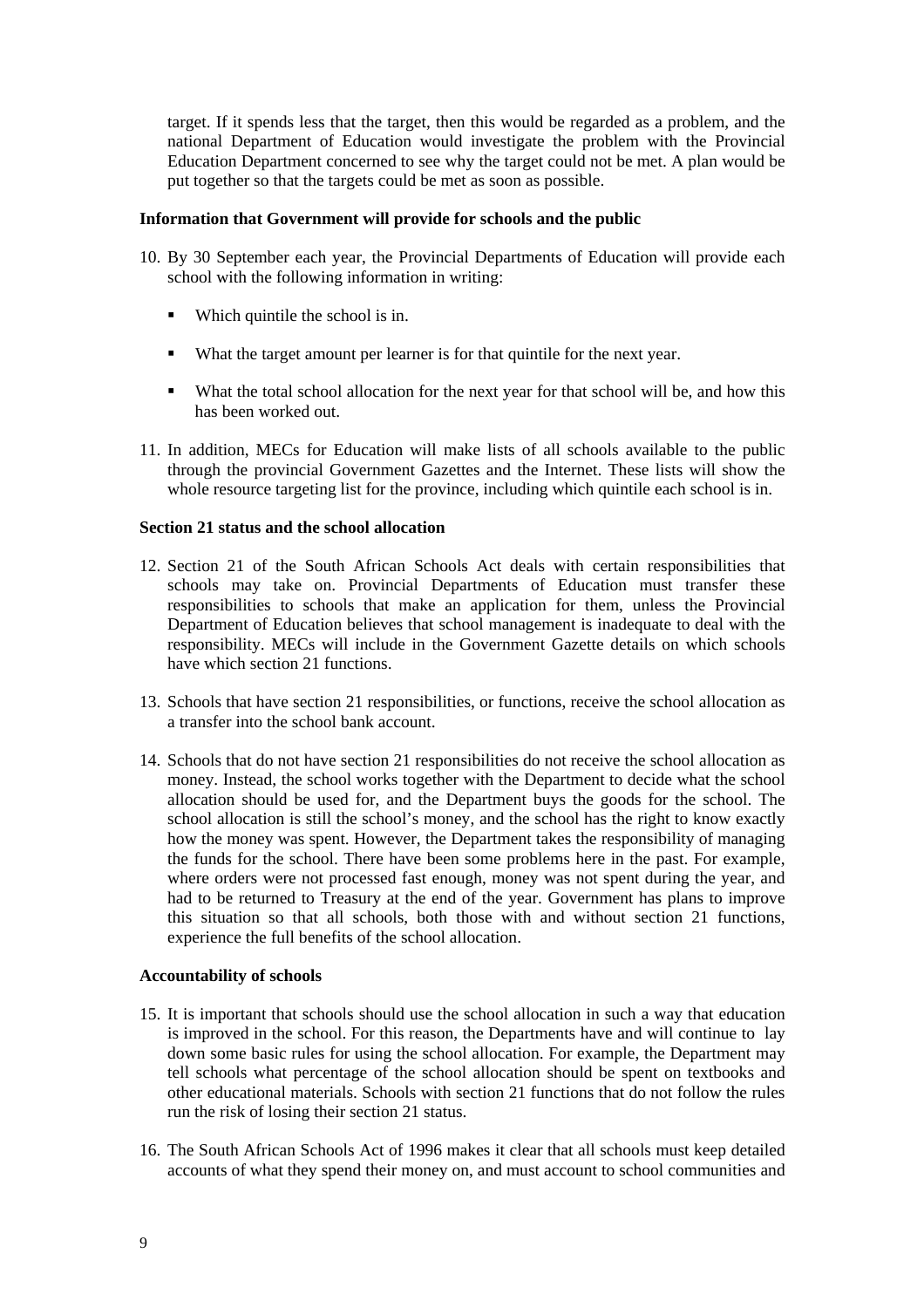the Department on an annual basis. The Department decides how the accounts of schools must be organised and presented to communities.

## **FEE EXEMPTIONS IN PUBLIC SCHOOLS**

17. The South African Schools Act of 1996 gave parents at all schools the right to set school fees. If parents who can afford to pay school fees, pay school fees, this allows Government to spend more money on the poor in the school system. As Government's 2003 report on school funding indicated, school fees in non-poor schools made it possible for Government to move about R300 million to the funding of poorer schools. However, it is important that school fees should not be a barrier preventing entry of learners into schools. For this reason, Government believes it is important to increase the school allocation, especially in poor schools. Government also believes that the system of exemptions from school fees for poor parents must be strengthened, and that in some schools there should not be school fees at all.

## **No fee schools**

18. Government believes that in the schools serving the poorest communities, there should be no school fees. From the year 2006, certain schools will no longer be allowed to charge school fees. These schools will be called 'no fee schools'. Schools that are in poor quintiles, and that receive a school allocation that is at least as great as the adequacy benchmark (see the previous table) will become no fee schools. What this means is that school fees would not be charged in the poorest schools that receive an adequate school allocation from Government. It was explained earlier that if in any province these schools receive less than the adequacy benchmark, then a plan would be drawn up to deal with the problem. The Minister will decide exactly which quintiles will be considered as 'poor' for the purposes of making schools no fee schools. The Minister may also decide to focus on removing school fees only from Grades R to 9 in certain schools.

#### **Automatic exemptions for individual learners**

19. As in the past, automatic exemptions from school fees will continue to apply where learners are orphans or are in some kind of foster care. What is new is that from 2006 automatic exemptions will also apply where Government pays a grant linked to a learner, for example a child support grant.

#### **Calculations to work out full exemption and partial exemption**

- 20. Even if a learner is not in a no fee school, and even if an automatic exemption does not apply for a learner, a parent may still be exempt, in full or in part, from the payment of school fees if the income of the parent is too low compared to the school fee. As in the past, there are particular calculations to work this out. Some of the calculations have changed, however, to make it easier for parents who have more than one learner.
- 21. As in the past, where the one or two parents responsible for the learner have a combined income that is less than ten times the school fee, full exemption from school fees applies, in other words the parents pay no school fees.
- 22. As in the past, where the income of the one or two parents is less than thirty times the school fee, and there is one learner being charged fees, partial exemption from school fees applies. What is new is that where parents are charged school fees for more than one learner, a more generous calculation of partial exemption is used. Parents with more than one learner still pay more in total than parents with one learner, but the difference is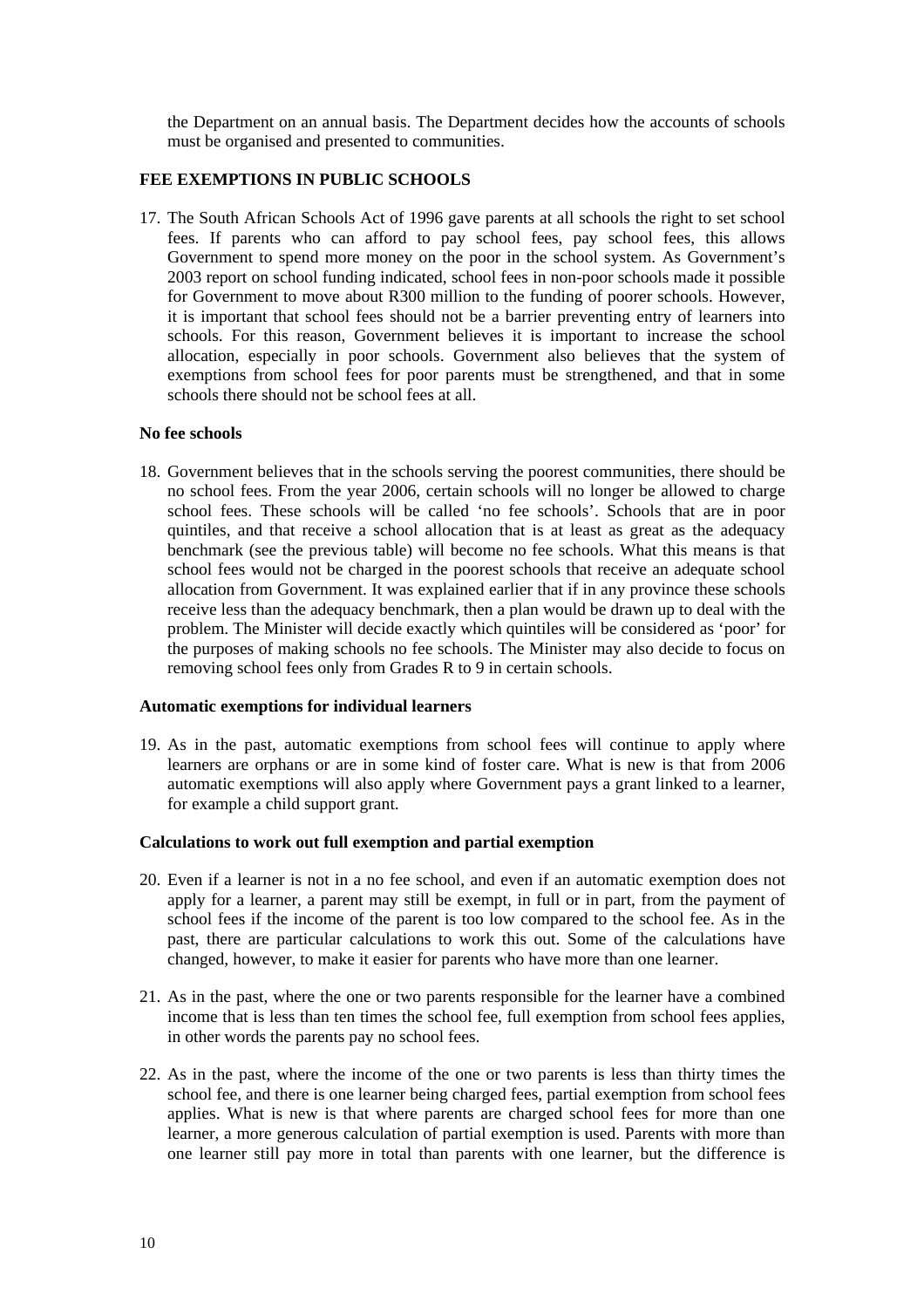smaller than before. The changed policy is also clearer than the previous policy on how the partial exemption must be worked out.

23. What is also new is that when parents calculate whether an exemption applies or not, they may add extra charges made by the school, for example the charge for a compulsory school trip, to the school fee. This is to discourage schools from charging for extras over and above the school fee.

#### **Number of exempted learners in a school**

24. Government believes it may be a problem if in a school that charges school fees, too many learners in a school are exempted, or no learners are exempted. The changed policy says that the Department will keep a closer watch on this situation in schools. If too many learners are exempted, it may be because the school fees are too high, or that the school allocation is too low. It may be necessary for the Department to advise parents to lower the school fee, or the Department may need to change the poverty score of the school so that the school allocation goes up. If no learners, or very few learners are exempted, it may be that the school is keeping poor learners out. This would also mean that the Department should take some action.

## **The new exemptions regulations**

25. The *National Norms and Standards for School Funding*, which are the subject of this document, will, as in the past, provide the general exemptions policy, and the rules for working out fee exemptions. The *Exemptions of Parents from the Payment of School Fees Regulations* of 1998, which deals with the procedures that parents must follow to apply for exemptions, are not dealt with in this document. However, these regulations will be changed to make it easier for parents to know their rights, and to apply for school fee exemptions when they qualify for such exemptions.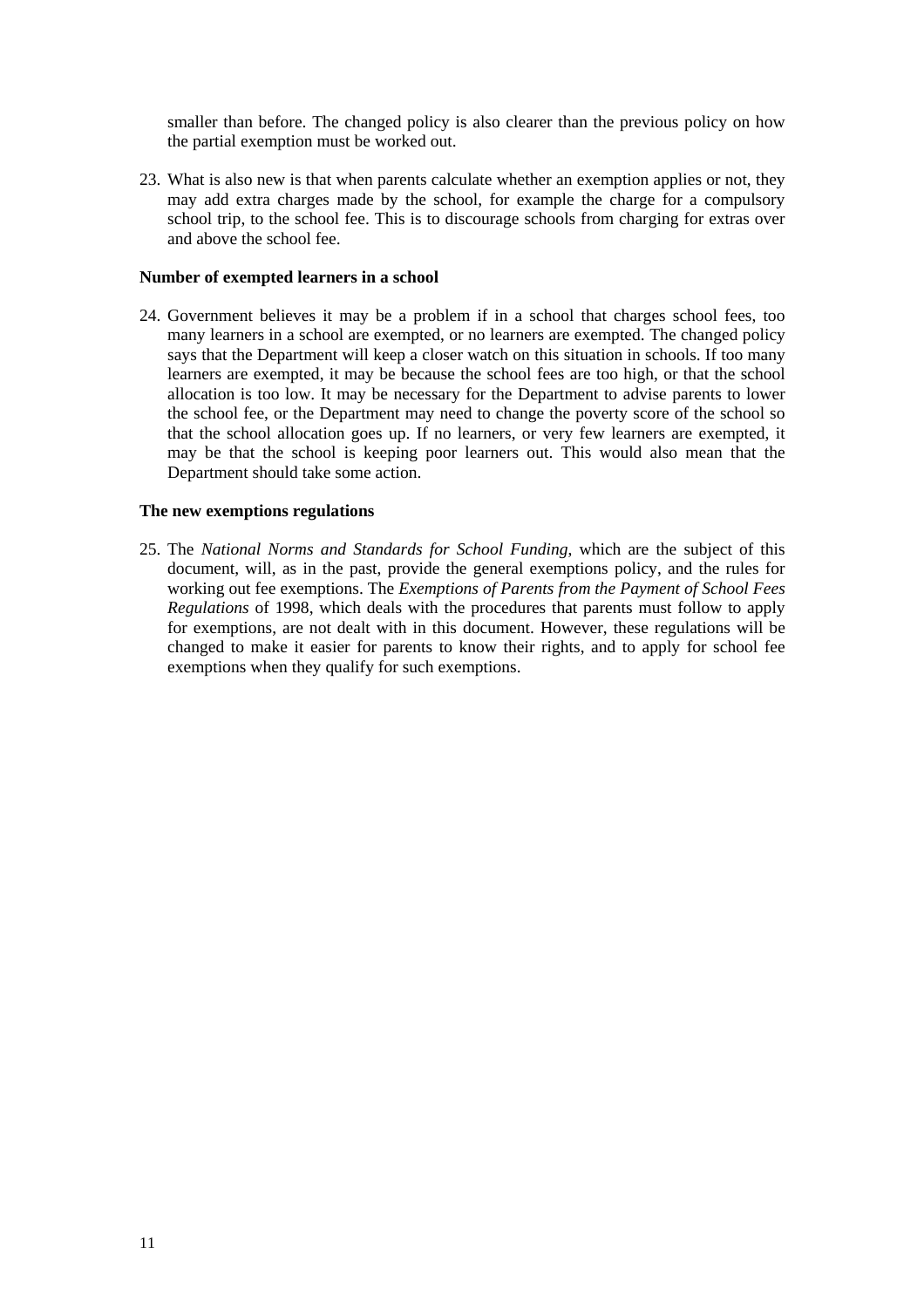## **4 THE PROPOSED AMENDMENTS**

The proposed amendments in this section all refer to the *National Norms and Standards for School Funding* (Notice 2362 of 1998). Nothing in these proposals conflicts with an earlier set of amendments effected through Government Notice 20 of 2003 (those amendments dealt mainly with subsidies to independent schools).

The original policy is provided in Appendix D, and explanations specific to new paragraphs are provided in Appendix B.

**1. The sentence of existing paragraph 69 "The recommended date for the provision of such information to public schools is 30 September each year." is deleted.** 

**2. Existing paragraphs 80 to 83 are deleted. The heading "Cost allocation categories" preceding existing paragraph 80 is also deleted.**

## **3. The following sentences are added to the end of existing paragraph 92.**

Wherever possible, PEDs must aim to eliminate under-utilisation of physical space occurring concurrently with overcrowding, and must therefore also determine minimum per classroom occupation levels below which schools will be considered under-utilised.

**4. Existing paragraphs 98 to 104, including the headings "Recurrent cost allocations" and "Targeting schools on the basis of need" preceding existing paragraph 98, are replaced by the following heading and paragraphs.** 

### **THE SCHOOL ALLOCATION**

- 98A This section describes the rights and obligations of schools and the state with regard to the school allocation that is granted by Government on an annual basis to public ordinary schools.
- 98B This section relates to public ordinary schools only. 'School' in this section must be taken to mean 'public ordinary school'.

#### **Key terms**

98C The following terms have particular importance with regard to the school allocation.

**National poverty distribution table (or the 'poverty table').** A table, provided in this policy, that describes the distribution of national poverty across the country.

**Provincial quintile** One fifth of public ordinary school learners in a province, where the first provincial quintile is the poorest one-fifth, and second provincial quintile is the next poorest one-fifth, and so on. In practice, it is the level of poverty of the school that determines how poor each learner is, but a quintile is nevertheless one fifth of the province's learners, not schools.

**National quintile.** One fifth of public ordinary school learners in South Africa, where the first national quintile is the poorest one-fifth, and second national quintile is the next poorest onefifth, and so on. In practice, it is the level of poverty of the school that determines how poor each learner is, but a national quintile is nevertheless one fifth of the country's learners, not schools.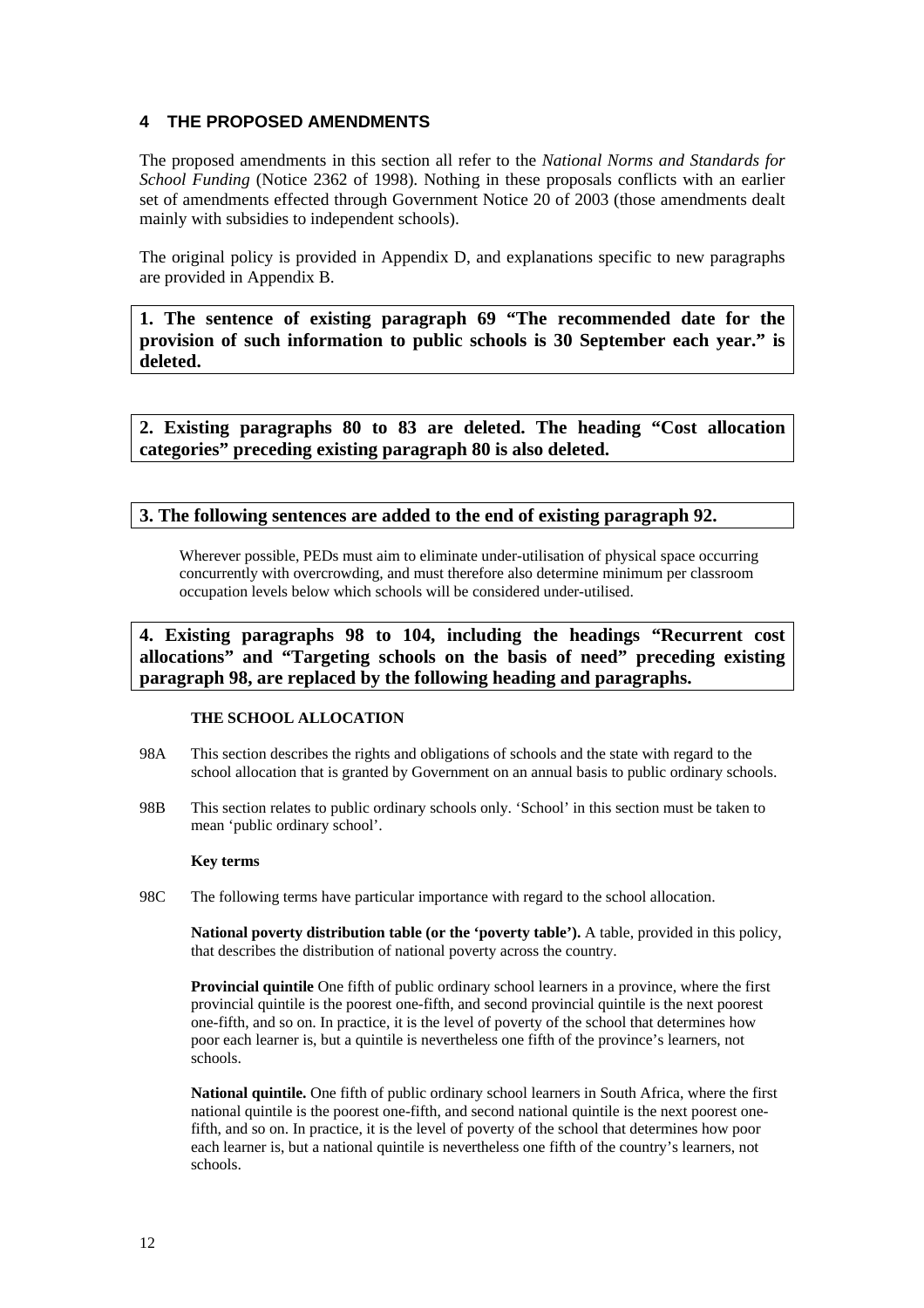**National table of targets for the school allocation (or the 'targets table').** A table, provided in this policy, that lays down the per learner monetary targets for the school allocation in terms of national poverty quintiles.

**Resource targeting list.** A list of schools in a province with schools ranked according to poverty of the school community. Schools should be sorted from poorest to least poor on this list.

**School allocation.** An amount allocated by the state to each public ordinary school in the country on an annual basis in order to finance non-personnel recurrent expenditure items.

**School allocation budget.** A provincial budget used exclusively to finance the school allocations in the province.

**School poverty score.** A score attached to each school that reflects the degree of poverty of the surrounding community.

#### **Introduction**

- 98D The school allocation is intended to finance key inputs other than personnel and buildings in the education process. Key examples of inputs for which the school allocation is intended are textbooks, stationery and non-educational items such as cleaning materials and electricity. Such inputs are necessary if educators and other personnel in schools are to perform their functions properly. The school allocation is therefore an important instrument supporting Government's commitment to fulfilling the state's Constitutional obligation to provide education.
- 98E As there is a history within South Africa and in other countries of school fees being used to cover the items targeted by the school allocation, Government regards a school allocation that is adequate for at least the poor, as a key lever for ensuring that households suffering the effects of poverty enjoy schooling that is adequately funded by the state. A distributional approach that favours the poor in this regard is in keeping not only with Government's Constitutional obligation to redress the imbalances of the past, but also with South Africa's commitment to various regional and international agreements to combat poverty through increased access to quality education.
- 98F Government sees the school allocation as a key means of empowering school communities, and realising democracy at the level of the school. It is important for the local level to participate in decision-making relating to what non-personnel inputs to purchase for particular schools. For this reason, Government supports the gradual transfer to the school level of decision-making powers relating to the school allocation. This must obviously occur in a controlled manner, in accordance with the important sections 19 to 22 of the SASA, and in such a way that public funds are not squandered, and are spent in a manner that fully supports the national curriculum.
- 98G Government will determine the level of the school allocation, and optimise the translation of the school allocation into resources that schools can utilise, on the basis of five key considerations:

(a) The rights of learners with regard to schooling.

(b) What the minimum basic package of school inputs is in order to make quality education a possibility. With regard to this consideration, Government acknowledges that in striving for equity in education, there is a need to spend more on education for the poor, and that the basic minimum package may vary with factors such as socio-economic context.

(c) Prices of goods and services required by schools.

(d) The distribution of income and poverty in the country, including the greater ability of certain communities to make private contributions to the schooling process. With regard to this consideration, it is recognised that the poor in South Africa are not all equally poor, and that it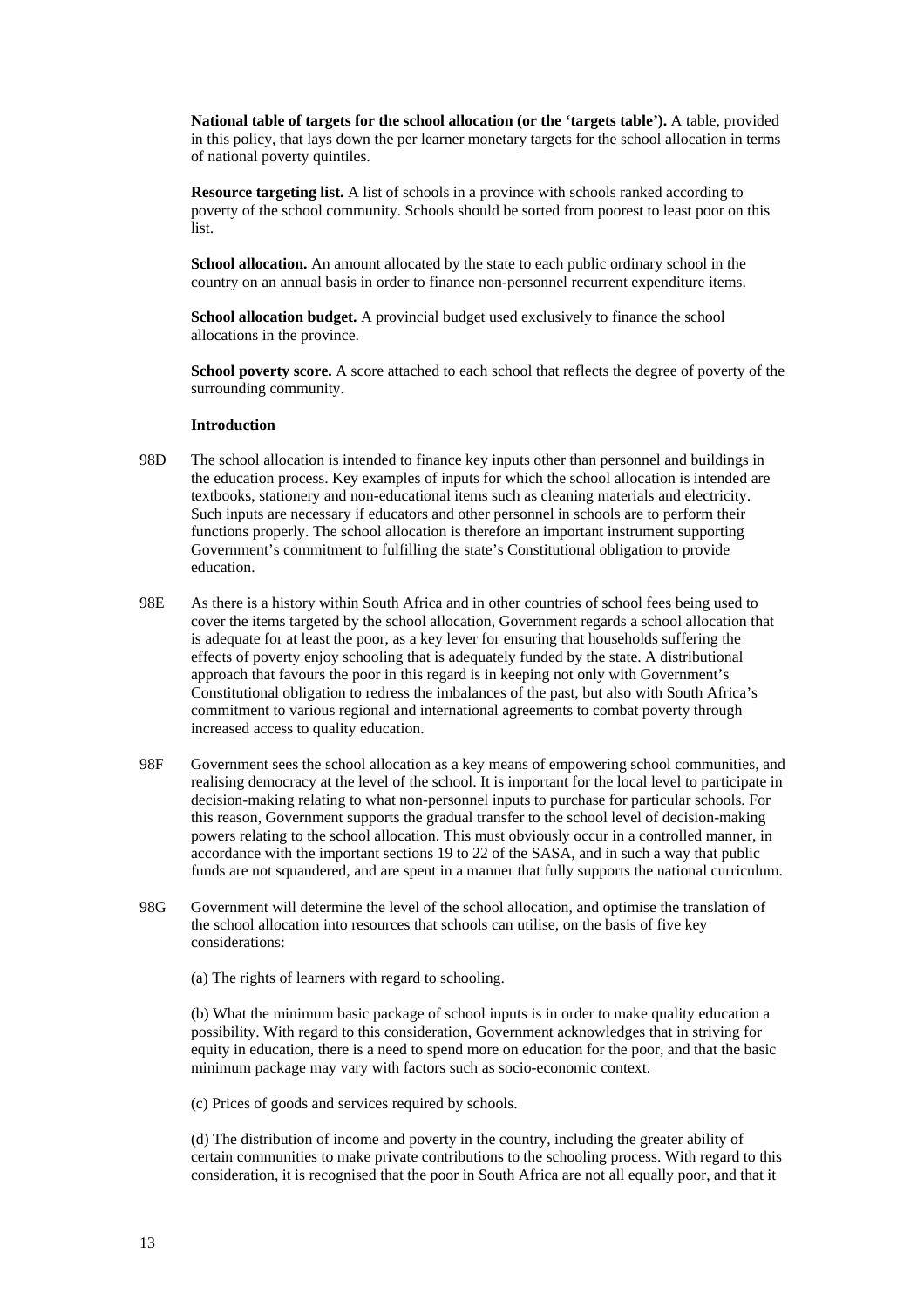may be necessary for the state to deal with the problem of poverty differentially.

(e) The overall budget of Government.

#### **Background**

- 99A A school allocation for South African public ordinary schools was established through the 1998 publication of the National Norms and Standards for School Funding. It was first implemented in 2000 by PEDs, and represented a major innovation in South African school funding both in terms of financing systems and pro-poor resourcing.
- 99B During the period 2000 to 2003 major lessons were learnt with respect to the pro-poor school allocation. On the side of implementation, lessons were learnt regarding the required management training for schools, the required financial accounting systems, and the importance of understanding how best to use the allocation in the interests of school improvement and the support of the curriculum. On the side of policy, it became clear that though the 1998 policy was fundamentally correct, certain policy improvements were needed. In particular, inter-provincial equity emerged as a key policy concern. Two major assessments, in 2001 and 2003, focussing specifically on the school allocation were conducted. Moreover, in 2003 the DoE published an assessment of the overall system for the resourcing of schools. This assessment led to the 2003 *Plan of Action: Improving access to free and quality basic education for all.* These documents are milestones in our building of a post-apartheid schooling system, and they strongly inform this amended policy on the school allocation.

#### **Inputs that may be covered by the school allocation**

- 100A This sub-section describes which items may be covered by the school allocation. The description is not intended to be unnecessarily restrictive or prescriptive. Nor does the description exclude the use of state funds other than the school allocation for the items mentioned. Instead, this description should guide the state in determining the level and distribution of the school allocation, and schools in determining the utilisation of the allocation. This sub-section does not in any way place the state under the obligation of ensuring that the cost of all the items listed here should be fully covered by the school allocation.
- 100B In general, the school allocations are intended to cover non-personnel recurrent items and small capital items required by the school as well as normal repairs and maintenance to all the physical infrastructure of the school. Moreover, the school allocation is primarily and exclusively intended for the promotion of efficient and quality education in public ordinary schools.
- 100C The following list provides examples of items that the school allocation may cover, and a categorisation of these items. It should be noted that the items mentioned serve as examples, and do not constitute all the possible items. The definition of a capital item is as per Treasury regulations (currently, any item exceeding a value of R5,000 per item is defined as a capital item).

(i) Learning support materials (LSMs), including textbooks, library books, charts, models, computer hardware and software, televisions, video recorders, video tapes, home economics equipment, science laboratory equipment, musical instruments, learner desks, chairs. (These items, and the ones under (ii) to (iv) below, would typically support the SASA section 21(c) function.) This category is subdivided into capital items and non-capital items.

(ii) Non-LSM equipment, including furniture other than learner desks and chairs, paper copier machines, telephone sets, fax machines, intercom systems, equipment for connectivity within the school and to the Internet, hardware tools, cleaning equipment, first aid kits, overalls for cleaners and ground staff, sporting equipment, electrical accessories. This category is subdivided into capital items and non-capital items.

(iii) Consumable items of an educational nature, including stationery for learners.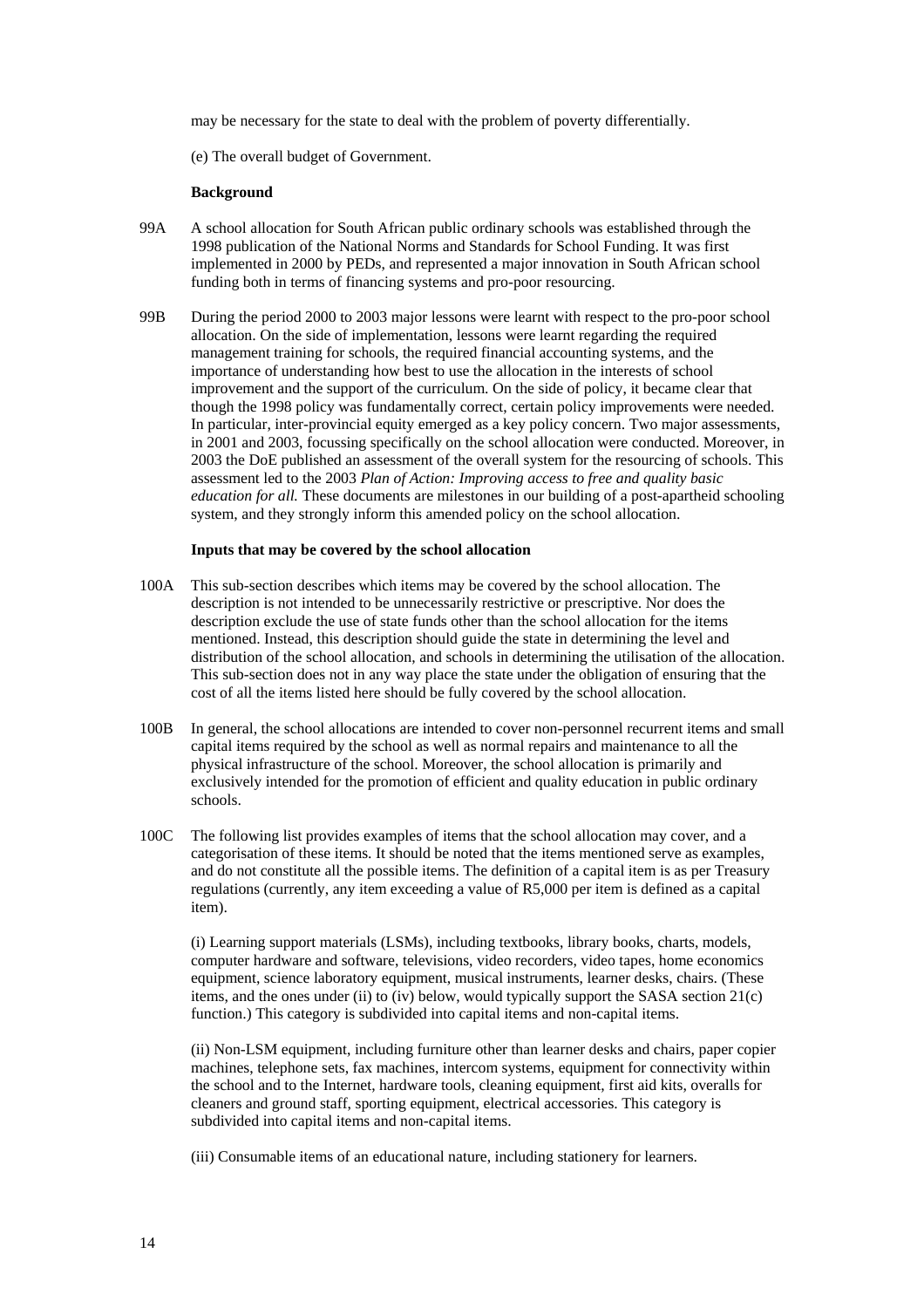(iv) Consumable items of a non-educational nature, including stationery for office use, paper, cleaning materials, petrol, lubricants, food.

(v) Services relating to repairs and maintenance, including building repair work, equipment repairs and maintenance, light bulbs. (These items would typically support the SASA section 21(a) function.)

(vi) Other services, including workshop fees, TV licences, Internet service providers, school membership of educational associations, postage, telephone calls, electricity, water, rates and taxes, rental of equipment, audit fees, bank charges, legal services, advertising, security services, public or scholar transport, vehicle hire, insurance, copying services. (These items would typically support the SASA section 21(d) function.)

100D In view of the fact that schools are not equally subject to the legacy of apartheid inequities, population increases and unexpected calamities, the DoE and the PEDs must pursue resourcing mechanisms other than the school allocation in order to deal with the following shortages of the items referred to in paragraph 100C:

(a) Shortages of LSMs and equipment where the shortage is clearly and directly linked to historical expenditure inequities.

(b) Shortages of LSMs and equipment, and in particular shortages of learner desks, learner chairs and textbooks, where the shortage is clearly and directly linked to a recent and significant increase in the enrolment of the school.

(c) Urgent building repair needs which are clearly and directly linked to historical expenditure inequities.

(d) Shortages resulting from calamities such as fire or floods.

(e) Start-up resource requirements linked to the approved introduction of new grades into existing schools, or the establishment of completely new schools.

- 100E Nothing in this policy prevents PEDs or SGBs from devoting funds derived from the school allocation towards needs described in paragraph 100D, if this is regarded as being in the interests of education in the school, and if this occurs in accordance with the general policy governing the school allocation. An SGB may, for instance, approve the use of the school allocation for urgent building repair needs arising out of a natural calamity. A PED may establish a system whereby schools are reimbursed at a future date for utilising funds from the school allocation for non-intended expenditure of a non-personnel nature. Such a system of reimbursement must be transparent and treat all schools equally. Schools do not have an automatic right to this type of reimbursement outside of, or in the absence of, such a system in the province.
- 100F The school allocation may not be used to cover the cost of personnel and new buildings.

#### **The resource targeting list**

- 101A This sub-section describes the 'resource targeting lists' that PEDs must maintain as a basis for the pro-poor distribution of the school allocation budget. The resource targeting list is a list of all the public ordinary schools in the province, sorted from poorest to least poor. The principle is followed that, ideally, communities are best served by the schools closest to them. It is precisely for this reason that the preferential public funding of schools in poorer communities is regarded as a priority for Government. However, exceptions to this principle are also contemplated in this sub-section.
- 101B The PED must assign to each school a school poverty score that will allow the PED to sort all schools from poorest to least poor. The principles governing the determination of the school poverty score are the following: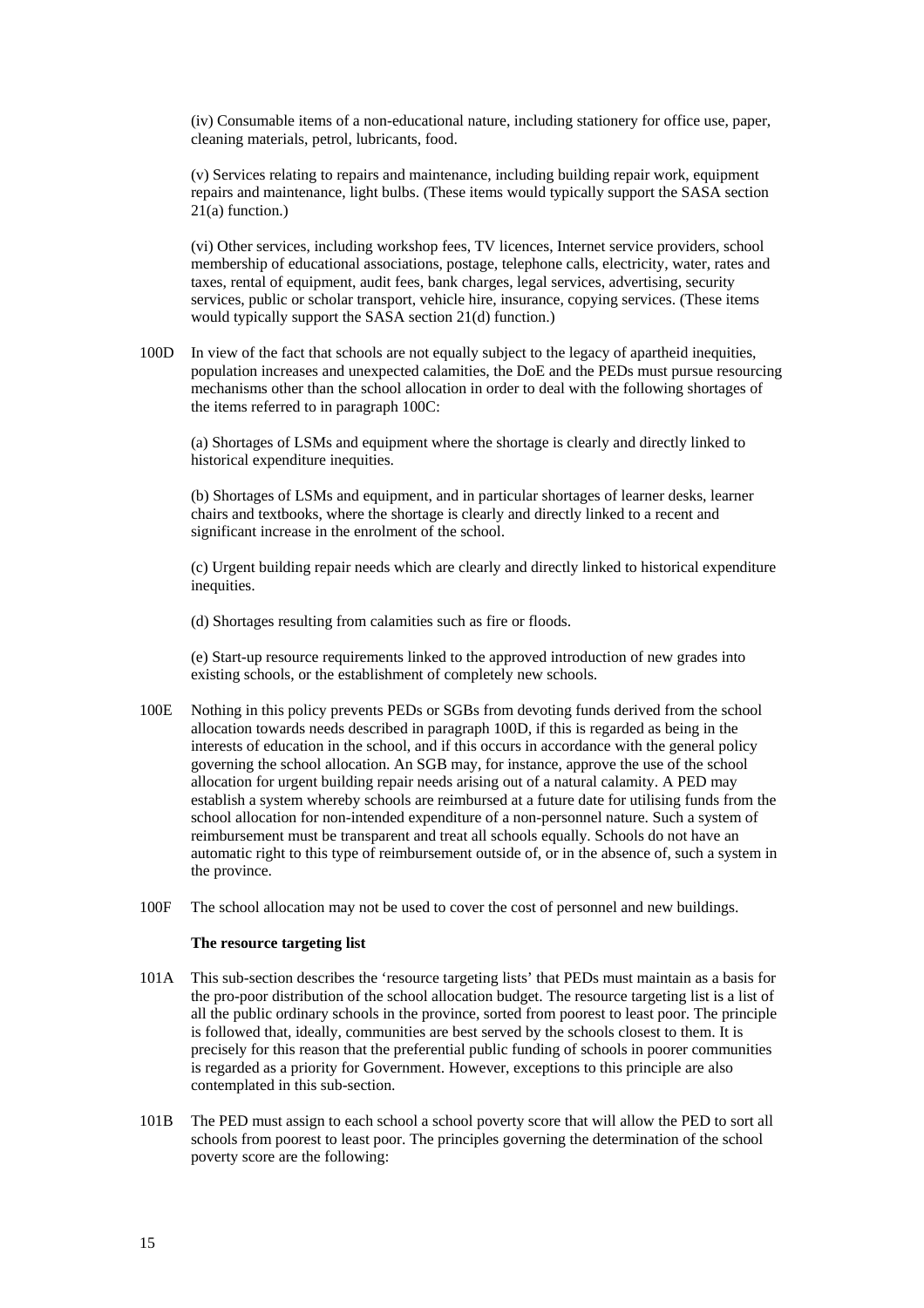(a) The score should be based on the relative poverty of the community around the school, which in turn should depend on individual or household advantage or disadvantage with regard to income, wealth and/or level of education.

(b) The score should be based on data from the national Census conducted by StatsSA, or any equivalent data set that could be used as a source. The beneficiaries of the school allocation, for example schools or districts, should never be the source of the data, in order to avoid undesirable incentives to distort information.

(c) The derivation and calculation of the score should be sufficiently comprehensive to provide a reasonable measure of the relative poverty of the school community. However, it should not be the intention to incorporate the complete range of poverty indicators in the score. The score should moreover be constructed to be as transparent and generally understandable as possible.

(d) The basic methodology behind the score should be national in order to promote a pro-poor funding framework that treats equally poor schools equally, regardless of the province they find themselves in. However, provincial variation should be pursued where this enhances the ability of a PED to distinguish between the poverty levels of different school communities, and where the variation has been agreed upon after consultation with the DoE.

101C The following steps should be followed in the determination of the school poverty score:

(a) Each school must be linked to a specific geographical area that can be considered the catchment area of the school. Where Census data is used, the geographical area would be the set of enumerator areas or place names closest to the particular school. Different levels of the schooling system, for example primary schools and secondary schools, would be dealt with separately. The DoE may determine precise rules for this step after consultation with PEDs.

(b) Variables from the data set relating to households or individuals must be selected to inform three different indicators of poverty: income; dependency ratio (or unemployment rate); and level of education of the community (or literacy rate). The DoE may change this set of indicators after consultation with the PEDs.

(c) Variables from the data set, and the indicators of poverty, must be weighted, for the purposes of arriving at a final poverty score for each specific geographical area, corresponding to each school. The DoE will determine the weightings that should be used.

101D The Provincial Department of Education must, as a first priority, aim to provide schooling to communities in quality schools that are geographically accessible for learners. Linked to this priority, is the imperative to ensure that preferential school funding in poorer communities translates into effective interventions and optimal combinations of inputs that assist in combating historical disadvantage. However, PEDs may deviate from this principle, and may deviate from the school poverty score methodology described in paragraph 101C, in the following circumstances:

(a) There are inadequate places in local schools, and the PED has determined that the community should make use of schools at a distance from the local community.

(b) The PED has requested parents to make use of a school other than the local school, where the local school is suffering severe and temporary problems relating to, for instance, the quality of teaching and learning.

101E The exceptional circumstances referred to in paragraph 101D may permit the use of an approach other than the one described in paragraph 101C in order to determine a school's poverty score. In particular, the provision that it is the poverty of the community around the school that should be the determining factor, might be waived. Where a PED has determined that learners should attend a school other than the local school, the PED could, for instance, expand the community of the receiving school so that it included households from the community from which learners originated. Any deviation from the approach described in paragraph 101C must be effected transparently, and uniform criteria must apply to all similar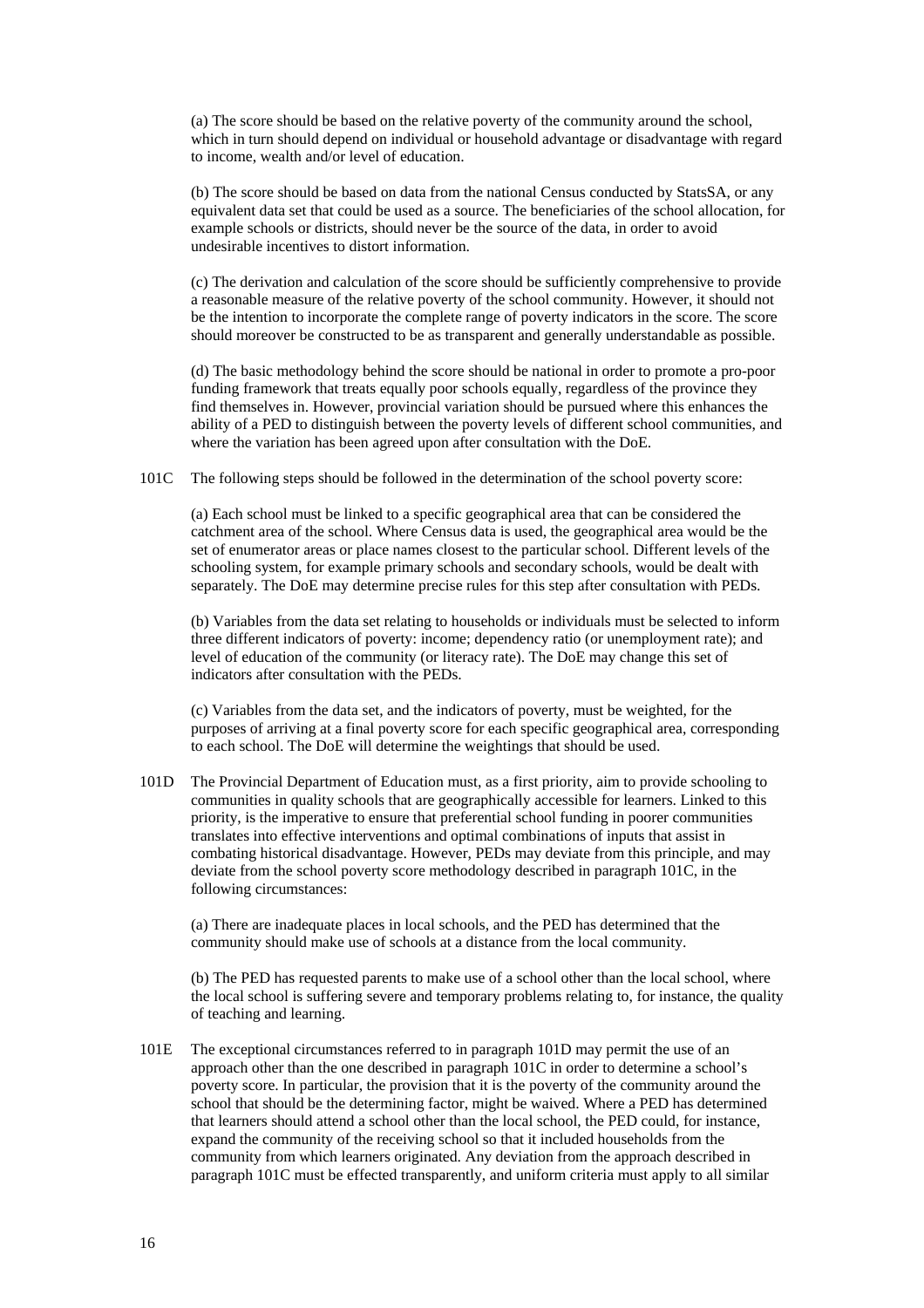deviations within the same province. PEDs must register deviations in a provincial register that provides details on each deviation, including the justification for the deviation. Such a register must be available for scrutiny by the public and monitoring authorities such as the DoE.

- 101F A school may apply to the PED for a deviation of the type described in paragraph 101D to be effected for that school, where the school believes that it warrants special consideration. PEDs must establish transparent and fair procedures for dealing with such applications from schools, in line with paragraph 101E.
- 101G A school may dispute the correctness of the poverty score assigned to it through representation to the Head of Department. PEDs must establish transparent and fair procedures to deal with such queries regarding technical accuracy.

#### **The determination of nationally progressive school allocations**

- 102A This sub-section describes how PEDs should use the resource targeting list, the table of targets for the school allocation (the 'targets table') and the national poverty distribution table (the 'poverty table') to determine the school allocation for each school.
- 102B The following 'table of targets for the school allocation' or 'targets table' establishes target per learner amounts for the school allocation. Column A provides the percentages that underlie the pro-poor funding approach. For example, the first national quintile (or one-fifth) of learners should receive 30% of funding, which is six times more than the 5% of funding which should go towards the least poor quintile. Column B specifies the target per learner school allocation amount in rands for each of the years 2006, 2007 and 2008. Column B furthermore specifies what the average per learner target value would be for the country as a whole. The 'adequacy benchmark' amount appearing in column B indicates the per learner amount that Government considers minimally adequate for each year. For 2006, the adequacy benchmark is set at R527, and for the following two years inflationary increments have been calculated to give R554 and R581. Column C indicates the maximum percentage of learners in each national quintile that could be funded to the adequacy level. Column C provides an indication of both the possibility of adequate resourcing without school fees, and the percentage of learners which could be exempted from the payment of school fees, given the existence of fees. For example, in 2007 in national quintile 5, if school fees were used to finance the needs of 78% of learners, then 22% of learners could be financed through the state's school allocation, in other words 22% of learners could be fully exempt from the payment of school fees*.*

| National table of targets for the school ahocation (2000-2006) |       |       |      |       |      |       |      |
|----------------------------------------------------------------|-------|-------|------|-------|------|-------|------|
|                                                                |       | 2006  |      | 2007  |      | 2008  |      |
|                                                                | A     | B     | C    | B     | C    | B     | C    |
| NQI                                                            | 30.0  | R 703 | 100% | R 738 | 100% | R 775 | 100% |
| NQ2                                                            | 27.5  | R 645 | 100% | R 677 | 100% | R 711 | 100% |
| NQ3                                                            | 22.5  | R 527 | 100% | R 554 | 100% | R 581 | 100% |
| NQ4                                                            | 15.0  | R 352 | 67%  | R 369 | 67%  | R 388 | 67%  |
| NQ5                                                            | 5.0   | R 117 | 22%  | R 123 | 22%  | R 129 | 22%  |
| Overall                                                        | 100.0 | R 469 | 89%  | R 492 | 89%  | R 517 | 89%  |
| Adequacy                                                       |       | R 527 |      | R 554 |      | R 581 |      |
| benchmark                                                      |       |       |      |       |      |       |      |

**THE TARGETS TABLE National table of targets for the school allocation (2006-2008)**

102C The table appearing in paragraph 102B covers the school allocation targets to the year 2008 only. The Minister, in consultation with the Minister of Finance and the Financial and Fiscal Commission (FFC), will release targets relating to years beyond 2008, and may change previously released targets, depending on circumstances. The Minister would publish in the Government Gazette, on an annual basis, the new column B targets for the new outer year. For instance, in 2006 the Minister would publish the column B targets applicable to 2009. This is to promote predictability and better medium term planning in the schooling system. Changes to previously released targets could be made to deal with factors such as unexpected changes in the inflation rate. The Minister may revise the distribution between national quintiles contained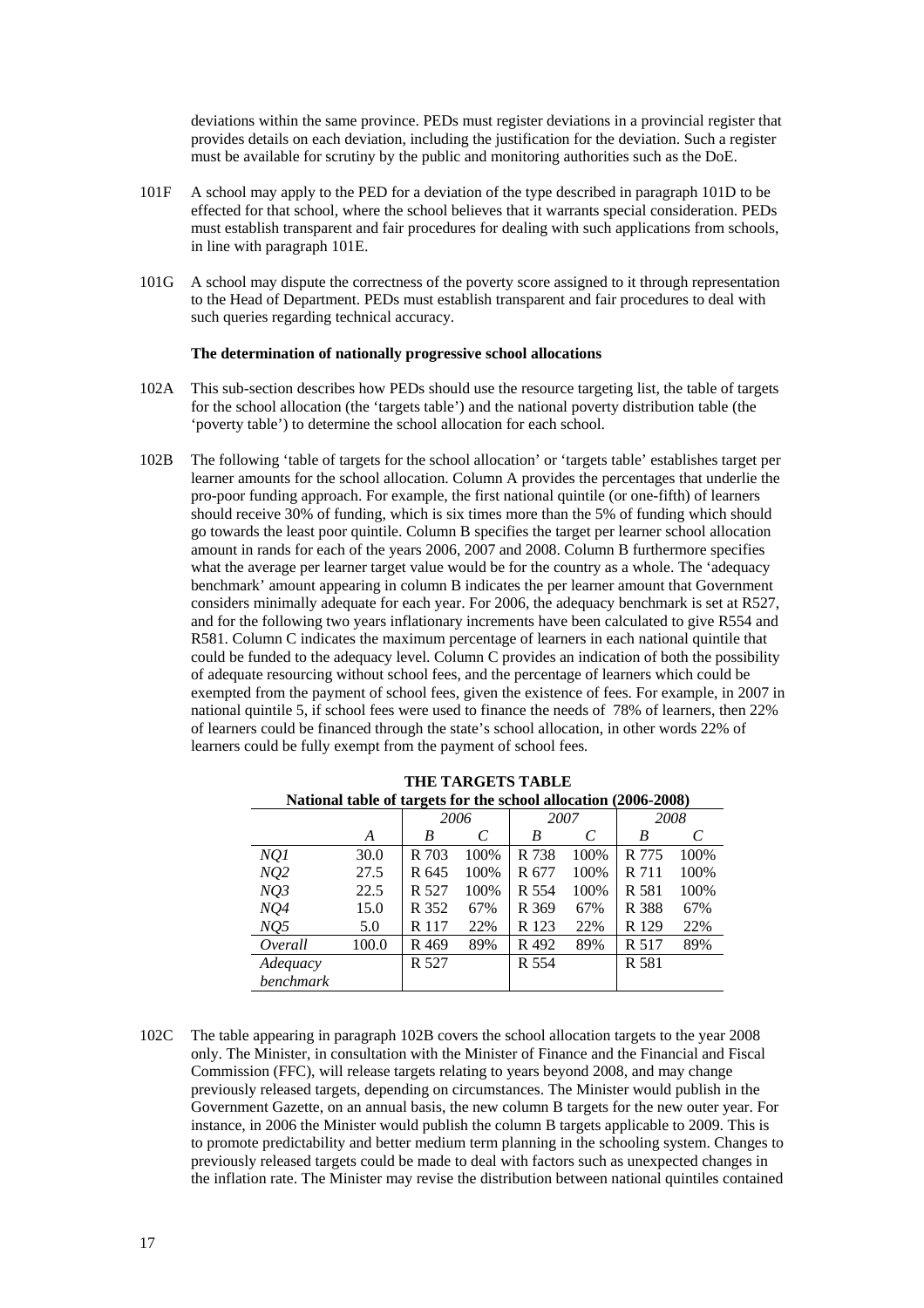in column A. The Minister may revise the adequacy benchmark amounts. Revisions should occur on the basis of emerging research into the costs of schooling in different socio-economic contexts, changes in the socio-economic profile of the country and the overall budget of Government. The Department of Education must actively promote research that can inform optimal school allocation budgets, and an optimal distribution of this budget.

102D Considering that poverty is unevenly spread across South Africa, and that it is Government's intention to establish targets that treat equally poor learners equally, regardless of the province they find themselves in, province-specific poverty data should be taken into account. The following 'national poverty distribution table' or 'poverty table' should be used by PEDs in determining how the target table in paragraph 102B finds expression in each province. For example, Eastern Cape must consider the national quintile 1 target to be applicable to as many schools on the resource targeting list as it takes to cover 34% of learners, starting from the poorest school. The national quintile 2 target would be applicable to the following schools on the resource targeting list, up to the point at which the next 26% of learners would be covered. The national quintile 5 target would be applicable to only as many schools on the non-poor end of the resource targeting list as it takes to cover 11% of learners. The data in this table is based on household income data supplied by National Treasury.

| <b>THE POVERTY TABLE</b><br>National poverty distribution table |                    |     |     |     |           |       |
|-----------------------------------------------------------------|--------------------|-----|-----|-----|-----------|-------|
|                                                                 | National quintiles |     |     |     |           |       |
|                                                                 | 1                  | 2   | 3   | 4   | 5 (least) | Total |
|                                                                 | (poorest)          |     |     |     | poor)     |       |
| Eastern Cape                                                    | 34%                | 26% | 18% | 10% | 11%       | 100%  |
| <b>Free State</b>                                               | 33%                | 20% | 16% | 14% | 18%       | 100\% |
| Gauteng                                                         | 7%                 | 11% | 18% | 28% | 35%       | 100%  |
| KwaZulu-Natal                                                   | 19%                | 22% | 22% | 21% | 16%       | 100%  |
| Limpopo                                                         | 27%                | 25% | 22% | 15% | 10%       | 100%  |
| Mpumalanga                                                      | 14%                | 23% | 25% | 21% | 17%       | 100%  |
| Northern Cape                                                   | 18%                | 17% | 21% | 20% | 23%       | 100%  |
| North West                                                      | 20%                | 19% | 23% | 23% | 15%       | 100%  |
| Western Cape                                                    | 4%                 | 10% | 16% | 29% | 40%       | 100%  |
| South Africa                                                    | 20%                | 20% | 20% | 20% | 20%       | 100%  |

#### *N.B. THE FIGURES IN THIS TABLE ARE STILL SUBJECT TO VERIFICATION THROUGH THE DEPARTMENT OF EDUCATION-NATIONAL TREASURY CONSULTATIVE PROCESS.*

- 102E The Minister, in consultation with the Minister of Finance, will review the national poverty distribution table on an annual basis and, when necessary, will publish updated versions of this table in the Government Gazette.
- 102F In order to calculate the target school allocation for each individual school for the following year, the PED must multiply the relevant per learner target from the targets table by the enrolment of the school in the current year. For example, a school serving 100 national quintile 2 learners (defined as such according to the criteria laid out in paragraph 102D) in 2006, would have a target school allocation of 100 multiplied by R645, or R64,500, in 2007.
- 102G Each PED must, as part of its ongoing MTEF budgeting process, calculate the school allocation budget implied by the national targets, and compare this amount to the actual school allocation budget amount available in the MTEF budgets. If the target amount is not equal to the actual amount, one of the following sets of procedures should be followed:

(a) If the actual amount exceeds the target amount, the PED must ensure that, as a minimum, each school receives the school allocation implied by the national targets. A PED may use the difference between the actual amount and the target amount to create a smoother distribution, or a continuous curve, so that less abrupt per learner funding shifts occur between one school on the resource targeting list and the next. However, such smoothing should not result in any school receiving less than the target per learner amount applicable to that school.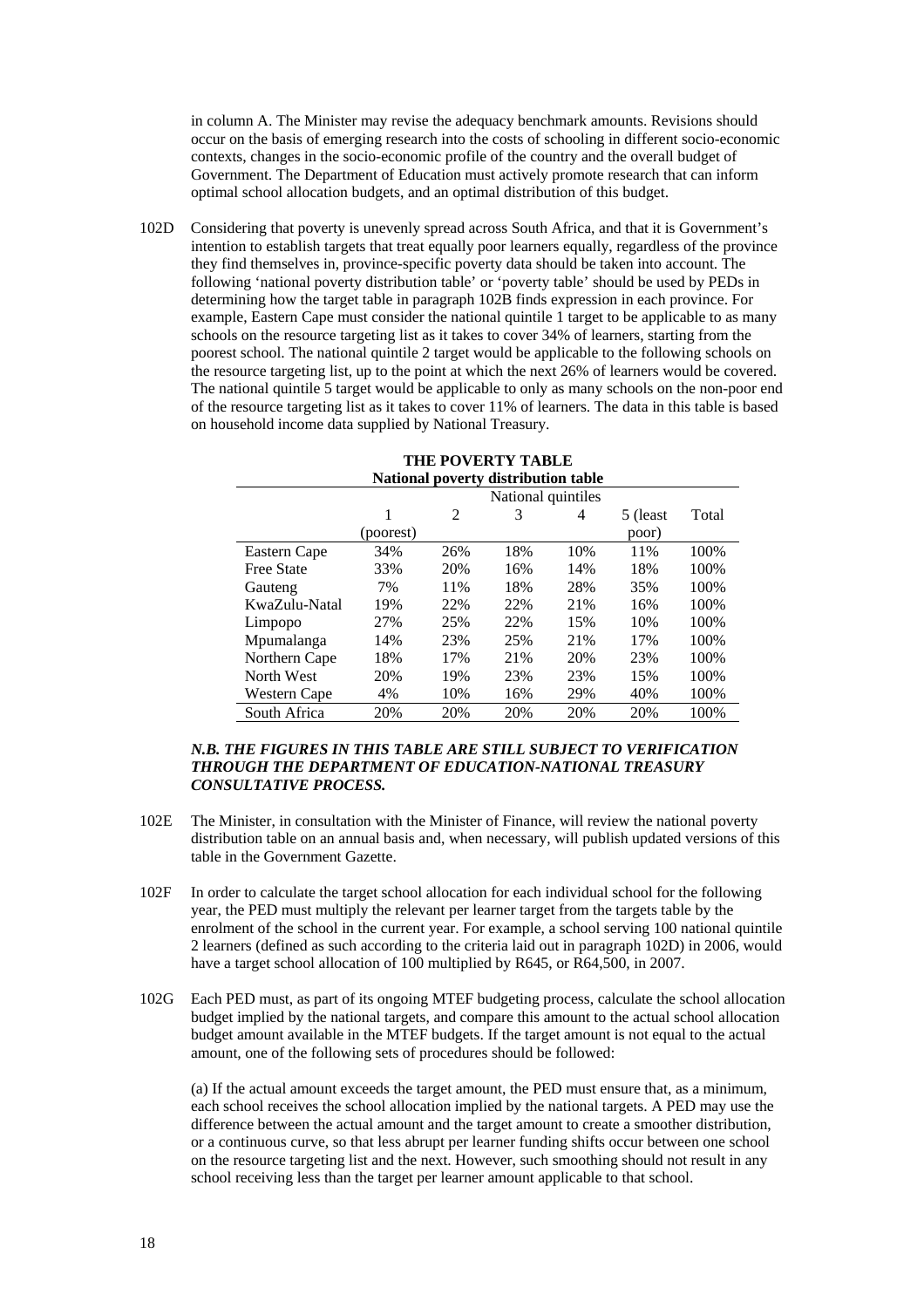(b) If the target amount exceeds the actual amount, the PED and the DoE, in collaboration with the National and Provincial Treasuries, must jointly devise a plan for attaining the targets in the earliest possible year. This plan must include details on how, in the interim, the actual budget will be distributed across the national quintiles. Such a plan must prioritise the attainment of targets in quintiles 1 and 2, and for learners in Grades 1 to 9.

102H Each PED must provide a recommended breakdown of the school allocation, for each school, according to the three section 21 functions of SASA that imply expenditure and according to the breakdown provided in paragraph 100C. This breakdown should be communicated in all official letters to schools indicating what their school allocations are. The three relevant section 21 functions are restated here, with some comments:

Section 21(a) of SASA: To maintain and improve the school's property, and buildings and grounds occupied by the school.

Section 21(c) of SASA: To purchase textbooks, educational materials or equipment for the school.

Section 21(d) of SASA: To pay for services to the school.

It should be noted that though school hostels are mentioned in section  $21(a)$  of SASA, funding of school hostels is dealt with in the next section of this policy, titled 'Hostel costs'.

102I In addition to the breakdown referred to in the previous paragraph, and apart from the financial directions issued in terms of section 37 of SASA, PEDs may determine other conditions governing the use of the school allocation where this is deemed necessary for the promotion of better school management. Such other conditions may also be aimed at general socio-economic transformation. For instance, a PED may introduce procurement provisions or recommendations to empower small and black-owned businesses. The other conditions would apply to all schools, whether they have SASA section 21 functions or not. All these conditions must be communicated to schools in the official letters referred to in the previous paragraph.

#### **The school allocation and accountability**

- 103A The effective implementation and monitoring of the school allocation requires timely provision of accurate information by the DoE, PEDs and schools. This sub-section explains key obligations in terms of information provisioning and accountability, and provides some important timeframes.
- 103B The DoE must provide the Minister with sufficient data and research to enable the Minister to publish, in the Government Gazette, school allocation information (as described in paragraph 102B) for the next three years, by 1 August of each year.
- 103C PEDs must process enrolment data, school poverty data (as described in paragraph 101B), provincial budget data and the school allocation data released by the Minister in order to determine provisional school allocations for each school for the next three years. The provisional school allocations for the next three years must be communicated to schools by 30 September of each year. This communication must include information on which national quintile individual schools find themselves in, what the national per learner target amount applicable to that national quintile is, what the rationale is for the national targets published by the Minister, what the national adequacy benchmark is and what calculations were performed by the PED to arrive at each school's school allocation amount. PEDs must furthermore submit to the DoE the data and calculations used to arrive at the provisional school allocations for each school, so that the DoE can be in a position to monitor policy compliance, make interprovincial comparisons, and advise PEDs of national best practice. The submission of the information to the DoE must occur by 30 September.
- 103D By 30 September of each year, MECs must publish in the provincial Government Gazette the entire resource targeting list for the province. This list must include, as a minimum, school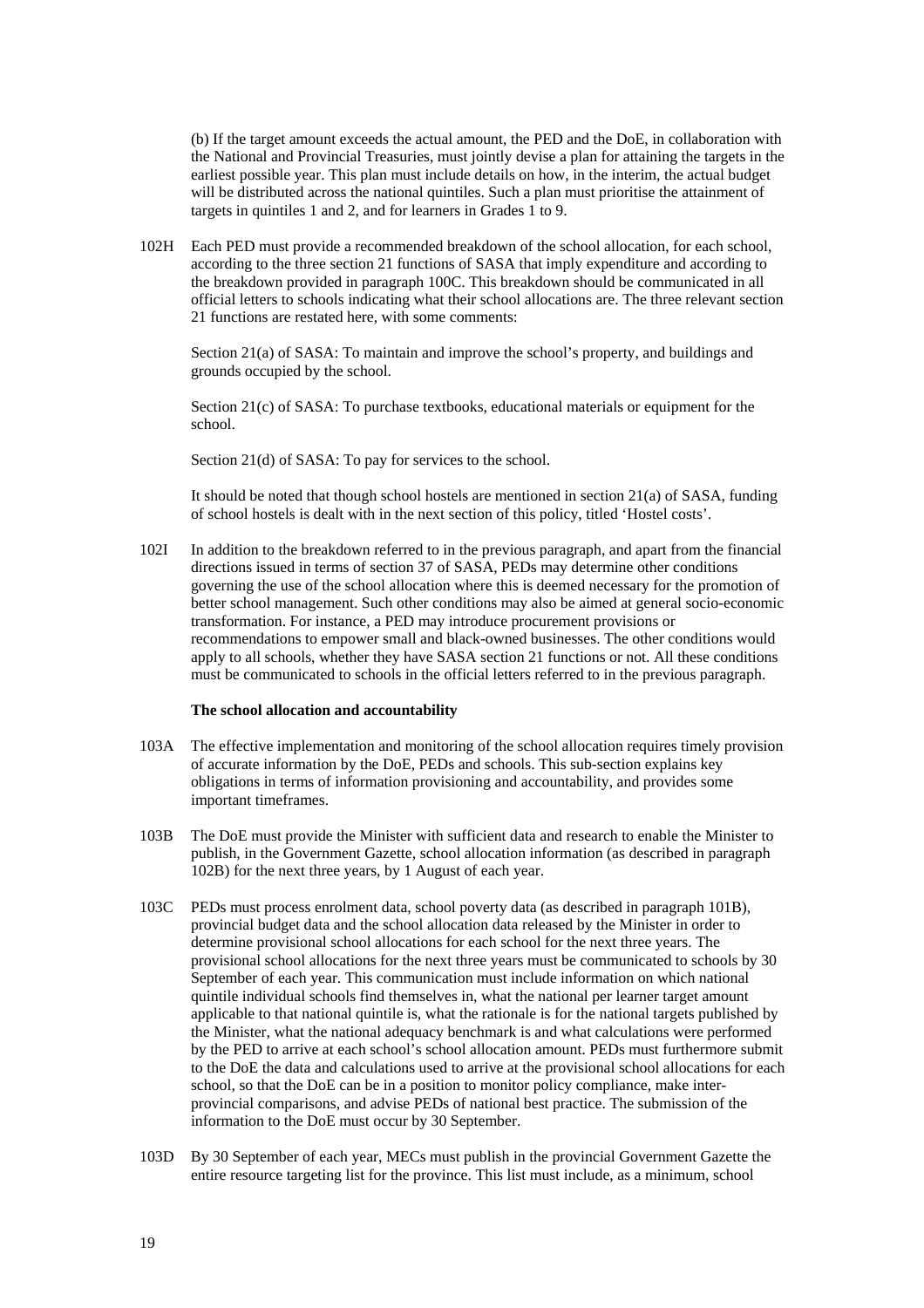EMIS numbers, names of schools, the poverty score of each school, and the national quintile in which each school is situated. The list must also include SASA section 21 functions allocated to each school in terms of paragraphs 104A to 108A, and must specify which schools are no fee schools or schools with no fee grades in terms of paragraphs 126A to 126E. PEDs must furthermore make all of this information available to the public on an ongoing and updated basis through a medium such as the Departmental website.

- 103E Due to the fact that the school year and the Government financial year are different, the final school allocation for any school year can only be determined during the course of the school year in question, after the Provincial Legislature has approved the budget for the PED. The final school allocation for the current year must be communicated to schools during the two weeks following the finalisation of the PED budget by the Provincial Legislature. In order to facilitate proper planning, PEDs should strive to ensure that the final school allocation communicated to schools in terms of this paragraph deviates as little as possible from the provisional figures provided on 30 September of the previous year.
- 103F The DoE, PEDs and schools must report on the usage of the school allocation, and the DoE and PEDs must furthermore report on the determination of the school allocation, within their respective annual reports. The DoE and PEDs must also produce analyses and proposals on how the school allocation can further enhance education delivery, including school effectiveness and learner performance. Analyses must moreover be produced on the impact of the school allocation on general socio-economic transformation, including black empowerment amongst manufacturers and suppliers of school materials. These analyses and proposals must be widely disseminated to encourage public debate and participation.
- 103G The DoE and PEDs must work with National Treasury and its provincial counterparts to ensure that the charts of account governing PED and school finances support the implementation of these norms. In particular, it must be clear from PED accounts what non-personnel non-capital expenditure on schools was occurring outside the framework of the school allocation, for instance in terms of paragraph 100D. Furthermore, school accounting systems should allow for differentiation of expenditure according to SASA section 21 functions, and any other required classifications, partly in order for the provisions in paragraph 111B below to be implemented.
- 103H The DoE and PEDs will collaborate to ensure that every school in the country has a set of policy implementation manuals and tools relating to the school allocation. This set must include, for example, the policy documents themselves, explanatory manuals, and tools for educating the school community about the purpose of the school allocation. Materials must be available in all official languages. Materials applicable to all provinces will be made available on the website of the DoE.

#### **The list of section 21 status**

- 104A This sub-section deals with the SASA Section 21 functions that may be allocated to schools by the Head of Department, and the maintenance by the PED of the list of section 21 status used for determining mode of resourcing to schools with respect to the school allocation.
- 104B The SASA makes provision for public school governing bodies to become progressively more responsible for managing aspects of recurrent expenditure. Section 21 provides that, subject to the Act, a school governing body may apply in writing to the Head of Department to be allocated any of the SASA section 21 functions.

**5. In existing paragraph 107, the words "DoE, in consultation with PEDs must" replace the words "Provincial education departments must".**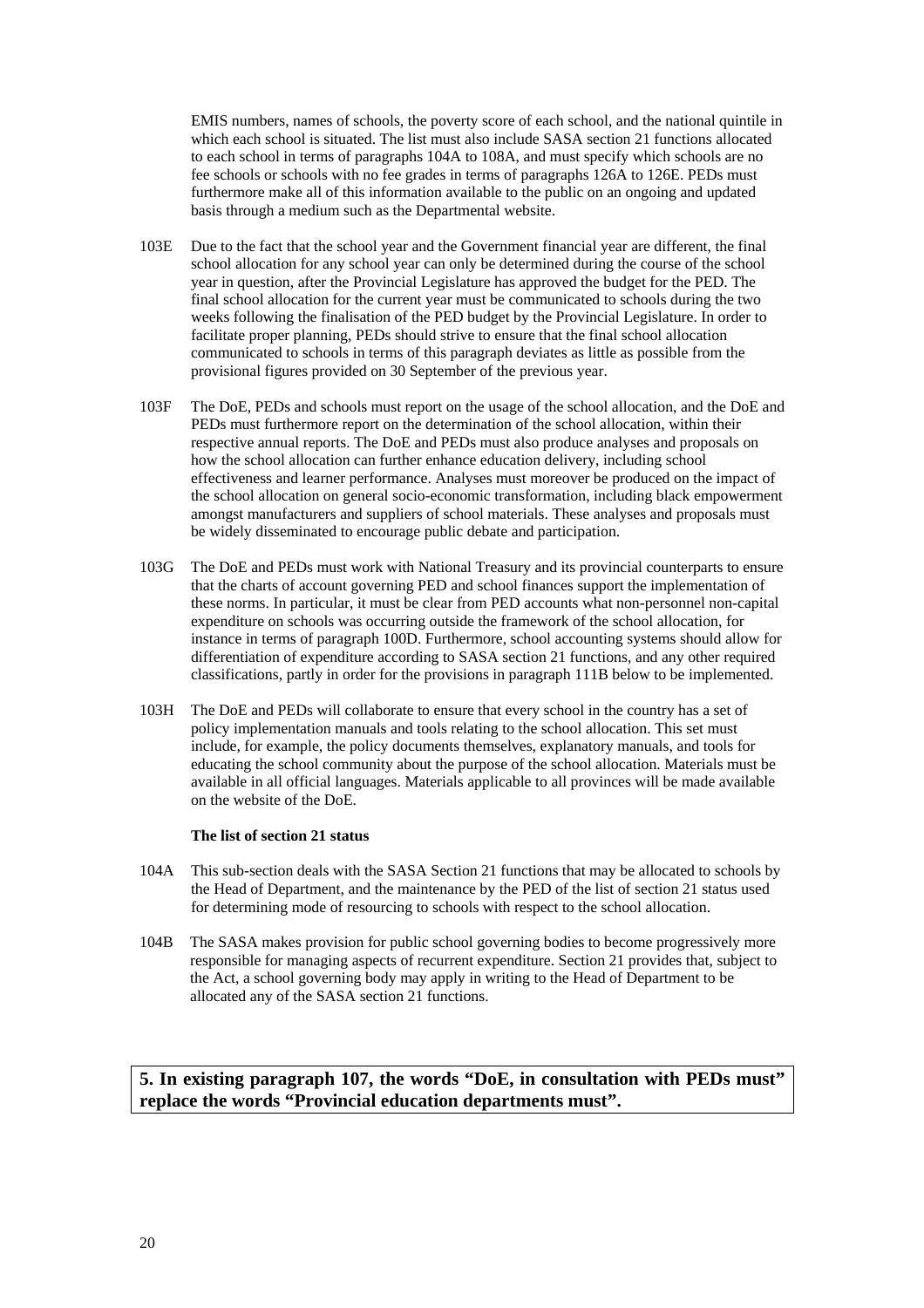## **6. Existing paragraphs 108 to 119 are replaced by the following paragraphs.**

108A Each PED must maintain a 'list of section 21 status' containing all public ordinary schools in the province. This list must specify the section 21 status of each school on the list, in other words what section 21 functions have been officially allocated to each school. All the section 21 functions of SASA, including additional functions introduced through amendments, must be considered in the list of section 21 status. The list must be updated each time functions are granted to or withdrawn from schools, and must be easily accessible to the public. The number of schools with one or more section 21 functions is expected to grow as more schools acquire the requisite capacity.

#### **Resource transfer procedures where SASA section 21 functions have been allocated**

- 109A This sub-section deals with the resource transfer procedures relating to the school allocation, where SASA section 21 functions (a), (c) and/or (d) have been allocated.
- 109B Schools which, according to the list of section 21 status, have been allocated one or more of the three SASA section 21 functions, will receive a single transfer in accordance with their national quintile, their enrolment, the national table of targets for the school allocation, and the SASA section 21 functions that have been allocated to the respective schools. A recommended breakdown into cost categories, in terms of paragraph 102H, must accompany the transfer. If a school has not been allocated all of the three SASA functions in question, the transfer will only include funds for the allocated functions, determined in terms of paragraph 102H.
- 109C School governing bodies that have been allocated the relevant SASA section 21 functions may carry out their own procurement and may deal directly with suppliers and contractors for the relevant budgeted items in accordance with standard procurement procedures, the financial directions issued in terms of section 37 of the SASA and paragraph 102I of this policy. They must keep documents as evidence of correct dealing with such suppliers and contractors, and records of how the materials and services were used, and produce such documents or records at the request of officials from the PED and for audit purposes.

#### **Resource transfer procedures where SASA section 21 functions have not been allocated**

- 110A Although it is Government's aim to improve school management capacity, and to make the assumption of section 21 functions possible across all schools in the country, Government also recognises that this is a long-term task, and that the system will continue to include many schools without section 21 functions, or so-called non-section 21 schools, for many years. It will therefore continue to be necessary for the DoE and PEDs to work together to improve the systems and procedures that resource non-section 21 schools with respect to the school allocation.
- 110B There is no single solution for the resourcing of non-section 21 schools. Many different approaches are pursued by PEDs, and a number of different improvements to current practice have been proposed. A common approach is for PEDs to procure resources in bulk for schools, relative to the size of the school allocations, and to manage the delivery of items to schools. This approach can involve varying degrees of determination by the schools regarding what resources are procured. Where this approach is pursued, it is important for schools to receive adequate information regarding the monetary value of the resources they receive. This need will increase with the establishment of national targets for the school allocation, as school communities will in many cases have a clearer idea than before of what the size of the school allocation is. The DoE and PEDs must collaborate to improve accounting systems that can provide schools with the required expenditure data.
- 110C The DoE and PEDs must continue to explore innovative solutions to improve the resourcing of non-section 21 schools. Joint control by schools and the PED over individual school accounts, or special district-level accounts, must be considered. Moreover, solutions whereby the PED pays suppliers from whom schools have ordered goods should be considered. The aim should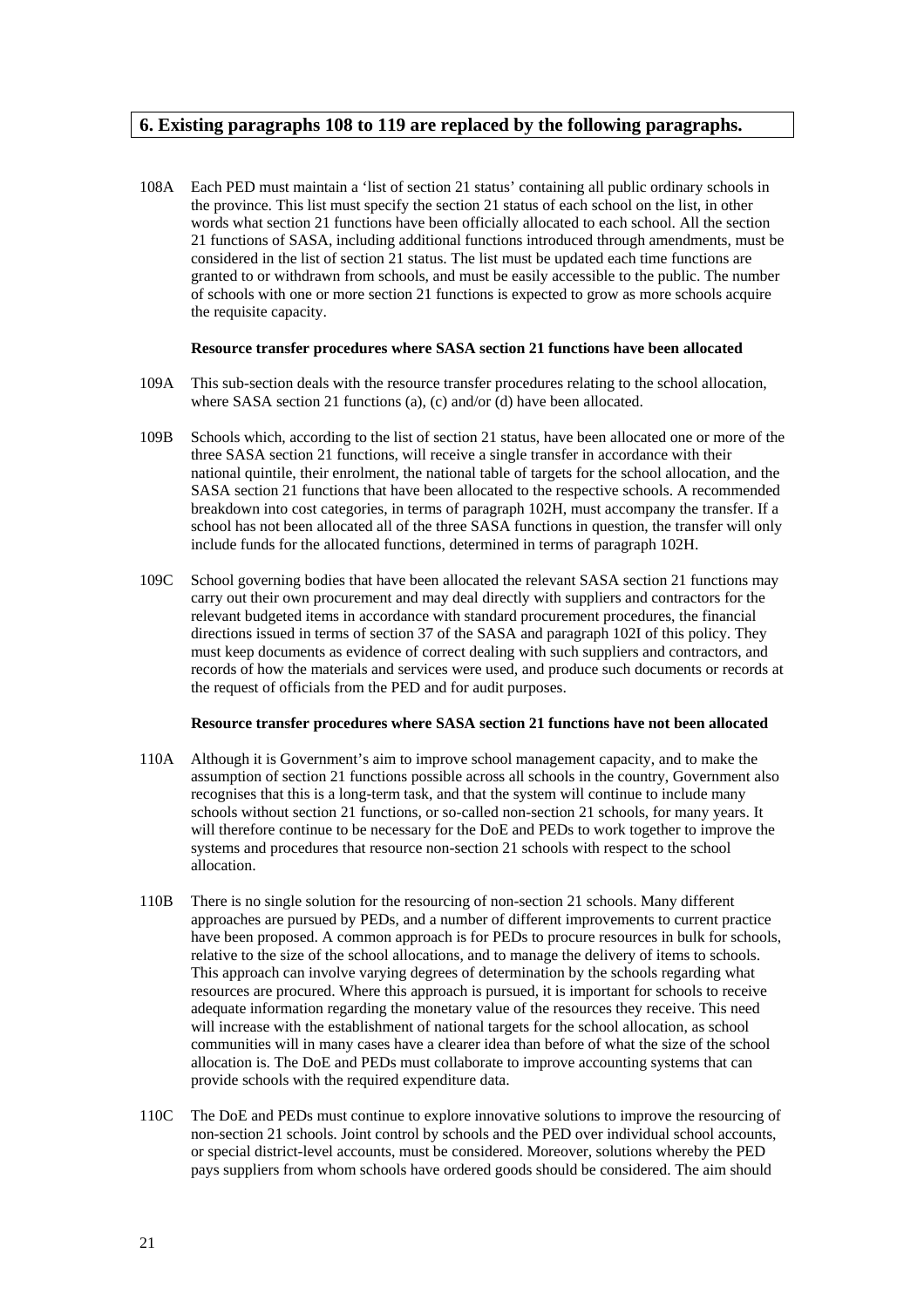be to develop the capacity of the school to determine its own resource mix within the policy framework, to ensure that goods reach schools on time, and to combat the inefficient utilisation of resources, as well as excessive prices for school inputs. These aims should be pursued within the overall policy intention of a pro-poor school allocation, as expressed in this policy.

- 110D PEDs must take adequate measures to ensure that expenditure occurs according to school budgets within the relevant MTEF financial year, where SASA section 21 allocations have not been allocated. This is in view of the fact that Provincial Treasuries generally do not allow the roll-over of funds from one financial year to the next. In this regard, it is important that nonsection 21 schools should not be disadvantaged relative to those schools that receive the transfer in terms of paragraph 109B. In order to facilitate the purchase of, for instance, equipment, which may necessitate some saving from one year to the next, PEDs should explore budgetary solutions that allow schools to plan upfront for such expenditure without necessitating roll-overs at the Provincial Treasury level.
- 110E Schools with some, but not all, of the SASA section 21 functions (a), (c) and (d) must be resourced on the basis of this sub-section (paragraphs 110A to 110E) and the previous subsection (paragraphs 109A to 109C).

#### **Financial controls where section 21 functions have been allocated**

- 111A Schools which receive the school allocation as a monetary transfer into the school fund must administer this money in accordance with the SASA. The PEDs must ensure that the financial management directions issued to all schools in terms of section 37 of the SASA are adequate, and that schools comply with these directions.
- 111B Schools must be guided by the breakdown in the school allocation determined in terms of paragraph 102H. PEDs must monitor compliance with, and deviations from these breakdowns. Where schools spend substantial amounts of private income, in addition to income from the school allocation, PEDs must ensure that total expenditure according to the breakdowns is at least as great as what was determined in terms of paragraph 102H. In particular, PEDs must promote adequate expenditure on educational items, and strive to ensure that the SASA section 21(c) function relating to educational inputs is not under-funded. Schools that deviate from the PED-determined breakdown, must have justifiable reasons for doing so, and should only under-budget for the educational items relative to the recommended breakdown after consultation with and approval from the PED. Where PEDs observe substantial deviations from the recommended breakdowns in the school allocation, in particular deviations where the educational inputs suffer and proper schooling is consequently placed at risk, PEDs should seriously consider implementing SASA section 22, dealing with the withdrawal of SASA section 21 functions.

#### **Transition and commencement issues**

- 112A This sub-section contains recommendations regarding the transition from previous to new policy imperatives with respect to the school allocation.
- 112B It is important that in the planning around the school allocation, all the various items linked to this fund, as described in paragraphs 100B to 100F, be taken into account. For example, if utility charges had been excluded from the school allocation in the past, it would be important for these items to begin to become included.
- 112C The resource targeting lists of the PEDs should undergo a gradual transition with respect to the new policy imperatives. Poverty scores according to the new methodology should be determined during 2006. However, changes in the position of schools on the resource targeting list, in particular movement from one national quintile to another, should be phased in over some years. It should be noted that this principle of gradual change should apply even without changes to the methodology, as the relative poverty of communities does not remain static.
- 112D In the interests of stability, the implementation of this policy should not result in any school receiving a smaller school allocation in nominal rand terms than it did in the past, or than it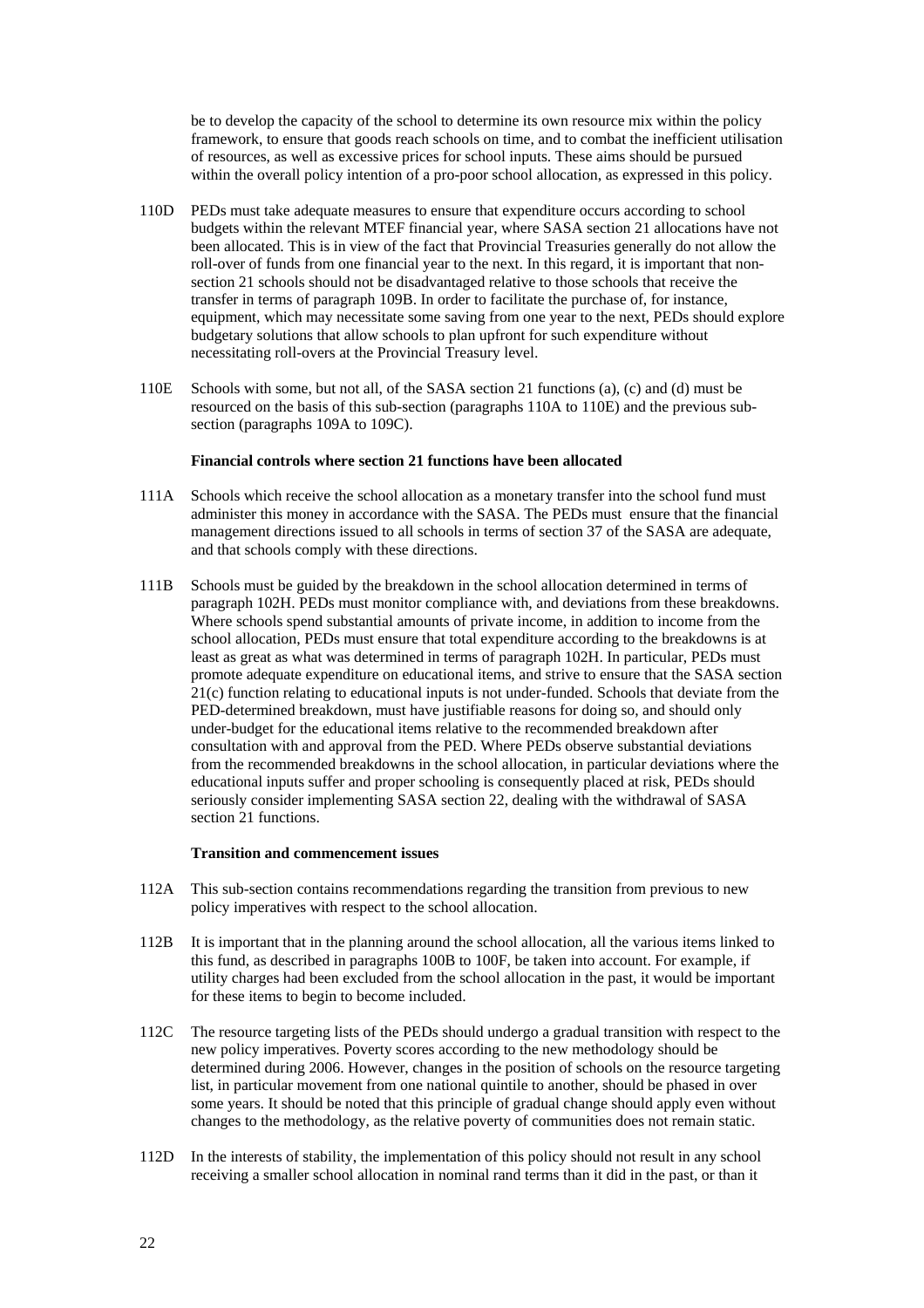was promised for the future.

112E The amended policy provisions relating to the school allocation become applicable from 1 January 2006.

## **7. Existing paragraphs 125 to 140 are replaced by the following paragraphs.**

125A The SASA requires the Minister of Education to make regulations about the equitable criteria and procedures for exemption of parents who are unable to pay school fees (section 39(4)). This section provides the basic principles and calculations governing school fee exemptions, and the regulations, which are based on these norms, provide details on how the policy should be implemented.

#### **Introduction**

- 125B School fees provide two benefits for the schooling system. Firstly, they provide a mechanism for raising revenue amongst parents who can afford to make this contribution, which in turn provides fiscal space for the state to implement preferential funding for poor schools. Secondly, school fees, even if they are set at a low and nominal level, encourage parent participation in school governance, and promote accountability of schools to the communities they serve.
- 125C School fees must not be allowed to become an obstacle in the schooling process, or a barrier preventing access to schools, especially as far as the most marginalised are concerned. Government believes that in the schools serving the poorest communities, there should be no school fees. Moreover, where schools do charge school fees, proper parent participation in the fee-setting process is critical. Effective criteria determining which schools should not charge school fees, as well as an effective exemptions policy to protect those who are less advantaged economically within fee-charging schools, are of utmost importance.
- 125D This amended policy on school fee exemptions is informed by a rigorous and participatory process of re-assessment of the school fee situation, culminating in *Report to the Minister: Review of the financing, resourcing and costs of education in public schools* and *Plan of Action: Improving access to free and quality basic education for all*, both published in 2003 by the DoE. The DoE's commitment to the global Education for All goals strongly informs this amended policy.

#### **No fee schools**

- 126A This sub-section deals with schools that may not levy compulsory school fees. No fee schools are an integral part of Government's strategy to alleviate the effects of poverty and redress the imbalances of the past.
- 126B A school is a no fee school, and compulsory school fees may consequently not be charged in the school, if both of the following two criteria apply:

(a) The school has, in terms of paragraph 102D, been placed in a national quintile, or in a part of a quintile, that has been identified by the Minister, in terms of paragraph 126C, as being in need of a total prohibition on compulsory school fees.

(b) The school receives a per learner school allocation, as defined in paragraph 98C and 102F, that is greater than or equal to the adequacy benchmark for the year in question referred to in paragraph 102B. This criterion is aimed at ensuring that a critical level of public funding is reached before private funding in the form of school fees is removed. The per learner school allocation amount that should be compared against the adequacy benchmark is the amount implicit in the communication made to schools in terms of paragraph 103D.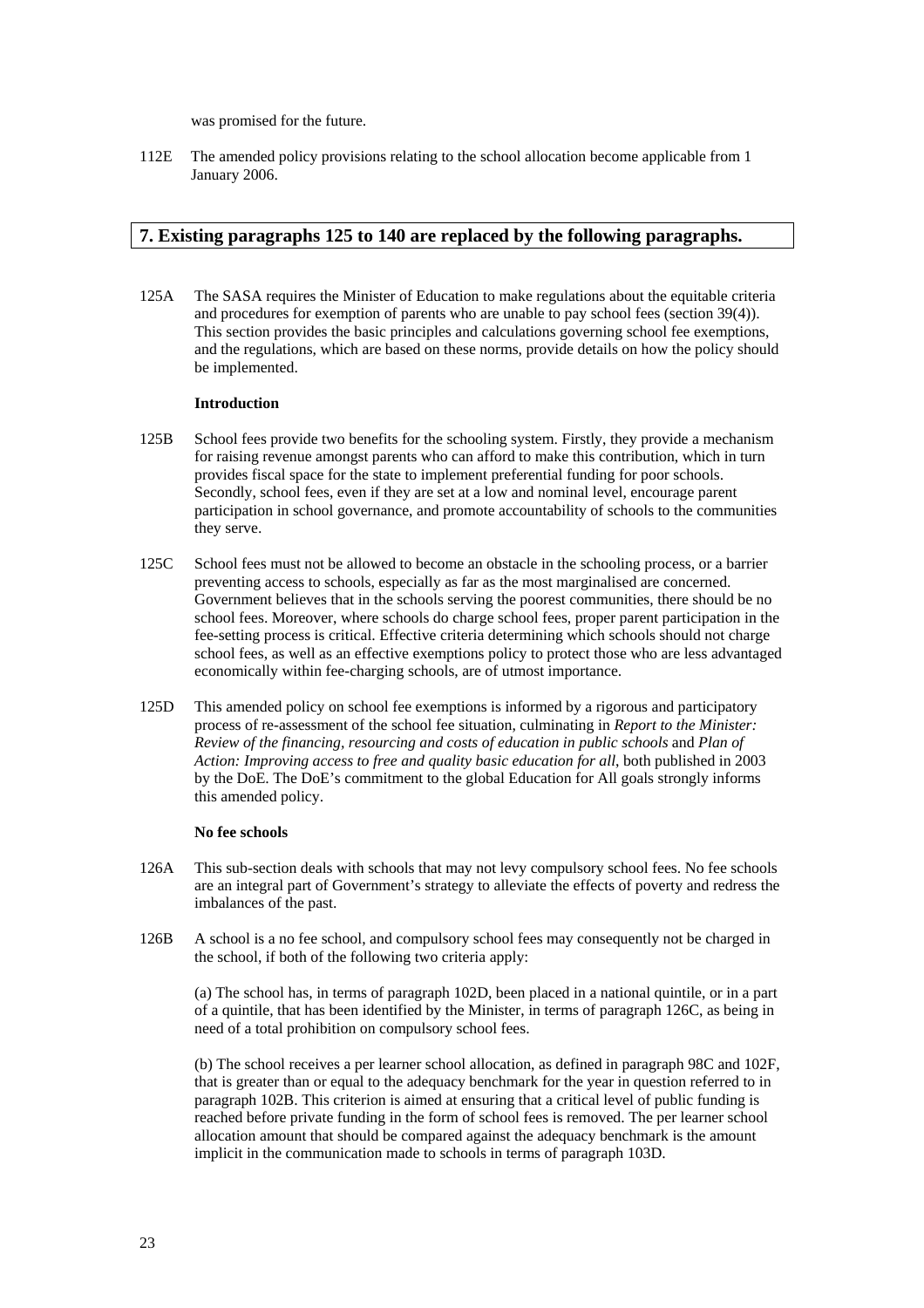- 126C The Minister shall, in consultation with the Minister of Finance, and after consultation with the Council of Education Ministers, and in terms of section  $39(XXX)$  of SASA<sup>1</sup>, determine those quintiles or parts of quintiles where, subject to condition (b) in paragraph 126B, schools may not implement compulsory school fees.
- 126D The determination by the Minister referred to in paragraph 126C may involve the determination of schools with no fee grades, in other words the removal of compulsory school fees from certain grades only. This provision, also referred to in section 39(XXX) of SASA, allows the Minister to take special measures that will support compulsory attendance of seven to fifteen year old learners in terms of section 3 of SASA. The determination of no fee grades for certain schools will be subject to the condition of adequate state funding referred to in paragraph 126B.
- 126E MECs must publish information on what schools qualify as no fee schools, and the details, if any, regarding no fee grades.

#### **Automatic exemptions for individual learners**

- 127A This sub-section deals with instances where the status of the individual learner makes school fees with respect to that learner undesirable, and hence an automatic exemption for that learner a necessity. The provisions in this sub-section apply to all schools charging school fees in terms of SASA section 40. Should a learner be subject to a no fee situation in terms of paragraphs 126A to 126E, then this sub-section becomes redundant.
- 127B An automatic exemption applies to any learner who is an orphan or who has been placed in the care of a foster parent, a kinship care-giver, a child-headed household or a child and youth care centre by a court or some other competent authority
- 127C An automatic exemption applies to any learner for whom a poverty-linked state social grant is paid. A poverty-linked state social grant is any state social grant distributed explicitly to alleviate poverty, and would include all social grants issued on the basis of a means test.
- 127D Details regarding, for instance, the procedures for establishing automatic exemptions, and for nullifying them when the conditions in paragraphs 127A to 127C no longer apply, are explained in the exemptions regulations.

#### **Calculations to determine full and partial exemptions**

- 128A This sub-section explains how parents may be fully or partially exempted from the payment of school fees, even if they do not qualify for exemptions in terms of the foregoing two subsections. In this sub-section, it is principally the income of individual parents and households, relative to school fees and other education expenses that is used to determine eligibility to full or partial exemptions.
- 128B This sub-section is informed, amongst other things, by two important equity principles:

(a) Within any school, the income threshold in rands below which parents qualify for *full* exemption, should be the same for all parents, regardless of the number of learners for which parents have been charged school fees.

(b) Within any school, the income threshold in rands below which parents qualify for *partial* exemption, should depend partly on the number of learners for which parents have been charged school fees. The greater financial burden of having more than one learner for whom school fees are charged, should be recognised, especially insofar as the less advantaged are concerned.

 $\frac{1}{1}$ <sup>1</sup> The relevant sub-section of section 39 of SASA will be filled in after the SASA amendment has occurred. The SASA amendment will essentially empower the Minister to identify which quintiles or parts of quintiles, starting from the poorest quintile, should be subject to a prohibition on school fees.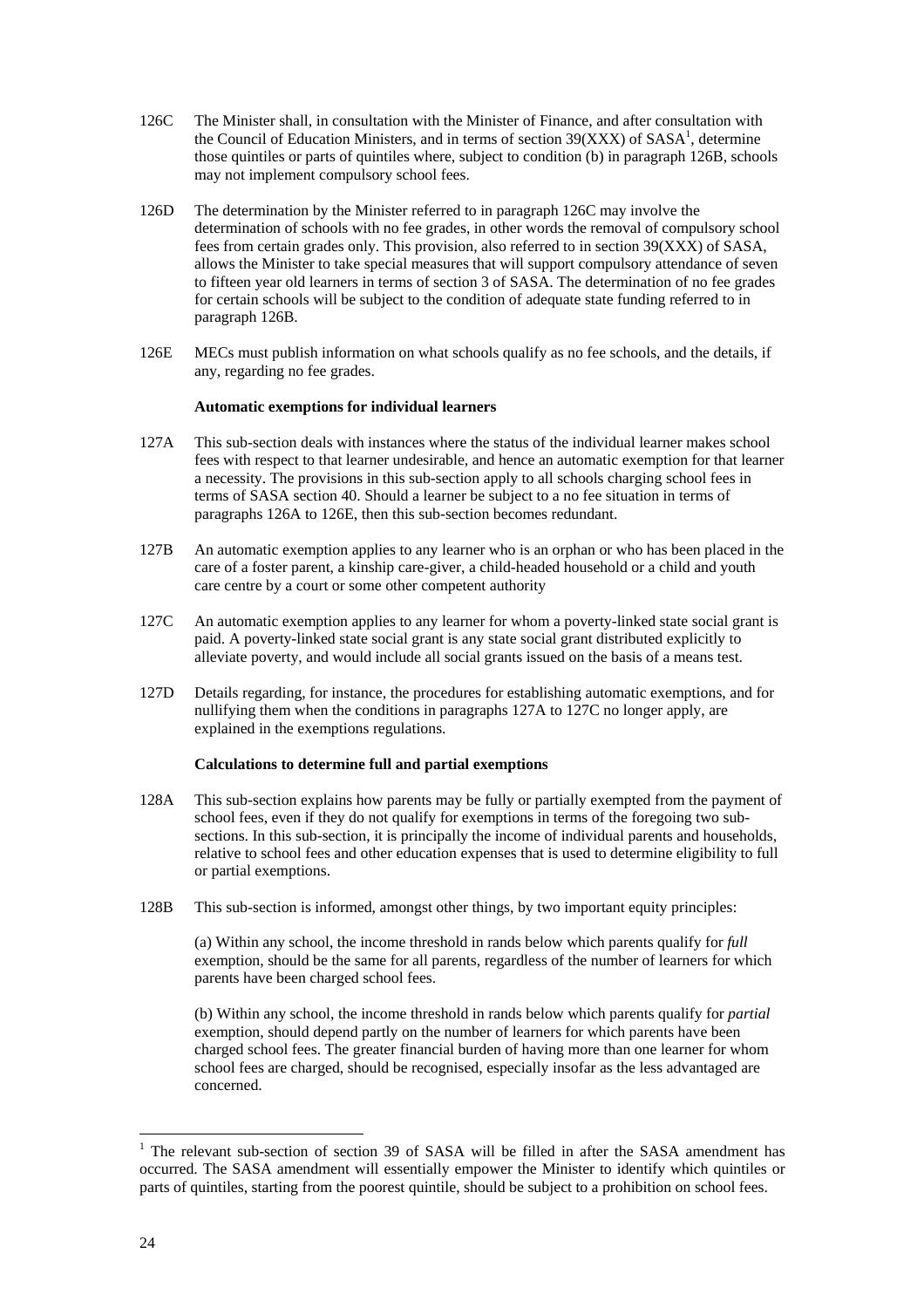- 128C This sub-section contains fairly complex formulas. The intention with these formulas is to illustrate the logic in the policy. However, these formulas are not intended to be used extensively by parents. Instead, the formulas would guide the formulation of more userfriendly examples and advice that could enable parents to understand their right to school fee exemptions.
- 128D In this policy, the combined gross annual income of two parents, or the total gross annual income of one parent, where applicable, is referred to as *I*. This amount excludes any state welfare grant receipts.
- 128E In this policy, the total of all school fees charged within one school to any parent in terms of section 39 of the SASA is referred to as *F*. *F* would reflect the value of school fees before any discount or exemption had been effected.
- 128F In this policy, the number of learners for which any parent is charged school fees in one school is referred to as *Y*. *Y* is thus the number of learners corresponding to amount *F*.
- 128G In this policy, total expenses demanded of any parent by a school over and above the school fee, are referred to as *T*. These expenses include any monetary contributions explicitly demanded of parents by the school during the school year in question, for example contributions demanded for school trips forming part of the curriculum of the school. Ideally, such contributions should be fully incorporated into the school fee, but if they are not, parents may consider them to form part of *T*. Parents may also consider the monetary cost of physical items demanded by the school as part of *T*. *T* may furthermore include the cost of any school uniform over and above a standard school uniform. A standard school uniform, for the purposes of this policy, means either of the following:
	- (a) A basic school uniform that can be purchased at more than one retailer.
	- (b) A school uniform prescribed by provincial or national policy.
- 128H Expenses corresponding to learners who are subject to the automatic exemptions referred to in paragraphs 127A to 127D may not be included in the amount *T*. In other words, *T* should only correspond to the learners included in *Y*.
- 128I In this policy, per learner expenditure in one school by a parent is referred to as *E*. *E* is calculated as follows:

$$
E = \frac{F + T}{Y}
$$

- 128J Details regarding the onus and method of proof for *I* and *E*, as well as procedures for settling disputes regarding these values, are explained in the exemptions regulations.
- 128K Eligibility for full exemption. If the answer to the following

$$
\frac{E}{I} > \frac{1}{10}
$$

is true, then full exemption from the payment of school fees applies. In other words, if the average per learner value of the school fee charged, plus additional expenses demanded by the school per learner, is greater than one-tenth of the gross income of the parent or parents, then full exemption applies.

128L As an example, the following calculations would be made where a parent with a combined gross annual income of R22 000 was charged fees for 2 learners amounting to R600 each, and the parent claimed that required additional expenses for one learner came to R50, and for the other learner these expenses came to R70.

$$
E = \frac{1200 + 120}{2} = 660
$$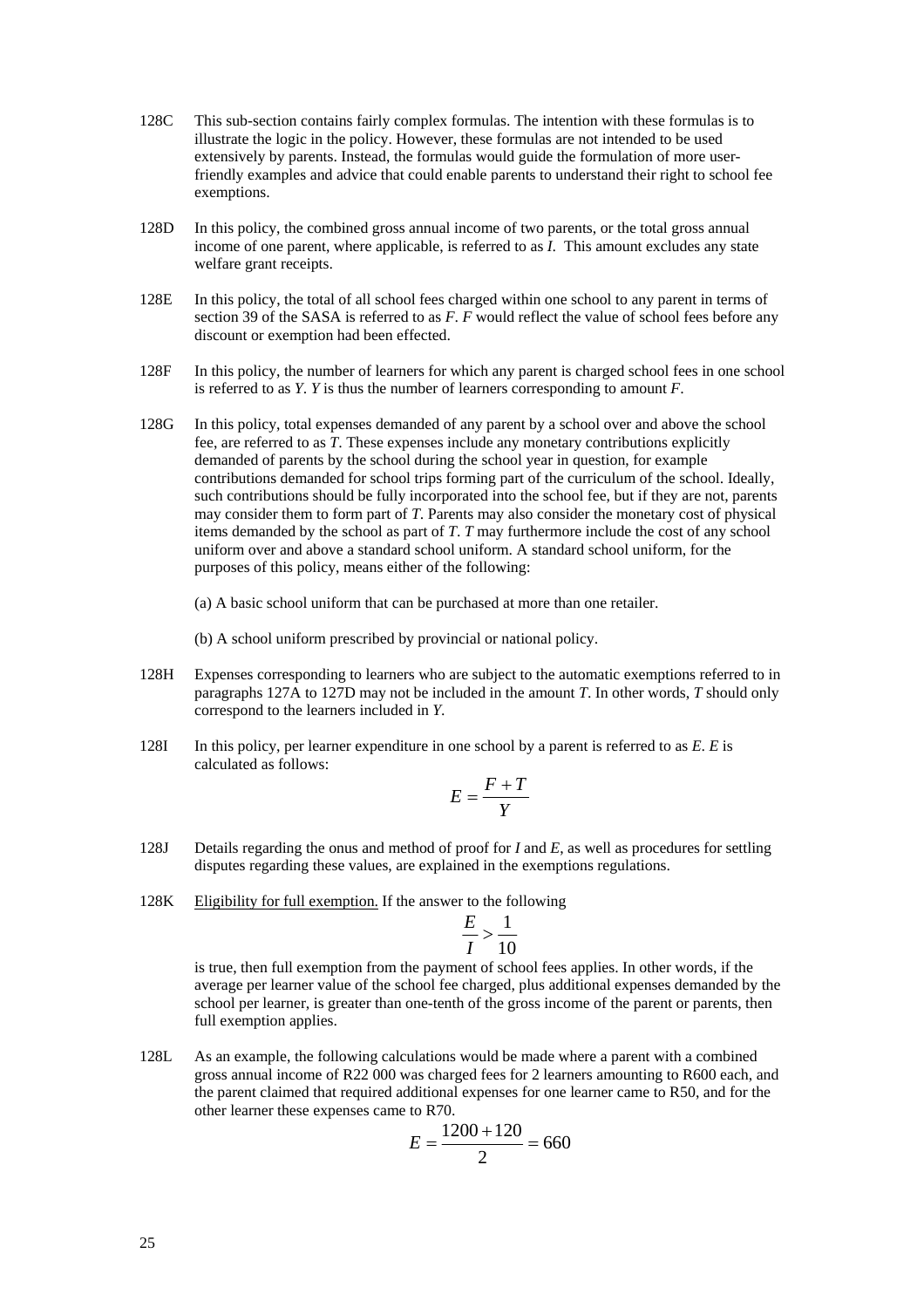then

$$
\frac{660}{22000} > \frac{1}{10}
$$
 giving  $0.03 > 0.1$  (false)

In this case, the parent concerned would not be eligible for full exemption, as the statement would not be true. This is because the per learner expenditure by the parent, divided by income, comes to 3%, which is less than one-tenth, or 10%.

- 128M Eligibility for partial exemption. For the purposes of determining eligibility for partial exemption, a parent may follow either one of two approaches. A parent may consider only learners in the current school, or may consider learners in the current school, plus learners in other schools, subject to the criteria in this policy. In some cases, parents may find the first approach more favourable to them, whilst in other cases parents may find the second approach more favourable. This depends on the interplay of the various values.
- 128N In this policy, the number of learners in other schools for which a parent is charged school fees, is referred to as *y*. *y* may only include learners in public schools, in Grades 1 to 12, who are not in the no fee schools or no fee grades, described in paragraphs 126A to 126E, and are not subject to the automatic exemptions, described in paragraphs 127A to 127D.
- 128O In this policy, the lowest of the following three values, is referred to as *f*:

(a) the adequacy benchmark rand value for the current year, as defined in paragraph 102B.

(b) the average fee charged to the parent in the current school, or  $\frac{F}{Y}$ .

(c) the average of the non-discounted school fees charged in the other school or schools, in other words the average school fee charged to the learners included in *y*.

128P A parent wishing to consider only learners in the current school, would calculate the value *E* in accordance with paragraph 128I above. A parent wishing to consider learners in the current school, plus learners in other schools, would calculate *E* as follows:

$$
E = \frac{F + T + fy}{Y + y}
$$

The above formula may be used only to determine eligibility for partial exemption, not eligibility for full exemption.

128Q As an example, if the parent referred to in paragraph 128L was also charged school fees of R440 each for two learners in another school, where these learners qualified to be included in *y* in terms of paragraph 128N, the following calculation could be made to arrive at *E*:

$$
E = \frac{1200 + 120 + (440 \times 2)}{2 + 2} = 550
$$

It should be noted that because the average school fee in the current school applicable to the parent (*F* or R600) and the adequacy amount of R527 referred to in paragraph 102B are both greater than the average school fee applicable to the learners in the other schools (R440), the R440 value would be used for *f*.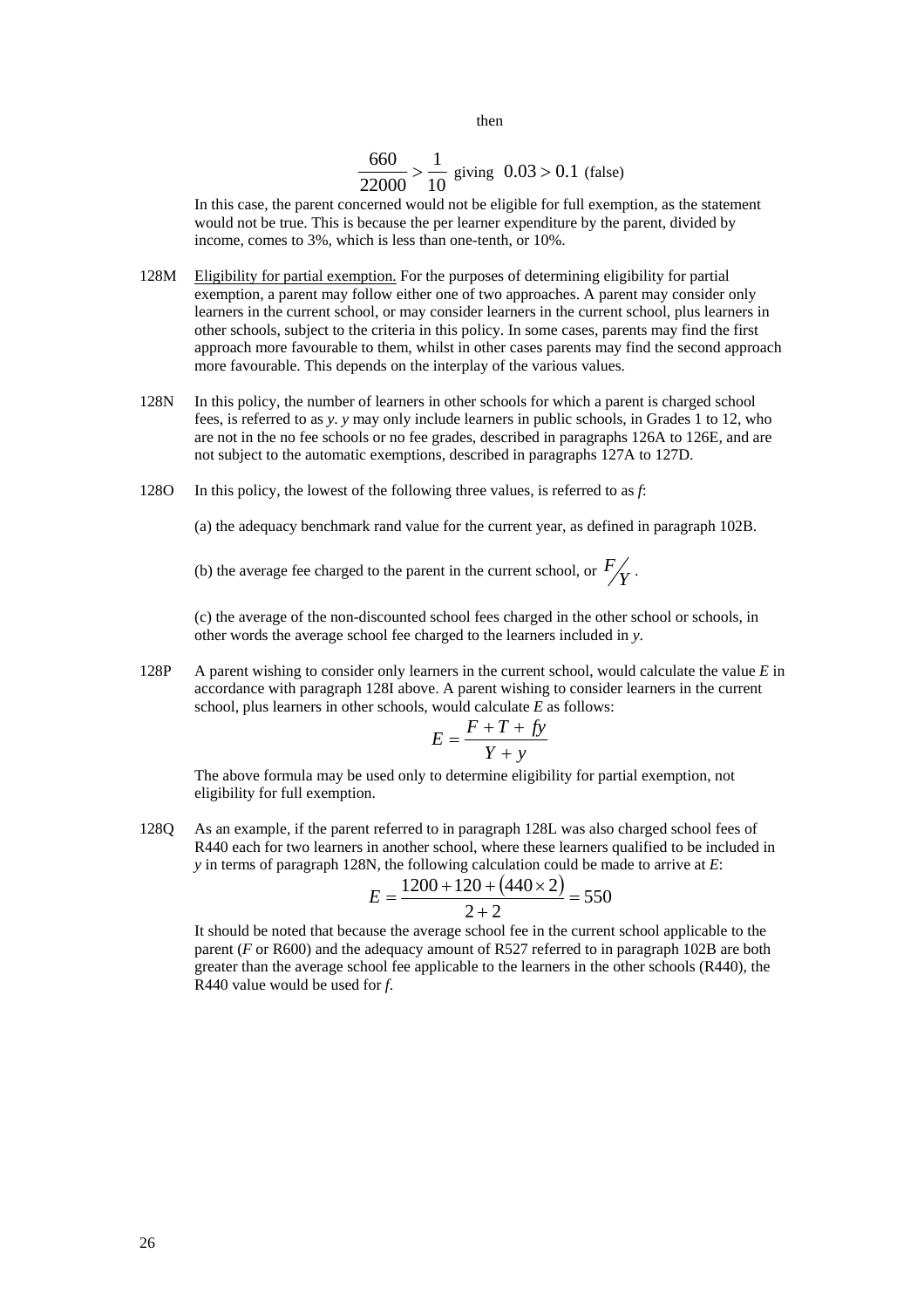128R The following table indicates what levels of exemption correspond to the various levels of education expenditure over income, or  $E/I$ , and the various numbers of learners (*Y* or *Y* + *y*, depending on whether learners in other schools were counted). The table only illustrates exemption levels as far as four learners. For levels of partial exemption corresponding to 5 learners and above, the formulas in paragraphs 135A to 135F should be consulted.

| Levels of fee exemptions |         |      |                    |      |      |  |
|--------------------------|---------|------|--------------------|------|------|--|
|                          |         |      | Number of learners |      |      |  |
|                          |         | 1    | 2                  | 3    | 4    |  |
|                          | $2.0\%$ | 0%   | 0%                 | 0%   | 0%   |  |
|                          | 2.5%    | 0%   | 0%                 | 0%   | 14%  |  |
|                          | $3.0\%$ | 0%   | 7%                 | 22%  | 33%  |  |
|                          | $3.5\%$ | 7%   | 26%                | 38%  | 47%  |  |
|                          | $4.0\%$ | 25%  | 40%                | 50%  | 57%  |  |
|                          | 4.5%    | 39%  | 51%                | 59%  | 65%  |  |
| Education                | $5.0\%$ | 50%  | 60%                | 67%  | 71%  |  |
| expenditure              | 5.5%    | 59%  | 67%                | 73%  | 77%  |  |
| over income              | $6.0\%$ | 67%  | 73%                | 78%  | 81%  |  |
| $(E/_{I})$               | $6.5\%$ | 73%  | 78%                | 82%  | 85%  |  |
|                          | $7.0\%$ | 79%  | 83%                | 86%  | 88%  |  |
|                          | $7.5\%$ | 83%  | 87%                | 89%  | 90%  |  |
|                          | $8.0\%$ | 88%  | 90%                | 92%  | 93%  |  |
|                          | $8.5\%$ | 91%  | 93%                | 94%  | 95%  |  |
|                          | $9.0\%$ | 94%  | 96%                | 96%  | 97%  |  |
|                          | $9.5\%$ | 97%  | 98%                | 98%  | 98%  |  |
|                          | 10.0%   | 100% | 100%               | 100% | 100% |  |

128S As an example, the parent referred to previously would first make the following calculation, considering only the two learners in the current school:

$$
ext{Approx1: } \frac{660}{22000} = 0.03 = 3\%
$$

If 3% expenditure over income and 2 learners were looked up in the preceding table, the parent would see that he or she qualified for a 7% fee exemption. However, the parent would also make the following calculation, on the basis of all the four learners for whom the parent was being charged fees:

$$
Approach 2: \frac{550}{22000} = 0.025 = 2.5\%
$$

The preceding table shows that a calculation involving 4 learners where expenditure over income is 2.5%, results in an exemption of 14% in the current school. The parent may use this second approach to claim an exemption of 14%. In other words, 86% of the R600 school fee, or R516, would be payable.

128T In the determination of level of partial exemption, schools may use the table in paragraph 128R, rounding off to the closest category if necessary, or may use the calculations provided in the explanatory note provided below.

#### **Other types of fee exemptions**

129A An SGB may grant fee exemptions in addition to the types referred to above, on condition that such exemptions are based on transparent and equitable criteria which take into account the need to alleviate the effects of poverty in the households of the school community.

#### **Applicability of the right to fee exemptions and obligations linked to the right**

130A Exemption from school fees is a right that parents who fulfil the criteria outlined in this policy may exercise. Parents who wish to waive this right, are free to do so.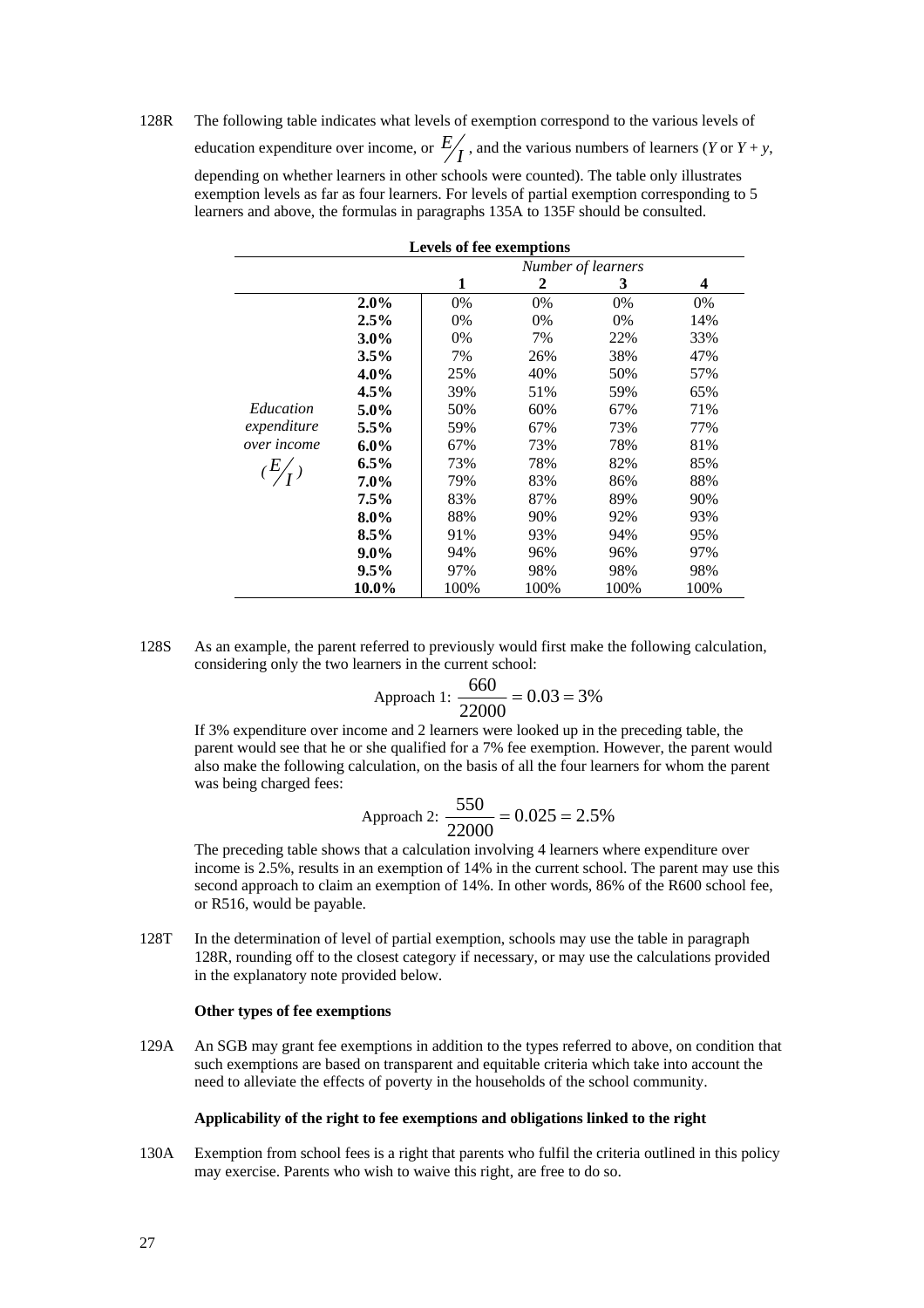- 130B At the level of the school, it is the responsibility of the school principal to inform parents of their rights with regard to the school fee exemptions. However, it is the responsibility of individual parents to communicate the need for an exemption to the school.
- 130C A parent cannot be held liable for the payment of school fees, including school fees charged in the past, if such a parent is or was eligible for a school fee exemption, and did not apply for an exemption due to lack of knowledge about his or her rights, or due to some other factor that made it impossible or difficult for the parent to apply for an exemption.
- 130D A parent does not have the right to be reimbursed for school fees already paid, even if the parent was eligible for an exemption with respect to the school fees paid.
- 130E Parents must provide accurate information, with supporting documentation if necessary, when applying for school fee exemptions. Parents whose circumstances change during the year to the extent that their original school fee exemptions status changes, must inform the SGB of such changes.

#### **Implementing the school fee exemptions**

- 131A The exemptions regulations translate this policy on fee exemptions into obligations on the part of parents, SGBs, and PEDs with respect to the procedures for the application and granting of fee exemptions.
- 131B The following specific procedures, and related obligations, are explained in the exemptions regulations:

(a) How parents make an application for exemption and how third parties, for instance NGOs, may support and represent parents.

- (b) How SGBs should consider an application for exemption.
- (c) How SGBs communicate their decisions to parents.

(d) How a parent who is dissatisfied with a decision of the SGB relating to an exemption may appeal to the Head of Department.

(e) How the Head of Department should deal with appeals from parents.

(f) When and how parents must inform the SGB of changes to their situation.

(g) Under what circumstances and how an SGB may alter a decision during the course of a year.

(h) How the SGB and the employees at the school should assist parents in dealing with fee exemptions.

#### **Monitoring the number of exemptions in schools**

- 132A This sub-section deals with action to be taken by PEDs with respect to the proportion of parents in any fee-charging school who are fully or partially exempt from the payment of school fees.
- 132B PEDs must ensure that the proportion of fully exempt and partially exempt parents in each school is collected on an annual basis. PEDs must closely monitor schools with exceptionally high and exceptionally low proportions of exempted parents. In particular, PEDs should identify as early as possible schools with exceptionally high proportions where this is related to problems in the fee-setting processes of the parents, or to the position of the school on the resource targeting list referred to in paragraphs 101A to 101G. Furthermore, PEDs should ensure that a low proportion of exempted parents is not linked to the incorrect implementation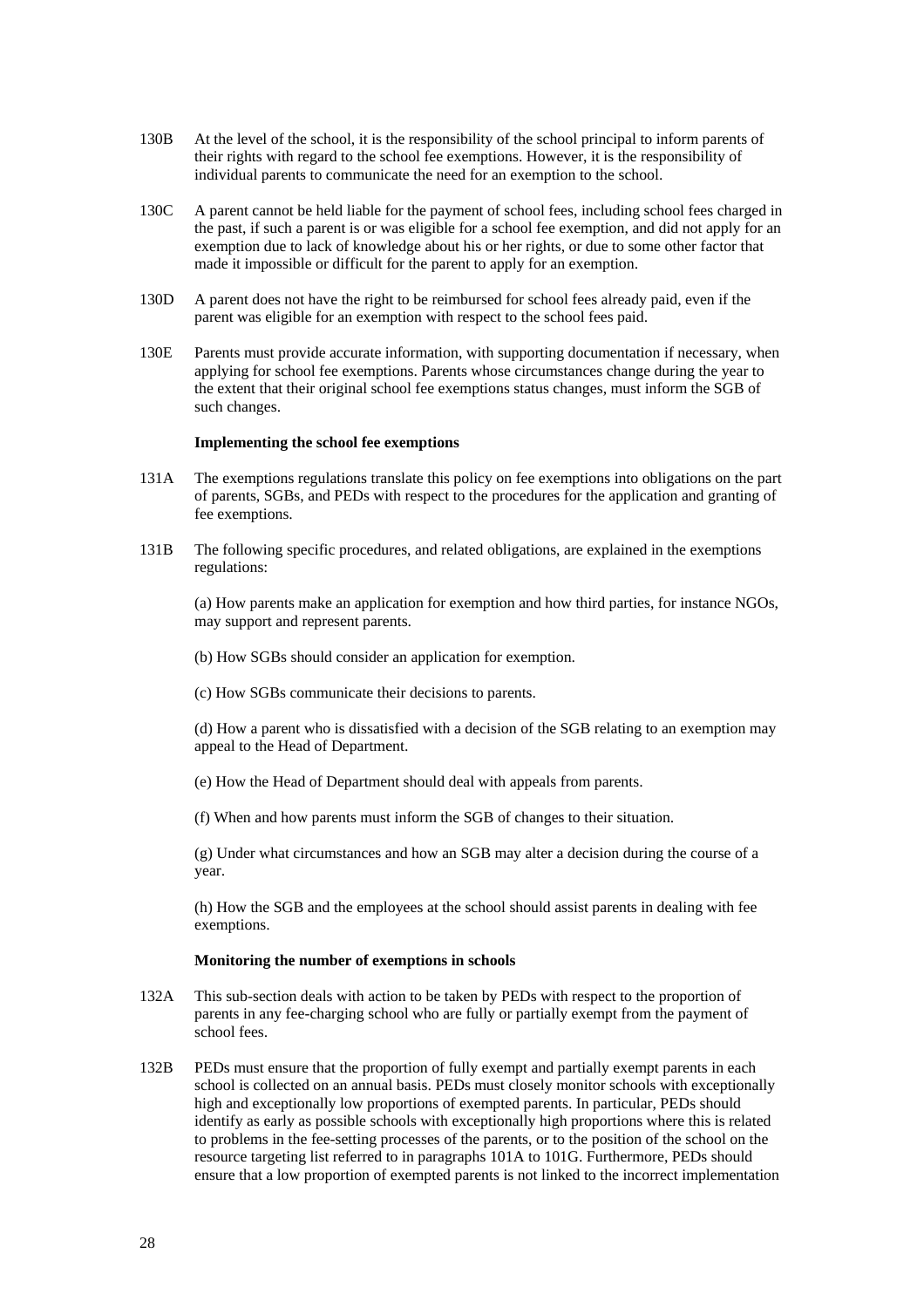of this policy, or to the deliberate exclusion from schools of learners from poorer households.

132C If PEDs encounter problems in terms of paragraph 132B, appropriate advisory or disciplinary action should be taken.

#### **Promotion and enforcement of the exemptions regulations**

- 133A The DoE and the PEDs will implement programmes on an ongoing basis to raise awareness in schools and communities about the right to fee exemptions. Such programmes will also encourage parent participation in the setting of school fees, in terms of the SASA, so that excessive and unreasonable fees can be combated. These programmes will include collaboration with other social services delivery agents, in particular the Departments of Social Development, with a view to making the exemptions regulations an integrated part of Government's poverty alleviation strategies. Proper integration of state services should be aimed at ensuring, for example, that households targeted for poverty alleviation by the Department of Social Development, are exempt from the payment of school fees in public schools. These programmes should include support to parents, for example by means of advice through toll-free telephone numbers.
- 133B Employees of the PEDs in departmental offices and schools play a key role in ensuring that fee exemptions are implemented properly, and that school fees do not constitute a barrier or an obstacle to effective schooling and access to schooling. PEDs must ensure that PED employees are fully aware of their responsibilities in this regard. Moreover, PEDs must take strong action against employees who undermine the exemptions regulations, or fail to implement them, and thereby marginalise the poor in the public schooling system.
- 133C PEDs must actively monitor the implementation of the fee exemptions policy, for example PEDs should monitor the extent of exemptions granting in schools, partly to implement the provisions outlined in paragraph 132C above. PEDs and the DoE must work jointly in the design of systems to make monitoring possible, and in the analysis of data collected.

#### **Transition and commencement issues**

- 134A The amended policy provisions relating to school fee exemptions become applicable from 1 January 2006.
- 134B Where parents are said to owe outstanding school fees corresponding to a year before 2006, the following combination of the old policy and the new policy will apply:

(a) The determination of the level of exemption applicable to the outstanding fees must occur in accordance with the old policy.

(b) The other rights and obligations of parents are governed by the new policy, in particular paragraphs 130A to 130E.

#### **Explanatory note: Determination of partial exemptions**

- 135A This section explains the formulas used for determining the level of partial exemption. Specifically, it explains how the partial exemption levels given in the table in paragraph 128R are calculated.
- 135B The threshold for eligibility for partial exemption is referred to as *C*. The value of *C* depends on the number of learners a parent would like to consider in terms of paragraphs 128M to 128T above. *C* is calculated as follows:

$$
C = \frac{1}{25 + 5Y} \text{ or } C = \frac{1}{25 + 5(Y + y)}
$$

The second of the above two approaches would be used if a parent wanted to consider learners from other schools. The values for *C* corresponding to 1, 2, 3 and 4 learners would be as follows: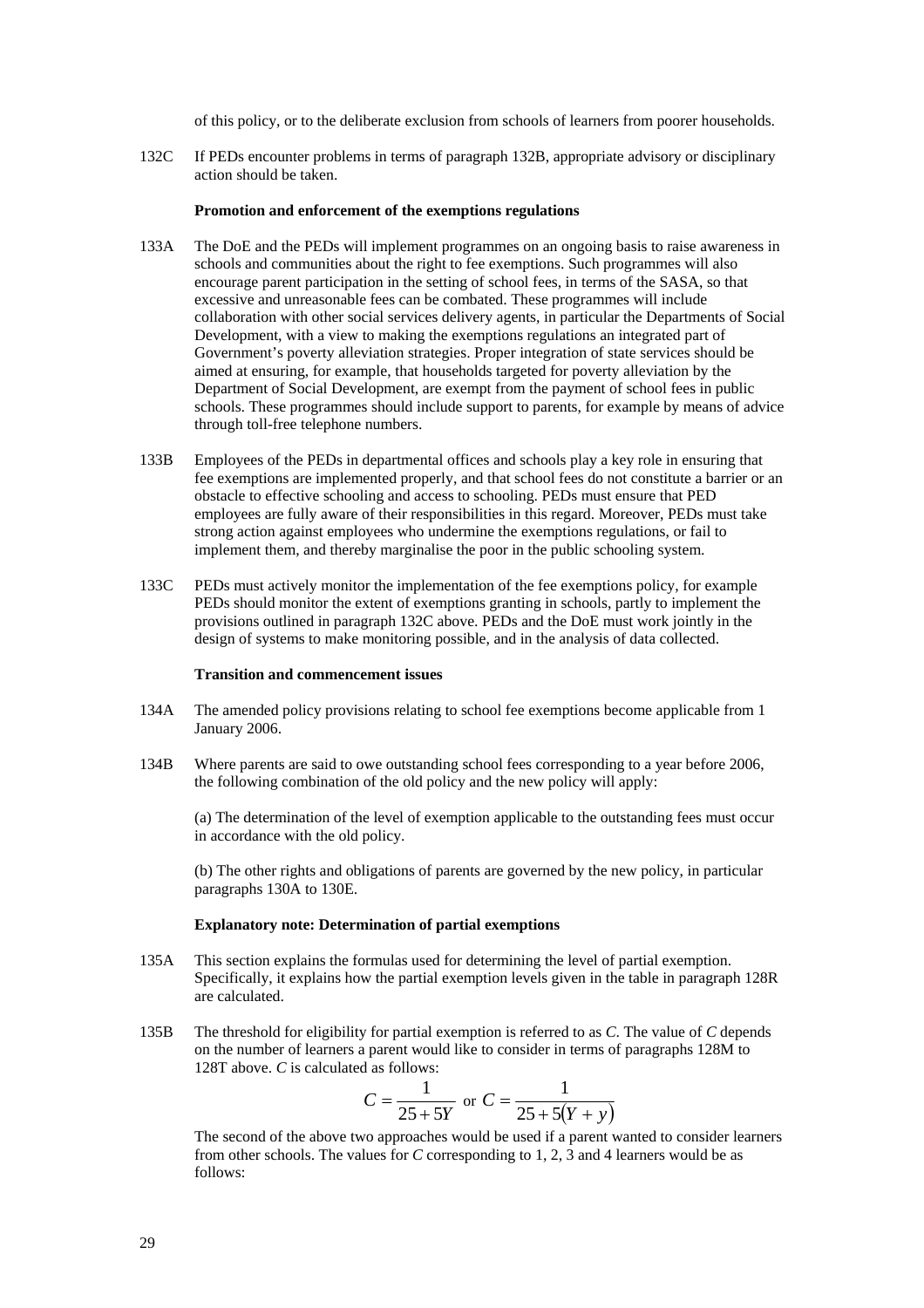| Learners |                   |
|----------|-------------------|
|          | $1/30$ or $0.033$ |
|          | $1/35$ or $0.029$ |
| 3        | $1/40$ or $0.025$ |
|          | $1/45$ or $0.022$ |

135C As an example, the parent referred earlier on would make the following calculation when considering four learners:

$$
C = \frac{1}{25 + 5(2 + 2)} = 0.029
$$

135D If the answer to the following:

$$
\frac{E}{I} > C
$$

is true, using either of the two approaches described previously, then partial exemption from the payment of school fees applies.

135E Where parents are granted partial exemption, they should be charged a portion of the school fee, where that portion works on a sliding scale between 0% and 100%. The partial exemption should be calculated according to the following formula:

$$
1 - \frac{\frac{I}{E} - 10}{\frac{1}{C} - 10}
$$

135F As an example, to arrive at the 14% level of exemption referred to in paragraph 128S, the following calculation would be made: 22000

$$
1 - \frac{\frac{22000}{550} - 10}{\frac{1}{0.029} - 10} = 0.143
$$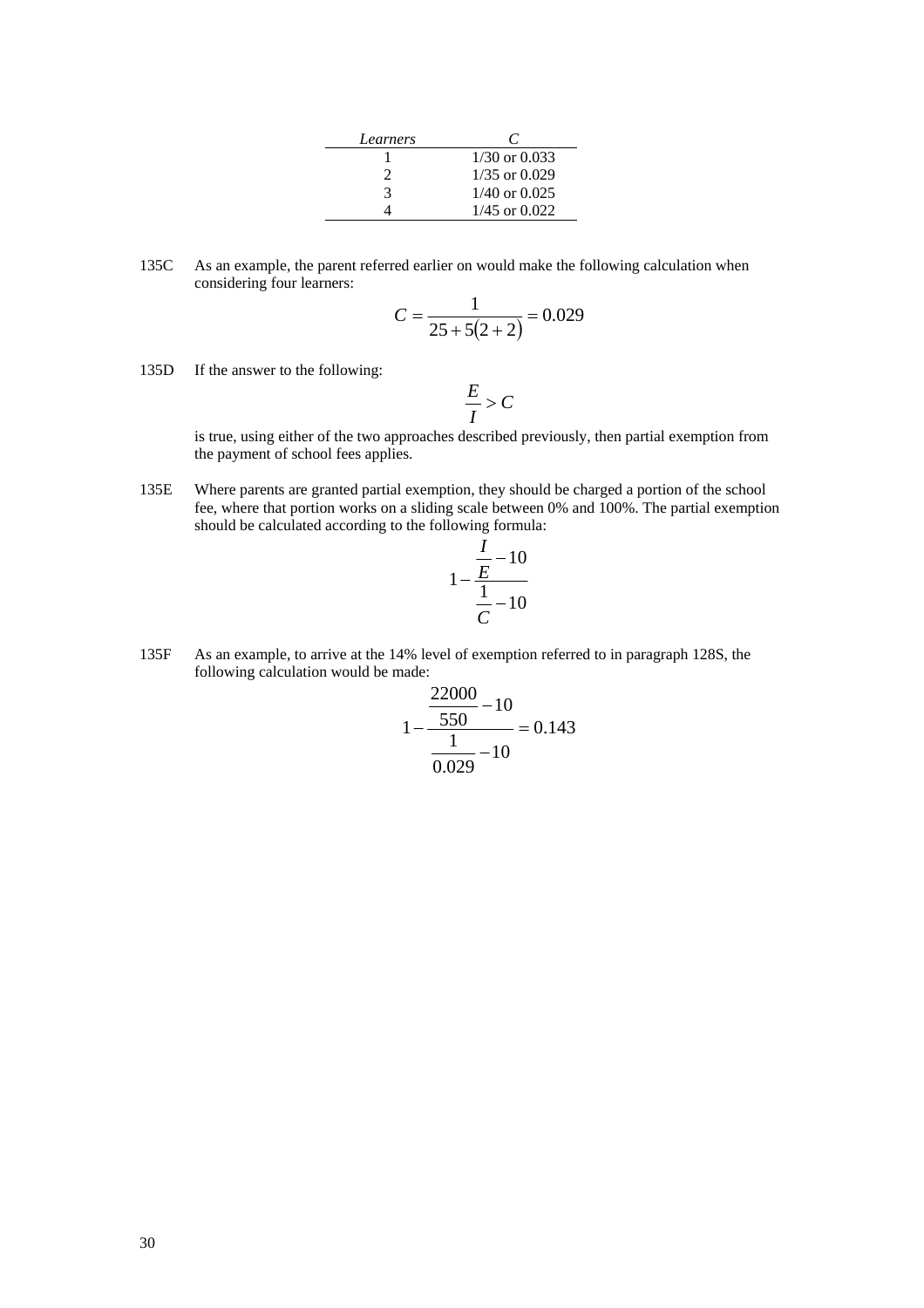## **Appendix A References**

- Department of Education. (2003) *National Norms and Standards for School Funding: Provincial procedures to produce and implement a resource targeting list.* Pretoria. Unpublished consultant's draft report.
- Department of Education. (2003) *Plan of Action: Improving access to free and quality basic education for all.* Pretoria.
- Department of Education. (2003) *Report to the Minister: Review of the financing, resourcing and costs of education in public schools.* Pretoria.
- Simkins, C. (2003) *School funding norms: Intensive audit of resource targeting tables.* Pretoria, Department of Education.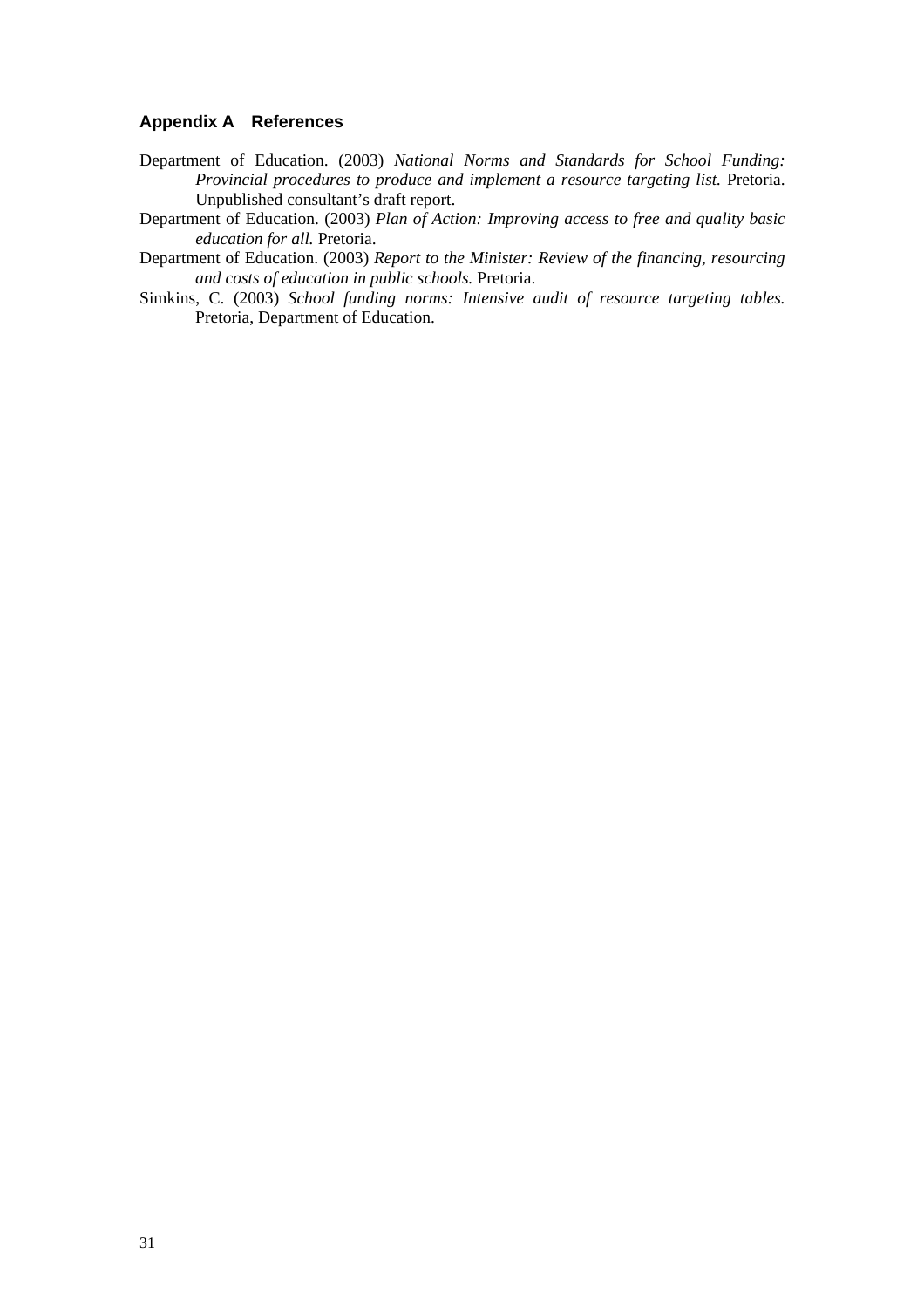## **Appendix B Explanatory memoranda**

The following explanations all relate to proposed paragraphs appearing in section 4 above.

- 100A **Motivation:** The word 'may' appears to avoid an interpretation whereby it is understood that the school allocation *must* cover all these items (this could lead to serious problems for Government). We want to state what we would ideally like, and we need to provide the country with a sense of the *intention* of the school allocation (partly so that the school allocation is not used for non-intended things), yet we need to take into account the reality of budgetary constraints, and the fact that improving the resourcing of schools is a developmental process. It should be kept in mind that whether a school has SASA 21 functions or not, the amount allocated to the school is always referred to as the 'school allocation' – see the proposed definition of 'school allocation'. It is important to point out that just because an item could be covered by the school allocation, e.g. an Internet contract, does not mean that that item may not be financed through some other means too. For instance, a PED may decide to finance Internet contracts for all schools in a province outside of the framework of the school allocation. In such a case, a school cannot claim that this money ought to be included in the school allocation, and that the school has a right to determine how that money is spent.
- 100C **Implication to note:** The current policy requires the school to source private funds for cleaning materials and minor building maintenance and repairs. These proposals imply that this falls away, and that the school allocation from the state may be utilised to fund these items. This change is in keeping with paragraph 42 of the 2003 Plan of Action (PoA).

**Process point:** Alignment between particular items and the SASA section 21 functions is explained here (this is something that has never been made explicit in policy before, leaving considerable room for ambiguity). This alignment was decided on after extensive discussion on the pros and cons relating to accounting practicalities, the spirit of the decentralisation implied by SASA, and the need to promote expenditure on particular items.

- 100D **Motivation:** We should remember that we fund poor schools more than non-poor schools in recognition of the fact that it costs more to educate the poor, and because non-poor parents are able to pay school fees. It is untenable for us to say that the pro-poor slant of the school allocations sorts out the historical backlogs issue (even as far as repairs are concerned). This is not why there is a pro-poor slant. At the same time, it is not possible to divide reasons for needs into neat categories all the time, which is why the next paragraph provides the flexibility for schools to spend money on, say, the gaping hole in the ceiling that has been there for ten years and which the Department has not got round to fixing yet.
- 100E **Motivation:** The intention here is partly that schools should not be punished for utilising school allocation money to fix, for instance, that hole in the ceiling that the PED has not got round to fixing yet. Moreover, the intention is to flag the possibility of a system of reimbursements, the establishment of which would be a provincial prerogative. The advantage of such a system would be speedier sorting out of larger repair problems at the level of the school. A disadvantage would be increased administrative complexity.
- 101B **Motivation:** See paragraphs 40 and 41 of the PoA.
- 101C **Motivation:** These steps are based to a large degree on Simkins (2003). The three indicators that are referred to here are indicators that (a) have been fairly extensively used by PEDs in the past and (b) were used by Simkins in the construction of an independent measure of community poverty. Water and electricity supply variables have deliberately been left out largely because there is a fear that such infrastructure information on the community itself could distort the score (we would not want a very poor community that had recently been included in the electrical grid to receive less funding). Simkins (2003) indicates that income and unemployment data correlate well with each other, but not well with general level of education. Ultimately, then, the proposed approach in this paragraph is to use two fairly independent measures of poverty: firstly, income/ unemployment and, secondly, level of education/ literacy. These measures are highly relevant for level of recurrent funding needed in schools.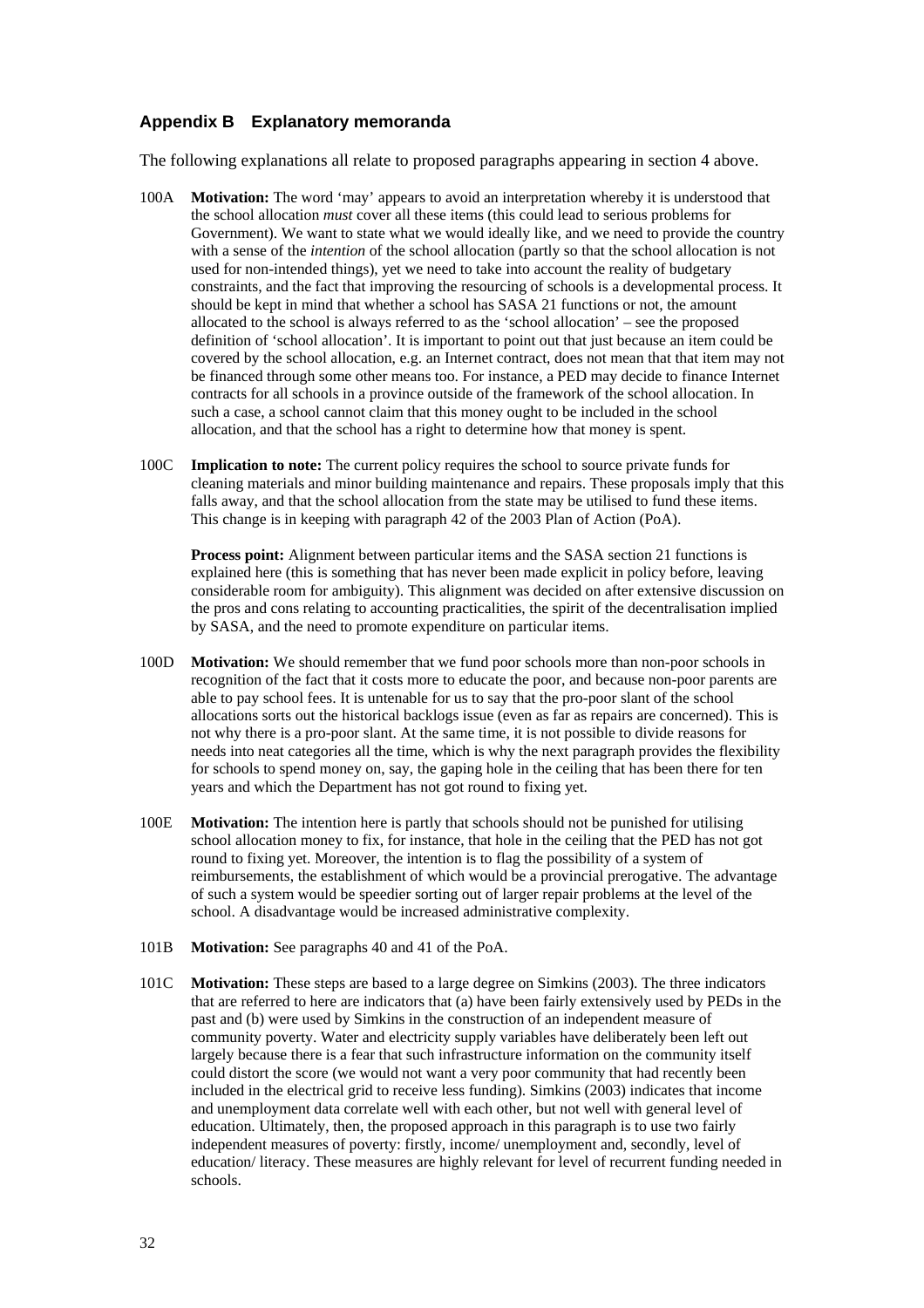- 101D **Implication to note:** Very importantly, this paragraph is not saying that funding must follow individual learners where parents send learners to distant schools through their own choice, and not through any planned initiative on the part of the PED. In this sense, the current policy approach is retained. It is only where the PED has formally agreed that the commuting to a distant school should occur, due to problems around local availability, that the deviations contemplated in this paragraph would apply.
- 101E **Implication to note:** Changes will almost invariably be from a less poor score to a more poor score. Each such change has the potential to undermine slightly the pro-poor net effect of the school allocation on the school community. Even if the funds follow poor learners, the fact that the funds flow to less poor communities, represents a subtraction, however slight, of resources flowing into poorer communities. (It should be remembered that the proximity of any public service has a positive spin-off effect on local businesses etc.)
- 101F **Motivation:** This paragraph and the next one expand slightly on what already exists in the policy.
- 102B **Motivation:** See paragraph 38 of the PoA.

**Implication to note:** The table in this paragraph, and the one in paragraph 102D below, have major implications for the national division of revenue process, and the determination of provincial budgets by the Provincial Legislatures. Because targets which play themselves out differently in each province have been introduced, stronger budget imperatives than those that exist in the current policy are proposed.

102D **Motivation:** See paragraph 37 in the PoA.

**Implication to note:** The 2002 amendments to the Post Provisioning Norms require 5% of educator posts considered in the post provisioning model to be distributed in a pro-poor manner, using the School Funding Norms (i.e. this policy) as the point of departure. The implications of these amendments to the School Funding Norms for the Post Provisioning Norms are being investigated.

- 103C **Implication to note:** The 30 September deadline exists as a recommendation in the current policy. Here it becomes a requirement.
- 108A **Motivation:** Here a slight change has been introduced. Instead of two separate lists, one of section 21 schools and one of non-section 21 schools, one integrated list is required, where the section 21 status of each school is specified. This should not be difficult to implement, in fact many PEDs include the section 21 status of a school on the province's master list of schools, meaning the proposed approach is in many cases what is already happening.
- 109A **Motivation:** As there are no major policy amendments here, the original policy is maintained, with some minor changes to maintain consistency with the rest of the policy.
- 109B **Discussion:** The matter of whether the timing of the transfers should be written into the policy, is receiving attention. It has been suggested, for instance, that quarterly transfers should become policy, in order to enhance predictability for the schooling system.
- 110A **Motivation:** This sub-section is new, though the policy intention is similar to that in the existing policy. The major change is that there are now more specific references to the possible solutions for resourcing non-section 21 schools. A one-size-fits-all approach has been deliberately avoided, as no such approach has emerged yet from the ongoing experimentation work.
- 110B **Motivation:** The reason why some options are explained here and in the next paragraph, is to underline to both schools and PEDs that there is not just one way of doing things and that schools can expect a creative and dynamic approach on the part of the PED in terms of solving the considerable problems relating to the resourcing of so-called 'non-section 21 schools'.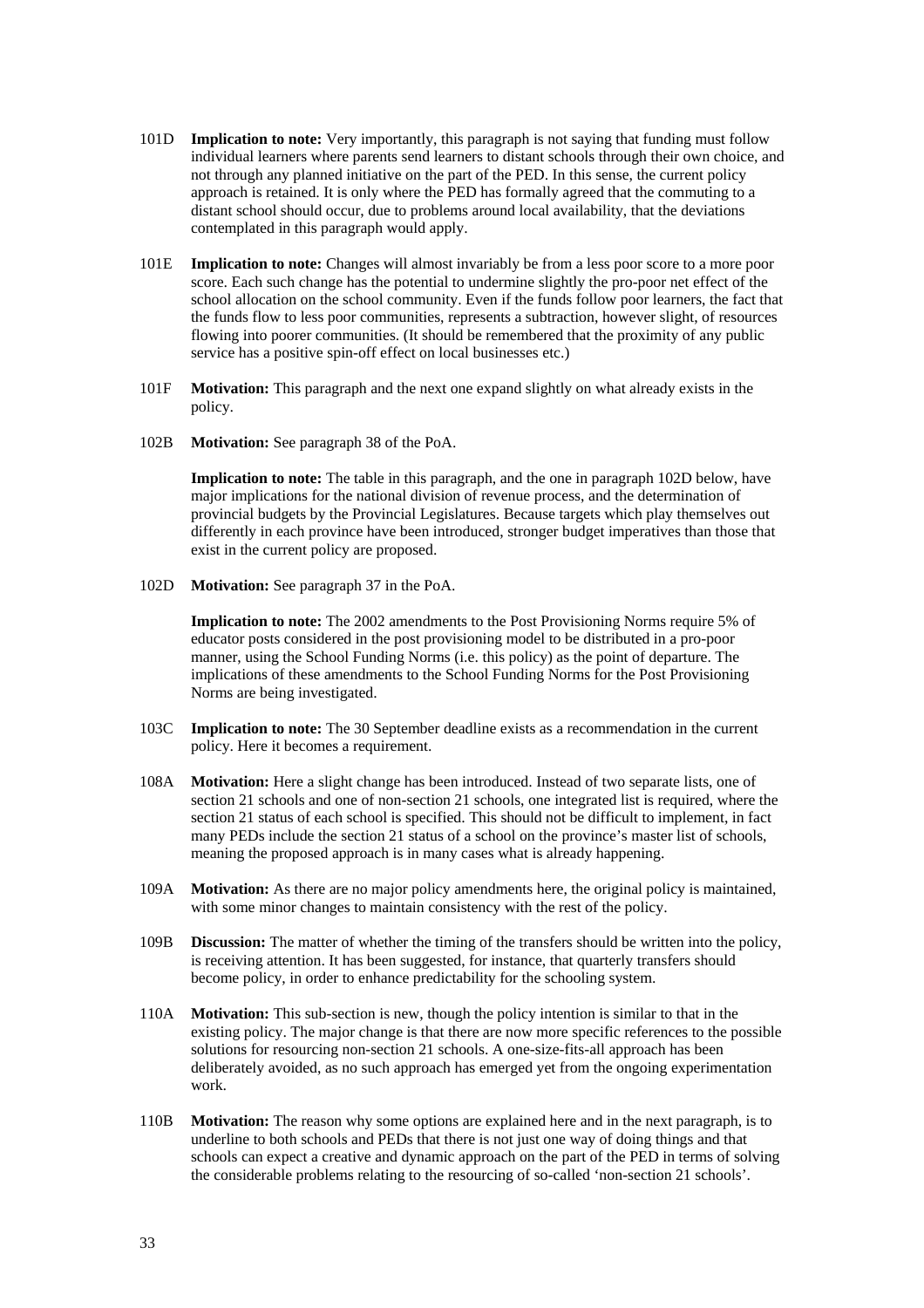- 110C **Motivation:** See paragraph 45 of the PoA.
- 125A **Motivation:** The issue of the relative roles of the SFN and the Exemptions Regulations is an important one that has been discussed in the policy formulation process. Arguably, duplication between the two documents should be avoided, so the approach taken here is that principles and calculations appear here, and that process issues around the application for exemptions, dispute resolution, etc., get dealt with in the regulations.
- 126B **Motivation:** The PoA (paragraph 60) determines that criterion (a) is needed. Criterion (b) was added in order to deal with a situation in which budgetary constraints caused non-compliance with the paragraph 102B targets. Such a situation is obviously undesirable, but the solution for such situations is to set a plan for reaching the targets, as explained in paragraph 102G, and not to starve the school of needed funds by prematurely removing fee income.
- 126C **Motivation:** It should be remembered that according the country's Education for All (EFA) commitments, universal access to free education at the primary level should be achieved by 2015. This implies a gradual extension of the pool of no fee schools.
- 127D **Implication to note:** Exemptions regulations to provide implementation details.
- 128J
- 127B **Motivation:** It has repeatedly been argued that an automatic exemption for orphans should be made explicit in the policy. This paragraph is similar to paragraph 130 in the existing policy, but the wording has been brought in line with the 2003 Children's Bill.
- 127C **Motivation:** See paragraph 65 of the PoA. The PoA advocates exemption for all fees charged to the household, even if only one of many learners from the household receives a social grant. This was deemed too loose, and too difficult to administer, and hence the exemption has been pegged to the individual learner here.
- 128B **Motivation:** This is in accordance with some analyses made, and with the PoA, paragraph 63.
- 128G **Discussion:** Strictly speaking, SASA prohibits schools from making any monetary demands of parents other than the school fee charged in terms of section 39. It has even been argued that legally the school cannot demand parents to provide physical inputs outside of the regime of the school fee. The official school fee should in other words cover the full value of inputs that are demanded of parents by the school. It has been argued that this paragraph is necessary to 'bring the worms out of the woodwork'. If the effect of this paragraph is to force schools to work additional inputs demanded of parents into the school fee, then this is desirable.

**Discussion:** The PoA (paragraph 64) suggested that one-third of the cost of the school uniform be taken into consideration, in determining eligibility for exemptions. This is in view of the fact that a school uniform is a 'capital item' in the sense that it lasts for more than a year – the one-third criteria is of course based on the assumption that a school uniform lasts for three years, which may be a faulty assumption. The position taken in this paragraph seemed simpler, fairer and more implementable.

- 130A **Motivation:** It was felt that references to the applicability of the right to exemptions, e.g. retrospective applicability, had to be tightened up. Hence this sub-section includes both things said in the existing policy, and a couple of new things. In essence, nothing is new.
- 131B **Motivation:** Paragraph 140 of the SFN has been captured here, and expanded somewhat.
- 133A **Motivation:** For this and the next paragraph, see PoA paragraph 66.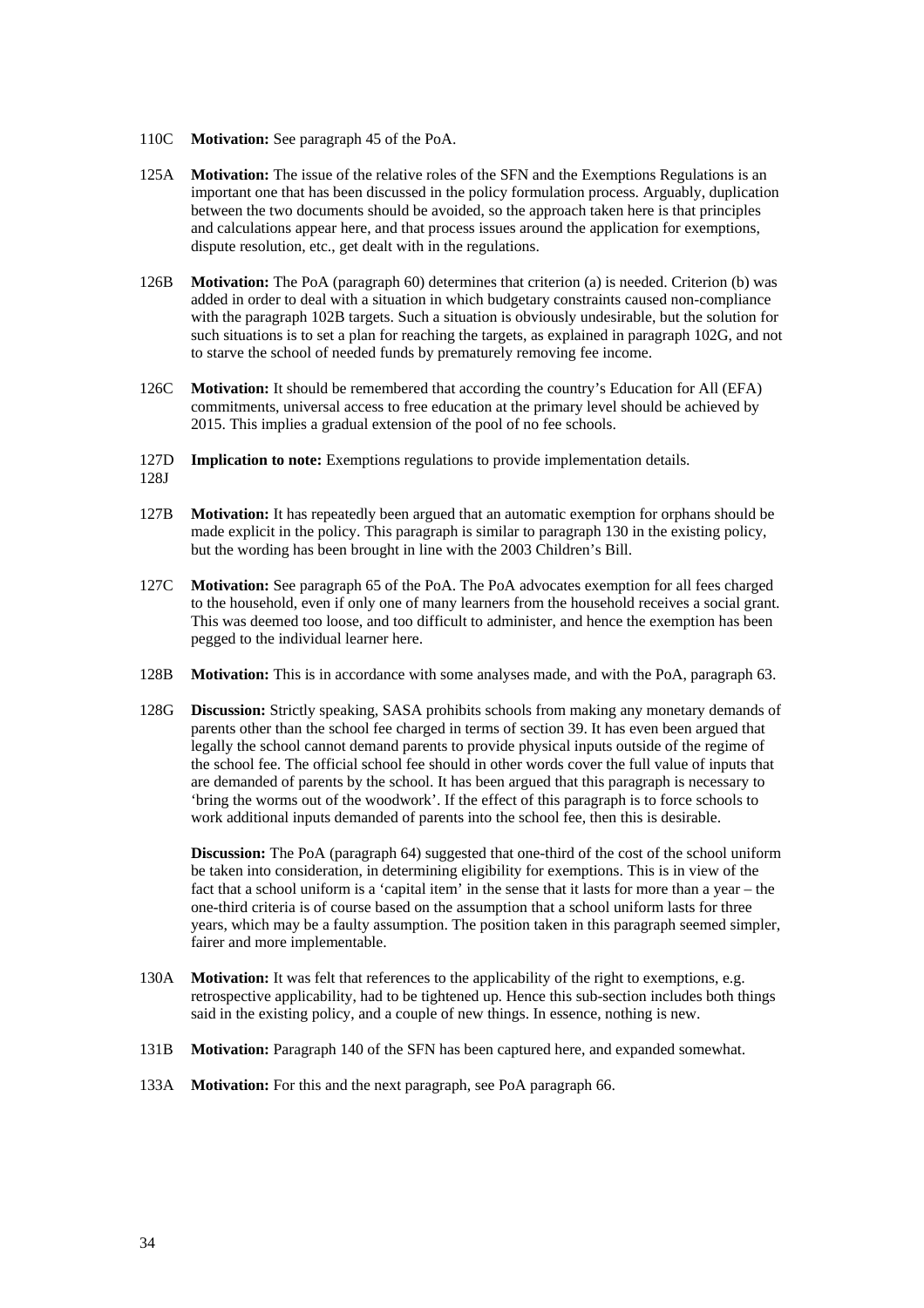## **Appendix C Background analysis relating to fee exemptions calculations**

It is important to carefully assess any changes to the exemptions policy in terms of effect on individual parents, and the income of schools. The following graph illustrates what the current exemptions policies mean for parents of 1, 2 and 3 learners.



Under the current system, within any school parents would begin contributing some school fees at the same income level – this level is R20 000 where the school fee is R2 000. Clearly, the more children a parent has, the more the parent must pay. The 2003 Plan of Action (PoA) proposal in this regard, is that poorer parents with many children must be given some relief – the grey area on the graph is therefore our chief concern. The PoA's specific approach to the problem seems to be to say that poorer parents should be permitted to divide not just the fee for one learner, but the total of all fees they must pay, by annual income. Such an approach would render the setup captured in the following graph.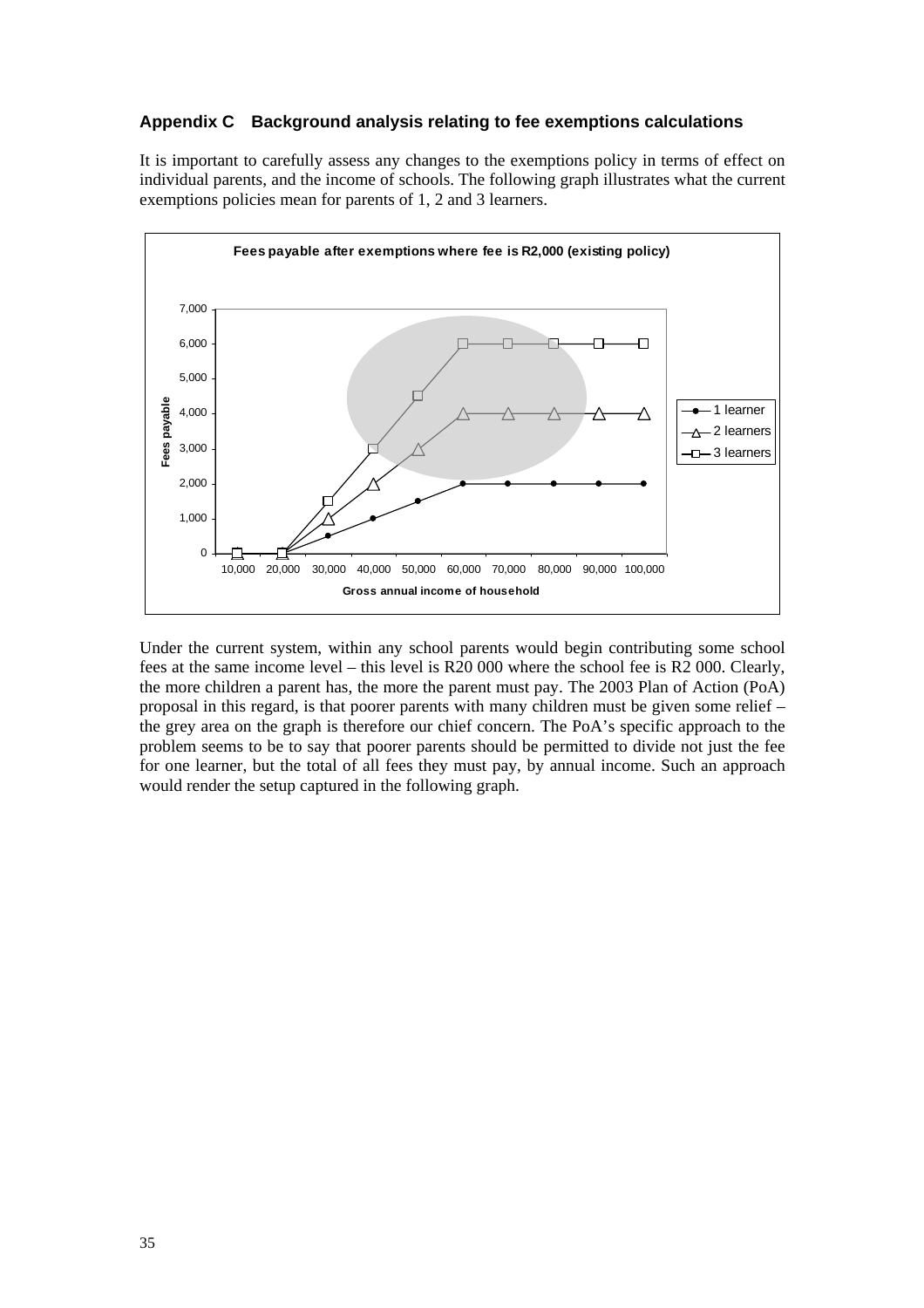

There are two serious problems with this setup. Firstly, parents with two or three learners would often pay less in total fees than parents with one learner. This is clearly unfair. Secondly, there would be radical changes associated with relatively small shifts in income. For instance, a parent with three learners would move from zero school fees to R6 000 in school fees if income increased from R60 000 to R70 000. If we regard the problem area as the area shaded in grey two graphs back, then a situation like the following is probably called for.



In this situation, all parents begin paying some level of fees at the same level of income – in this case R20 000 per annum, as we are dealing with a R2 000 school fee. Moreover, parents with more learners always pay slightly more, though not that much more up till around R60 000 per annum. The partial exemptions threshold (this is the left-hand end of each of the three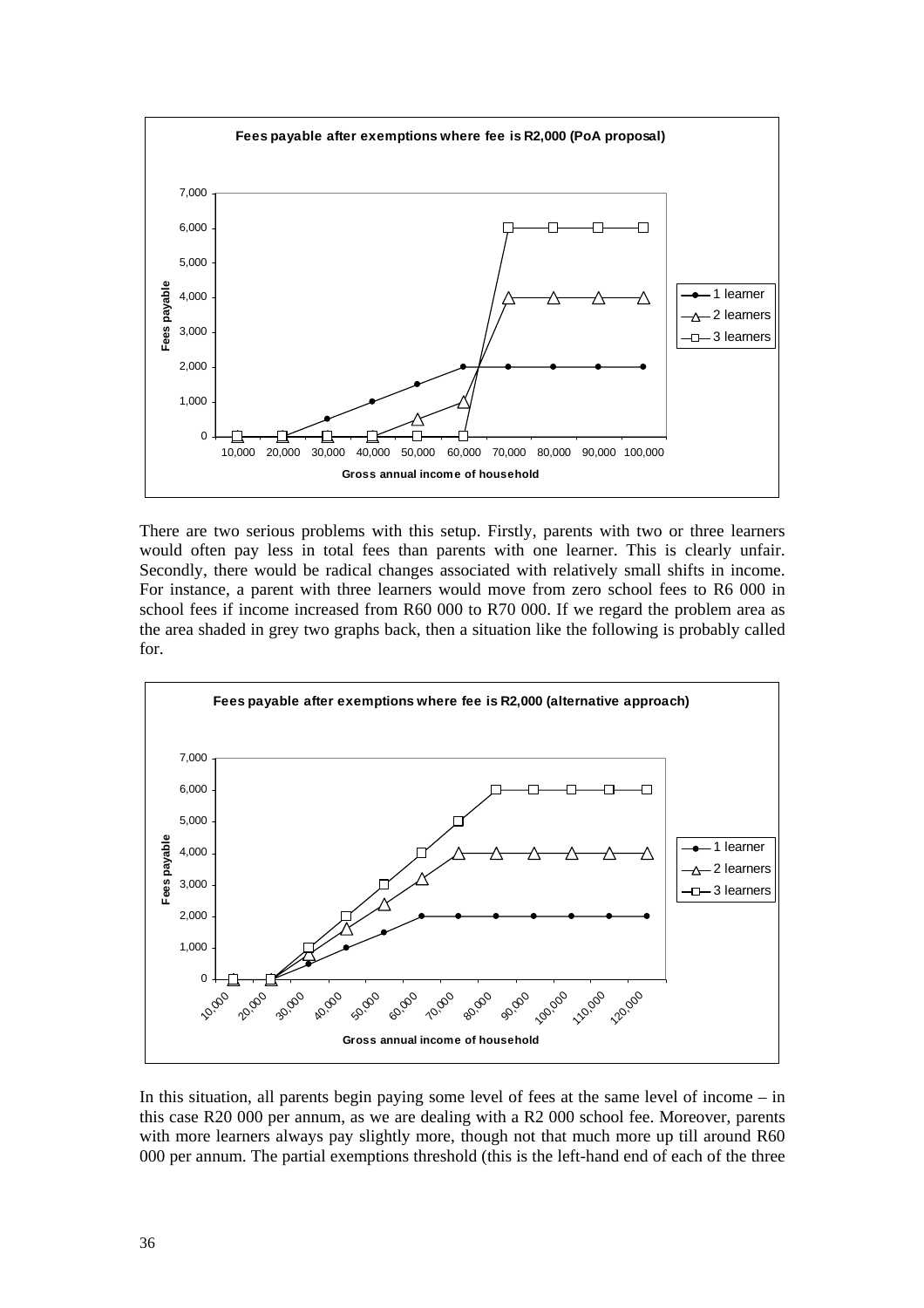plateaux) kicks in at a higher level of income, the more learners a parent has. This deals with the grey oval area in the first graph.

The above situation is relatively easy to describe in a formula. Essentially, the following description suffices:

- Full exemption applies when the *individual* (i.e. not total of many) school fee divided by annual income is greater than 10%.
- No exemption applies when the *individual* school fee divided by income is less than a threshold level. This threshold level is different depending on number of learners. In the above situation, the threshold is determined by:

$$
\frac{1}{25+5L}
$$

where *L* is the number of learners. This gives 3.33% for one learner (this is the threshold for partial exemptions in the current policy), 2.86% for two learners, and so on.

 On the non-horizontal part of each line in the above graph, level of exemption would be defined by the following expression:

$$
1 - \frac{\frac{I}{F} - 10}{\frac{1}{C} - 10}
$$

where *I* is annual income, *F* is the individual school fee, and *C* is the threshold for partial exemptions referred to in the previous bullet. This expression would, for instance, give a level of exemption of 50% for parents with three learners with a combined annual income of R50 000.

Probably the most important variable to change in this model, if we wanted to favour poor parents with more than one learner slightly more, or slightly less, is the 5 in the second bullet. By changing this to 7 or 4, for instance, the slopes of the diagonal parts of the lines in the graph change.

The solution suggested above to deal with parents charged fees for more than one learner begs two important questions:

- Which learners should be counted? Importantly, should learners from schools other than the current school be counted? And if so, should these be from neighbouring schools, or complementary schools (e.g. feeder schools) only? There are both practical administrative and equity concerns at play here. The position adopted in the proposals is to allow parents to count learners in any other public schools, where those learners are charged school fees.
- If learners from other schools are counted, then what school fee should be considered? If the fee of another school is considered, then not only are there problems around the verification of information, but the possibility exists that parents with learners in other schools that are more expensive than the current school, will be unfairly advantaged in the exemptions process in the current school. The position taken in the proposals that follow is to say that the minimum of the current school's fee, the other school's fee, and what has been established as the 'adequacy benchmark', should be counted. In this way, unfair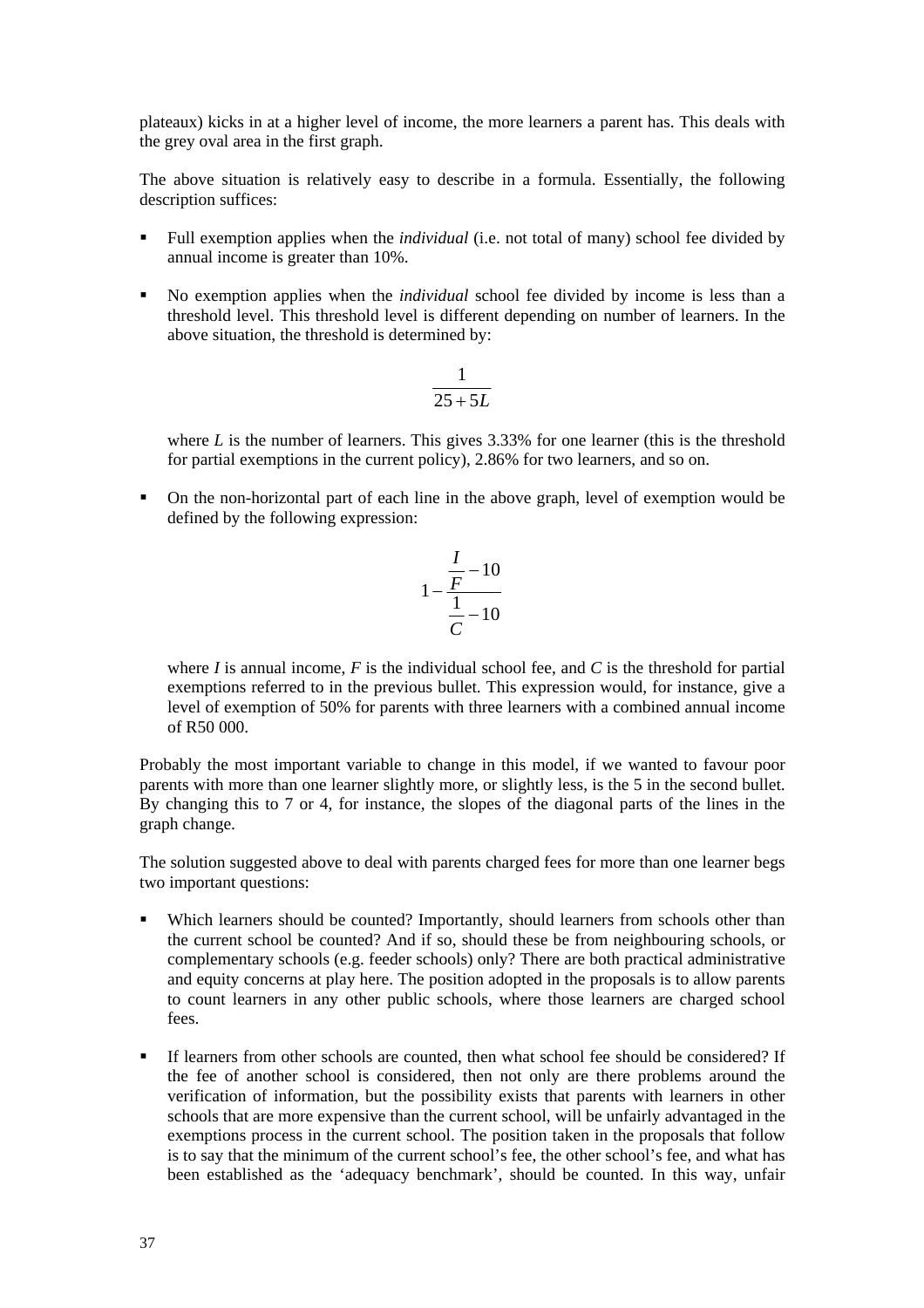advantaging of certain parents (and disadvantaging of the current school in terms of income) as a result of high fees in other schools, is avoided.